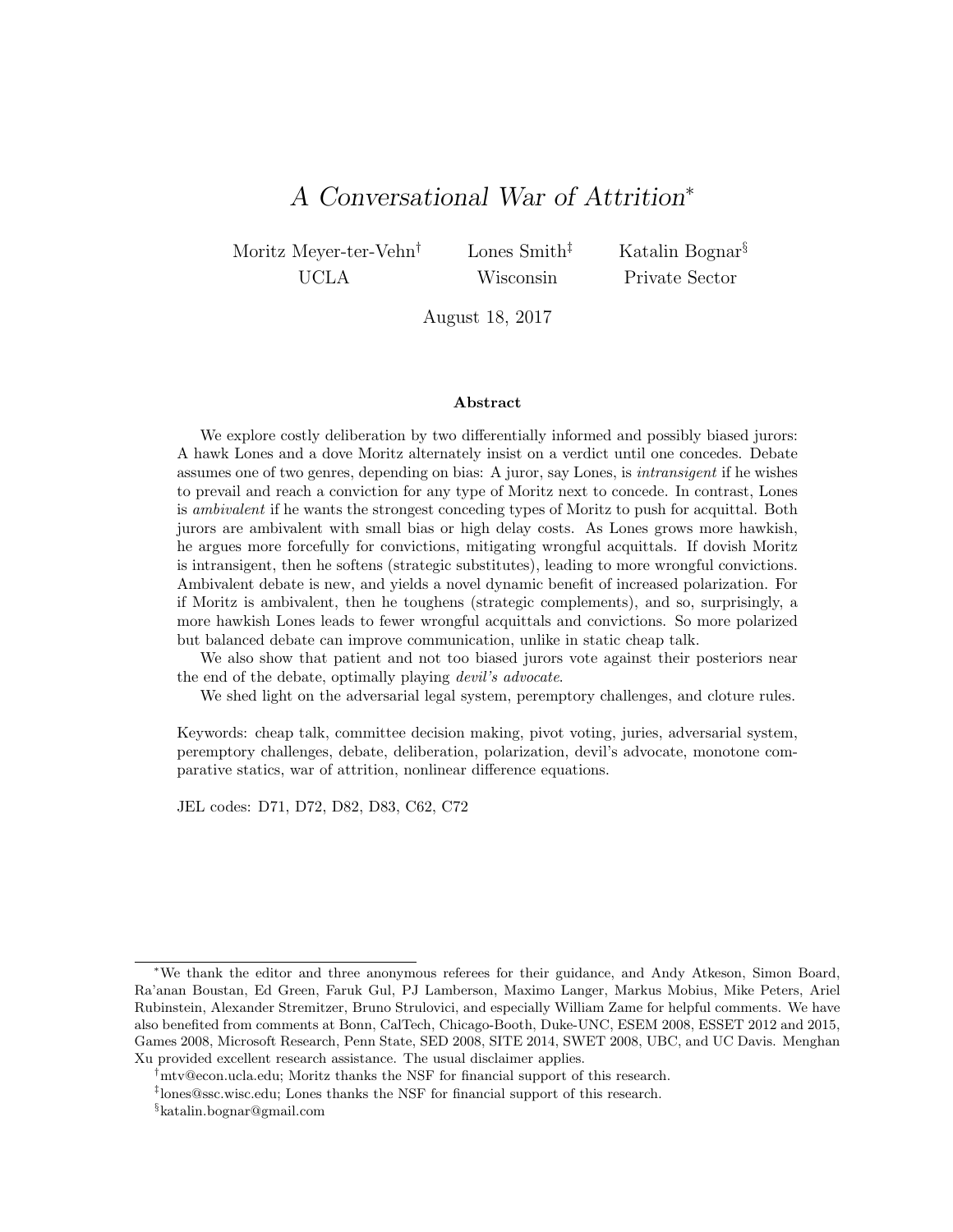### 1 Introduction

It's not easy to raise my hand and send a boy off to die without talking about it first... We're talking about somebody's life here. We can't decide in five minutes. Supposin' we're wrong.

Juror #8 (Henry Fonda), Twelve Angry Men

Economics is not in the business of disputing tastes. And few topics pique an economist so much as seeing how preference diversity is resolved. We have in mind juries, tenure cases, FDA panels, Federal Open Market Committee meetings, etc. In each case, partially informed individuals share an imprimatur to dispassionately arrive at the truth. Two key features of the meetings are that (1) the search for truth falls short of certainty since the debate is a costly endeavor for all involved, and (2) the debaters might disagree on the costs of different mistaken decisions. This paper develops a new model of debate in which both the length of debate and the wisdom of its decision reflect the debaters' biases, delay costs, and quality of information.

In the cases we envision, the Bayesian parable of information misses its complexity and intrinsic detail. Debaters cannot simply summarize their insights in one likelihood ratio, and not surprisingly, we do not see this happen. In the movie "Twelve Angry Men", e.g., each juror knew different aspects of the witness testimony; on an FDA panel, each member may specialize in different technical aspects of a proposed new drug. Intuitively, debaters each possess a myriad of "pieces of a puzzle". Our debaters are also duty-bound to arrive faithfully at a decision, and so any argument must be verifiable; but this in practice forces everyone to explain their logic, and carefully adduce all facts: A federal juror must "solemnly swear" to ensure "a true deliverance . . . according to the evidence". Naturally, it takes more time to explain it at a finer grain. In this story, even debaters with identical preferences take time to distill information to their peers.

To capture all these features of debate, we explore a simple as if parable. In lieu of a complex signal space and boundedly rational debators, we substitute coarse communication in a standard Bayesian model, and assume that delay is explicitly costly. We specifically explore the dynamics of costly deliberation by two jurors who must agree upon a conviction or acquittal verdict. We assume that any open noncommittal communication has already passed, and instead focus on the dispositive communication phase, where conversation "gets real". In this voting parable, each juror incurs a delay cost any period a vote is cast. Two concurring votes ('moved' and 'seconded') irreversibly seal the verdict; otherwise, voting continues.

We begin with two biased and partially informed jurors, Lones and Moritz. What emerges is an incomplete information war of attrition where the jurors alternatively argue for their natural verdict, conviction for the hawk Lones and acquittal for the dove Moritz, until one concedes.

The coarse communication we study captures the spirit of our as-if parable, veiling the precise jurors' types. For an equilibrium is a sequence of type intervals for each player (Theorem [1\)](#page-9-0). A juror opposes his peer until his threshold surpasses his type, and then concedes. An equilibrium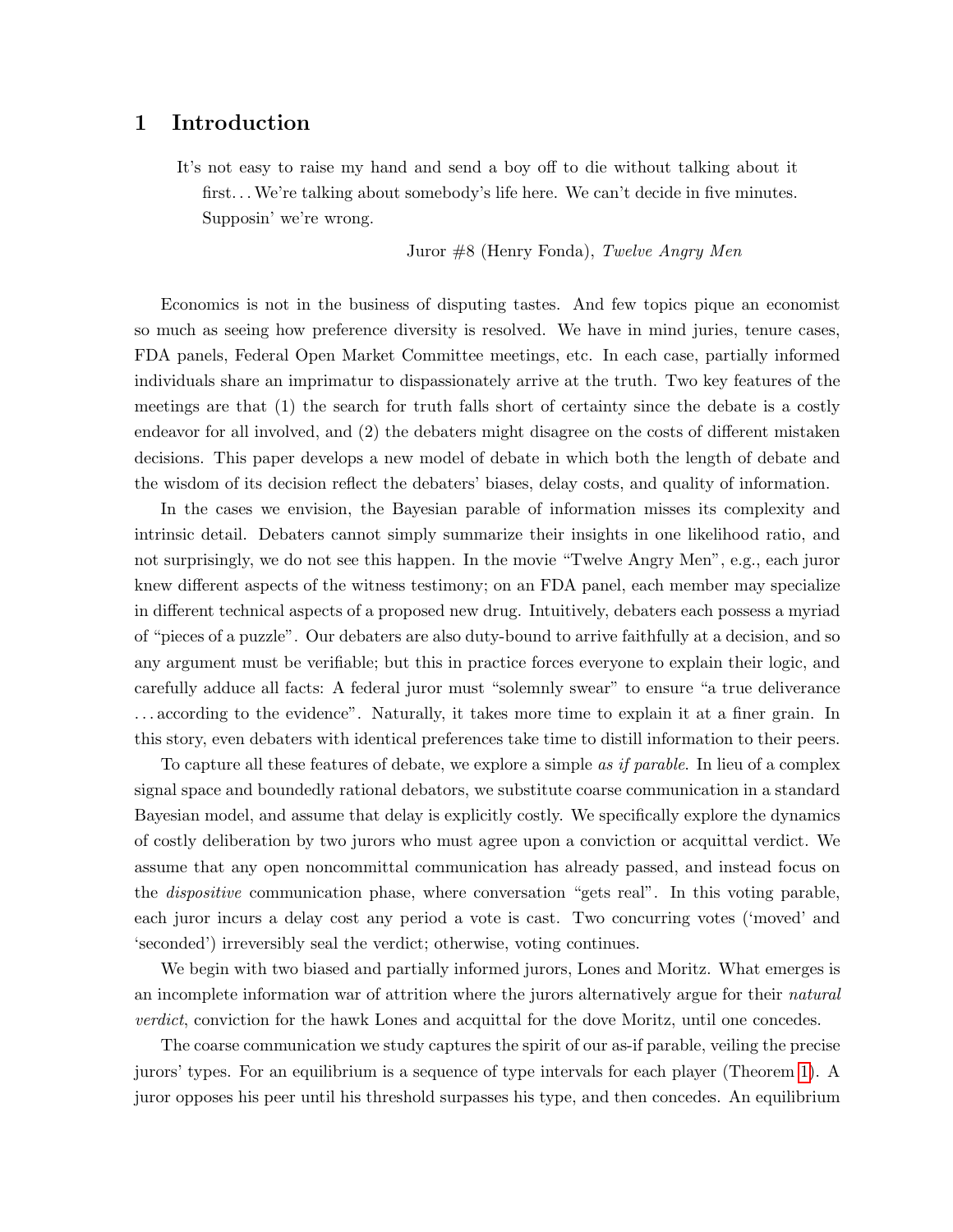describes a zick-zack threshold path through the type space. Reminiscent of partial equilibrium analysis, triangular deadweight loss deviations from the diagonal measure the decision error costs — an error of impunity (wrongful acquittal) or miscarriage of justice (wrongful conviction). We then characterize all sequential equilibria in which jurors sincerely vote for their desired verdict. Sincere equilibria are indexed by their "drop-dead" dates (Theorems [2](#page-10-0) and [3\)](#page-10-1). In a *deferential* equilibrium, one player concedes by a finite date. Here, arguments end either by an equilibrium protocol or fixed cloture rule — such as in parliamentary debates. But our focal equilibrium has no certain last period. This *communicative equilibrium* intuitively corresponds to the finest grain parsing of the "complex signals" in our motivational story. It is the only stable equilibrium (Theorem [4\)](#page-11-0) when jurors are equally patient and not too biased. Intuitively, deferring is not forwardly rational, since types who deviate can convey their powerful private signals.

We next introduce a fundamental taxonomy of debating genres. When Moritz insists on his acquittal verdict, he incurs explicit delay costs. In a standard, private-value war of attrition, such costs are balanced by the strategic gains of outlasting his rival. Moritz' incentives might well have this flavor: He might prefer to outlast every type of Lones planning to concede next period; for instance, this arises when Lones is very hawkish, and so pushes hard for conviction. Since these incentives are adversarial, we call Moritz intransigent. In this case, when Moritz quits, he thinks the verdict is wrong, but simply throws in the towel. But with less polarized debate — when Lones is not so biased — he softens his stance, and Moritz' incentives fundamentally switch. We call him *ambivalent* if he actually prefers to lose out to the strongest types of Lones who concedes next period. This form of debate is more constructive and focused on learning for if Moritz quits, then he agrees with the verdict, and the conversation secures a meeting of the minds. The debate genre may change over time, and may differ across jurors.

The strategic structure of debate depends on the genre. Strategies in the standard war of attrition are strategic substitutes — when one player concedes more slowly, his rival gains less from holding out, and so concedes faster. This well describes equilibrium incentives here with intransigent jurors. But with ambivalent jurors, ours is instead a game of strategic complements, in which doggedness begets doggedness: For as Moritz grows more partisan, conceding more slowly, Lones learns less from each delay, and fewer of his types concede. Consistent with this, Proposition [1](#page-19-0) finds that debate is always ambivalent when jurors are not too biased. Conversely, Proposition [3](#page-20-0) shows that communicative debate by sufficiently patient jurors quickly settles into intransigence. Intransigence also obtains in the continuous time limit of our game.

For sharper predictions about the impact of juror bias or waiting costs, Propositions [4–](#page-23-0)[7](#page-27-0) restrict to low juror biases or assume communicative debate has gone on for a while. In these cases, the debate lengthens as bias grows or waiting costs fall. To see their impact on decision errors, assume that jurors are not too biased, so that debate is ambivalent. In this case, a more hawkish Lones pushes harder for convictions, and thereby reduces errors of impunity. Less obviously, his tougher stance elicits so much pushback from the dove Moritz that the chance of a miscarriage of justice also falls. Here we see the impact of strategic complements with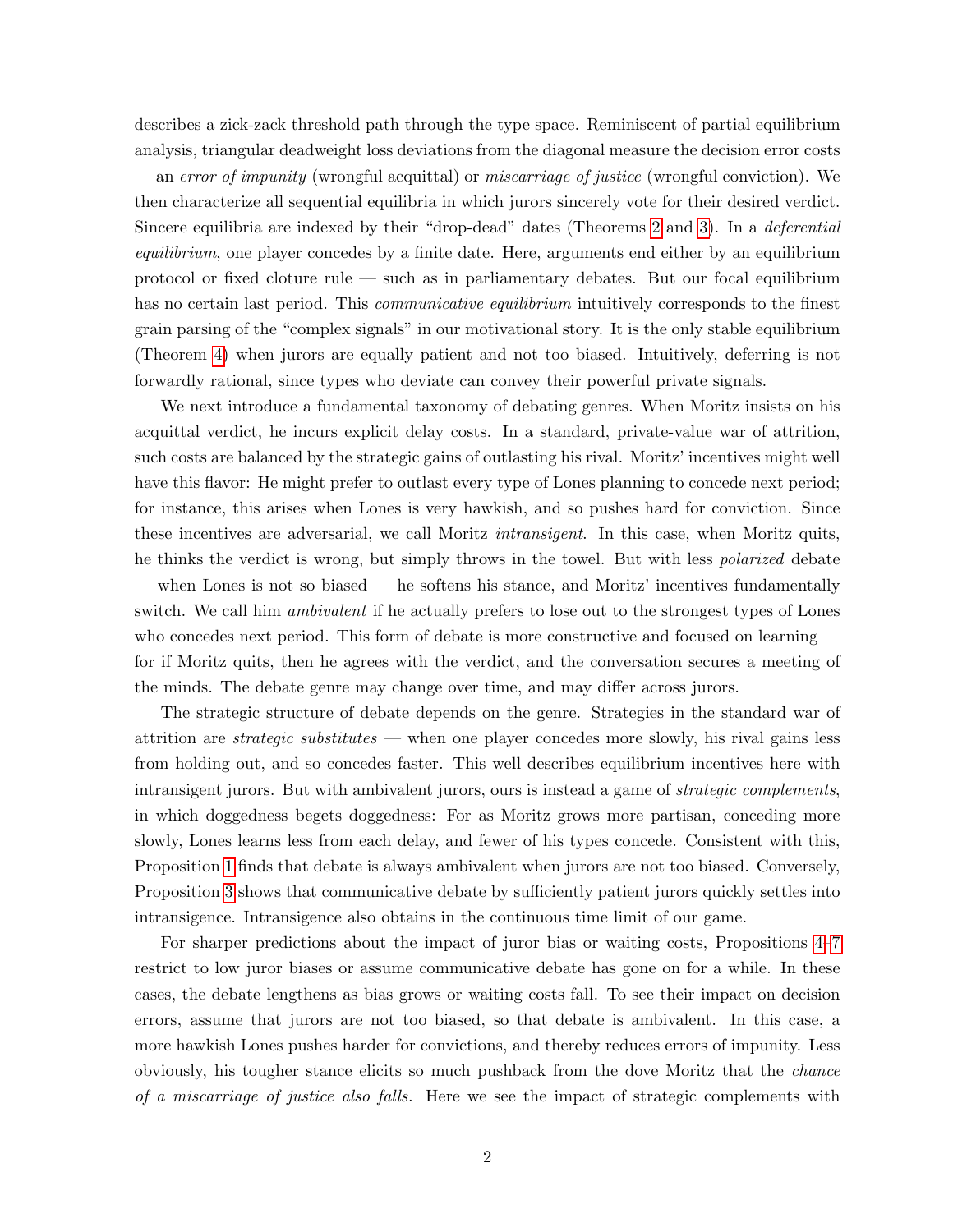ambivalence: For Moritz can afford to worry less about errors of impunity when Lones grows more assertive, and so can push more for acquittal. But reflecting our strategic dichotomy, at some point, the tables turn: If jurors grow too biased or patient, debate becomes intransigent. Actions then become strategic substitutes, and so Moritz softens when Lones grows tougher. In this case, a more hawkish Lones still limits errors of impunity, but also leads to more miscarriages of justice; however, if jurors are symmetric and both grow more biased, then both decision errors fall. This theoretical insight has applied implications — e.g. it intimates as to why one might wish to limit the number of peremptory juror challenges, for a more balanced and polarized jury best determines the truth. An advantage of our model is that it is identifiable: Since our predictions vary in the bias and cost parameters, one can identify them from observables.

Our as-if model yields a key intuitive feature of debate: Jurors may eventually play devil's advocate: Lones might well acquit if he could decide the verdict unilaterally as a dictator, and yet persist in voting to convict. As Lones the debater pays a deliberation cost, one might think him more eager to concede than the dictator, who can end the debate; however, seconding a proposal ends the game, whereas holding out retains the option value of conceding later in light of new information about Moritz's type. Option value is an important element of dynamic debate, and offers a key contrast with static committee models. We prove in Proposition [8](#page-28-0) that devil's advocacy always arises, as long as jurors are not too biased and delay is not too costly.

Our paper is technically innovative in many ways. Equilibria are characterized by a possibly infinite sequence of thresholds obeying a nonlinear second order difference equation. Since we know of no general method of solving such a dynamical system, we develop new methods to establish existence and uniqueness. Our existence theorem exploits the Jordan curve theorem as a generalization of the intermediate value theorem. Our uniqueness theorem and comparative statics critically exploit an assumption that jurors' types have a log-concave density. Many signal distributions obey this condition, adapted from [Smith, Sorensen, and Tian \(2016\)](#page-48-0). This condition disciplines the best response functions, since each updates from a truncated signal. We also recursively apply monotone methods to show that the dynamical system is saddle point stable, and our equilibrium loosely resembles a balanced growth path, familiar to macroeconomists.

Related Literatures. The cheap talk literature started by [Crawford and Sobel \(1982\)](#page-47-0) also explores communication by informed individuals before an action. Our model specifically assumes that jurors must agree on a verdict — a motion "moved" and then "seconded" seals the verdict. Another key difference is that our communication is not free. The possibility of trading off the chance to achieve one's favorite verdict for the extra delay costs overturns a key insight of the cheap talk literature: namely, greater bias leads to worse decisions. There, greater bias renders communication less transparent, and thereby inflates decision errors. In stark contrast, we find that slightly partisan jurors arrive at the truth more often than unbiased jurors.

As seen in the dynamic cheap talk literature, [Forges \(1990\)](#page-47-1), [Aumann and Hart \(2003\)](#page-47-2), and [Krishna and Morgan \(2004\)](#page-48-1), dynamic communication can convey more information than static communication. As seen in [Goltsman, Horner, Pavlov, and Squintani \(2009\)](#page-48-2), dynamic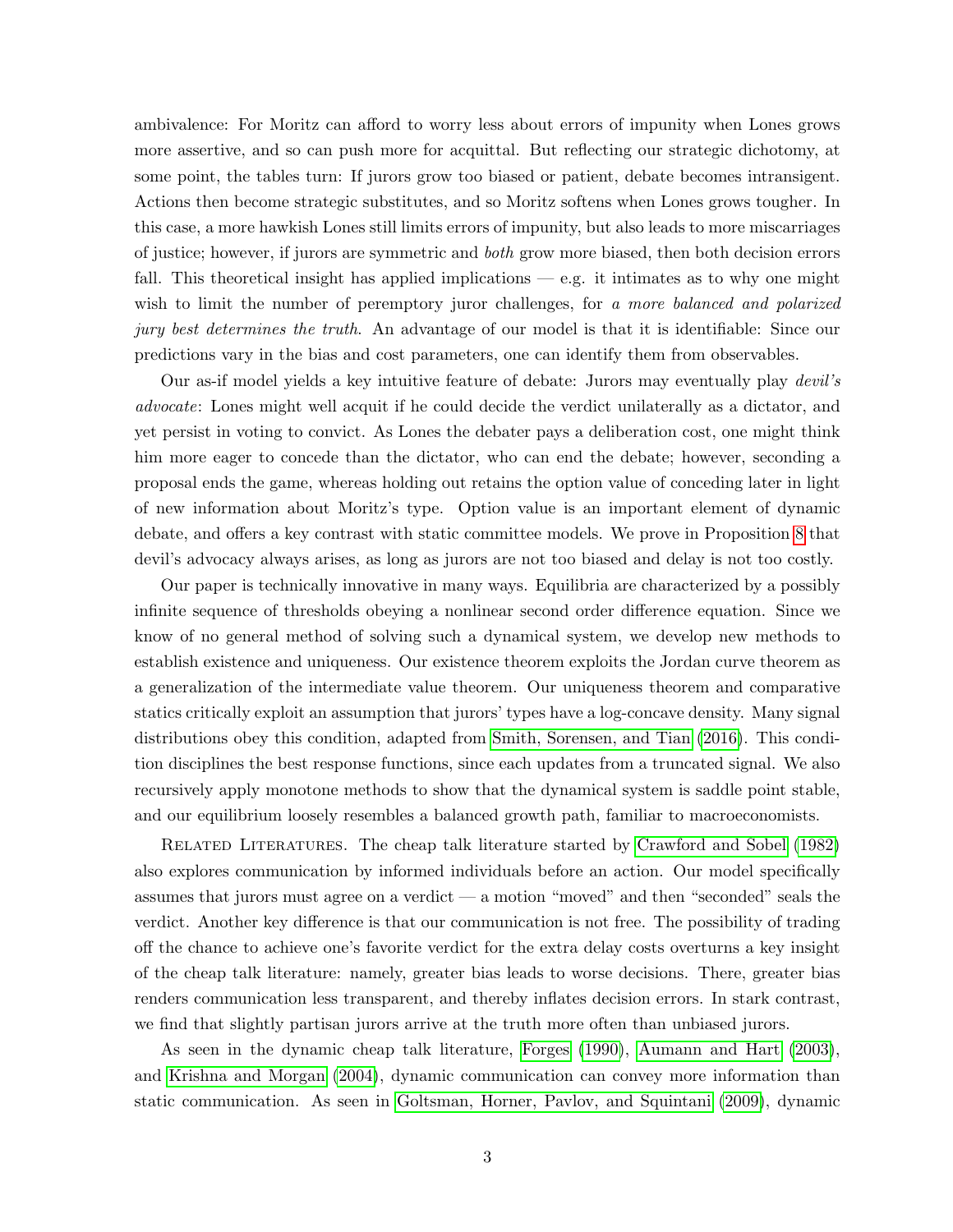communication formally allows an informed agent to credibly commit to send a mixed signal. By contrast, we explicitly model the optimal level of communication when any communications are costly; further, the willingness to persevere is a credible signal of the strength of one's signal.

The committee decision literature, surveyed in [Li and Suen \(2009\)](#page-48-3), explores free information transmission before a vote.<sup>[1](#page-4-0)</sup> Adding some structure, Li, Rosen, and Suen  $(2001)$  (LRS) allow jurors to cast multiple votes. Our model with vanishing delay costs approximates LRS, but our focal communicative equilibrium has no counter-part in their model. The limit with vanishing delay costs differs from zero delay costs, for costs can be amplified endogenously in equilibrium.

Another strand of the committee literature focuses instead on *public information acquisition*. In this research thread, [Chan, Lizzeri, Suen, and Yariv \(forthcoming\)](#page-47-3) [CLSY] is the closest work to us: They consider a war of attrition by voters with ordinally aligned preferences who observe a continuous time public information process.<sup>[2](#page-4-1)</sup> By contrast, our jurors have *already* witnessed the trial evidence, our panel has researched a shuttle explosion, or our committee has seen and read an assistant professor's research. For instance, FDA panels do not convene until Phase 1–3 trials have ended, and a new drug application is received. We analyze the subsequent deliberation when debaters are thus endowed with their *private signals*, and seek to learn about each other's signals. CLSY explore the majority requirements for the vote  $-$  a moot point for our jury of two. With unanimity, their war of attrition analysis is akin to our intransigent debate: behavior by the pivotal voters exhibits strategic substitutes, since a tougher stance by the most hawkish juror induces the most dovish juror to soften. In contrast, our new ambivalent debating genre exhibits strategic complements, and has no counterpart in their analysis.<sup>[3](#page-4-2),[4](#page-4-3)</sup>

Our paper contributes to the war of attrition literature. For instance, [Gul and Pesendorfer](#page-48-5) [\(2012\)](#page-48-5) consider a complete information war of attrition played by two parties with ordinally opposed preferences, and so each seeking to win. By contrast, we arrive at a meeting of the minds with ambivalent debate — when a juror concedes, he is genuinely convinced of his peer's perspective. In a companion paper [Bognar, Meyer-ter-Vehn, and Smith \(2017\)](#page-47-4), with unbiased and equally patient jurors, any cloture rule that truncates debate at a fixed date lowers welfare. In contrast, asymmetric equilibria in which one juror concedes immediately to his insistent peer, or deadlines that enforce such early agreements, generally increase efficiency when there is a conflict of interest, as in [Gul and Lundholm \(1995\)](#page-48-6) or Damiano, Li, and Suen  $(2012).<sup>5</sup>$  $(2012).<sup>5</sup>$  $(2012).<sup>5</sup>$ 

We next introduce and analyze the model, highlighting its novel Bayesian aspects. A two period example gives a foretaste of our results. We prove most results in the appendix.

<span id="page-4-1"></span><span id="page-4-0"></span><sup>1</sup>See [Coughlan](#page-47-6) [\(2000\)](#page-47-6), [Piketty](#page-48-7) [\(2000\)](#page-48-7), [Austen-Smith and Feddersen](#page-47-7) [\(2006\)](#page-47-7), [Gerardi and Yariv](#page-48-8) [\(2007\)](#page-48-8).

<sup>2</sup>With common preferences, information is a public good; [Persico](#page-48-9) [\(2003\)](#page-48-9), [Gerardi and Yariv](#page-48-10) [\(2008\)](#page-48-10), [Gershkov](#page-48-11) [and Szentes](#page-48-11) [\(2009\)](#page-48-11) study how to incentivize committee members to provide this public good.

<span id="page-4-2"></span><sup>3</sup>Sometimes with majority rule, strategic complements can also arise in CLSY when biased factions of jurors vie for the vote of an impatient swing voter, by relaxing standards. But in this case, greater bias leads jurors to soften their stance, which thereby magnifies decision errors — the opposite to our earlier takeout message.

<span id="page-4-3"></span><sup>&</sup>lt;sup>4</sup>The strategic exercise in CLSY is also formally static, with every player optimizing at time-0 over a quitting time, as if in an n-player auction. Ours exploits sequential equilibrium refinements, using off-path inferences. Moreover, no player could at time-0 foresee his stopping time had we assumed three or more players.

<span id="page-4-4"></span><sup>&</sup>lt;sup>5</sup>That paper can be viewed as a variant of our paper with binary, perfectly informative signals.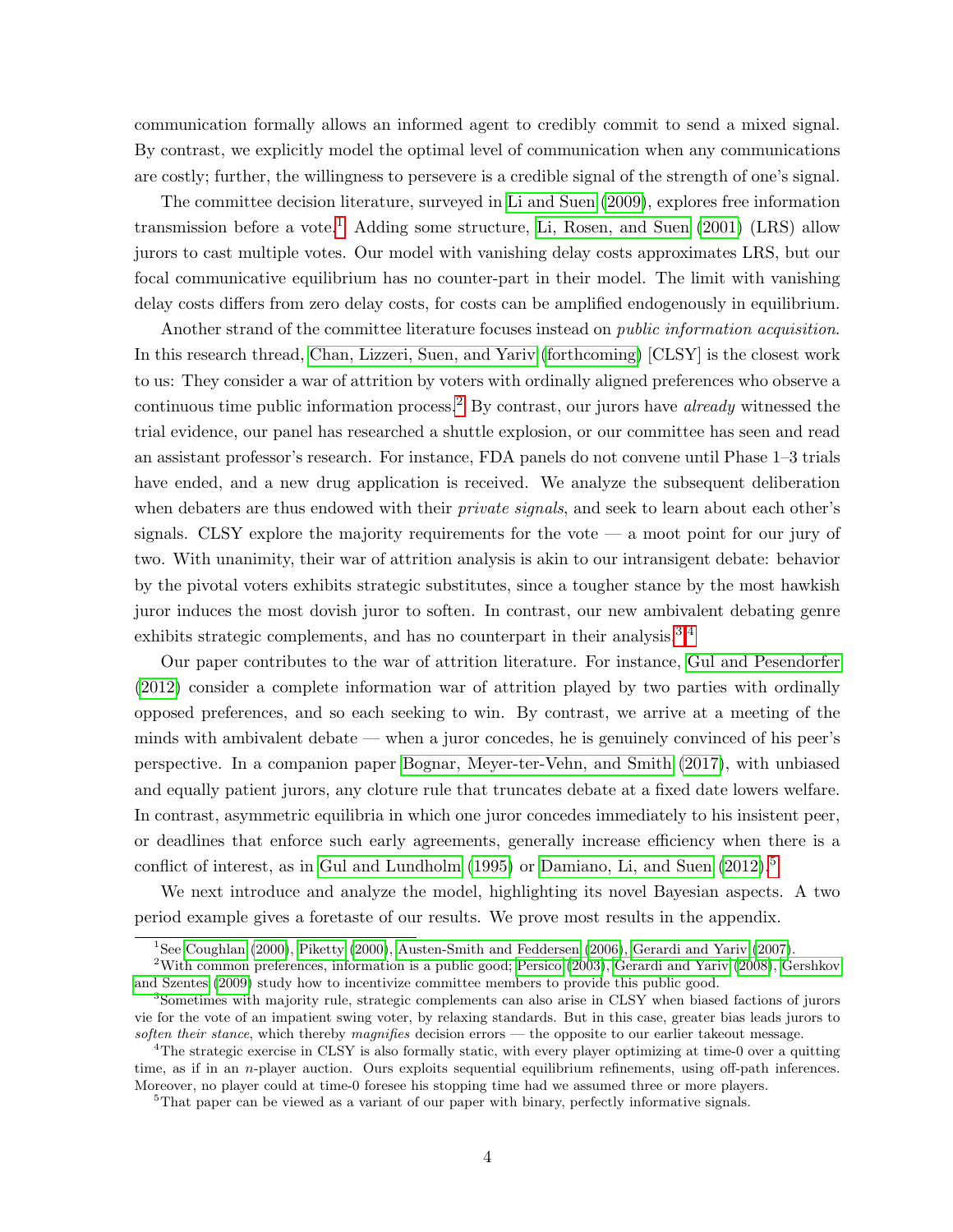### 2 The Model

A. THE EXTENSIVE FORM GAME. Two jurors  $i = L, M$ , Lones and Moritz, alternately propose in periods  $t = 0, 1, 2, \ldots$  to *convict* or *acquit,* C or A, a defendant of a crime. Lones proposes a verdict in period zero. Moritz replies in period one with his own proposal. The game ends if he agrees; otherwise, Lones responds in period two with a proposed verdict, and so on. The game ends when two consecutive verdicts concur — namely, a unanimity rule.

A priori, the defendant is equilikely to be *guilty* or innocent — states  $\theta = \mathcal{G}, \mathcal{I}$ . Jurors are partially informed: each has privately observed a signal about the defendant's guilt. The conditionally iid signals  $\lambda, \mu \in (0, 1)$  are private beliefs that the defendant is guilty, i.e.  $\theta = \mathcal{G}$ .

Lones is a hawk, hurt weakly more by errors of impunity, and Moritz a dove, hurt more by miscarriages of justice. Jurors' decision costs are  $1 + \beta_L$ ,  $1 - \beta_M$  for an actual error of impunity, i.e. acquitting the guilty, and  $1 - \beta_L$ ,  $1 + \beta_M$  for an *actual miscarriage of justice*, i.e. convicting the innocent, where  $\beta_i \geq 0$  is the bias of juror i. Jurors share the same cardinal preferences over verdicts if  $\beta_L = \beta_M = 0$ . We assume  $\beta_L, \beta_M < 1$ , ensuring identical ordinal preferences: convict the guilty and acquit the innocent, precluding partisans, who always wish to convict or acquit.<sup>[6](#page-5-0)</sup>

That  $0 < \lambda, \mu < 1$  and  $\beta_L, \beta_M < 1$  reflects standard jury instructions to "be open-minded", for in this case, jurors are willing to change their mind given enough evidence. Circuit court jurors are advised: "While you're discussing the case, don't hesitate to reexamine your own opinion and change your mind if you become convinced that you were wrong" [\(Ed Carnes, 2016\)](#page-47-8).

The jurors find debate time costly: Juror *i* incurs a *waiting cost*  $\kappa_i > 0$  per delay period. To avoid trivialities, we assume  $\kappa_i < 1 - \beta_i$ .<sup>[7](#page-5-1)</sup> We say that jurors are symmetric if  $\kappa_L = \kappa_M$  and  $\beta_L = \beta_M$ . Jurors minimize losses, namely, the expected sum of waiting costs and decision costs. So they are risk-neutral and do not discount future payoffs.<sup>[8](#page-5-2)</sup>

All told, the game resembles a war of attrition: a stopping game in which each juror trades off the exogenous cost of continuing against the strategic incentives to insist on his preferred verdict; however, this preferred verdict may change as he learns his peer's type.

B. Transforming Signals. We represent signals as log-likelihood-ratios, with different reference states.<sup>[9](#page-5-3)</sup> Jurors' transformed types are  $\ell = \log(\lambda/(1 - \lambda)), m = \log((1 - \mu)/\mu)$ . No signal is perfectly revealing, and the *common unconditional type density*  $f$  is positive and symmetric  $f(x) \equiv f(-x)$  of  $x = \ell, m$ , with cdf F. Since the random signals  $\lambda, \mu$  are conditionally independent, so too are the transformed (random) types  $\ell, m$ .

Let  $p(\ell, m)$  be the conditional probability of guilt given types  $\ell, m$ . Bayes' rule implies

<span id="page-5-4"></span>
$$
p(\ell, m) = \frac{e^{\ell - m}}{e^{\ell - m} + 1} \tag{1}
$$

<span id="page-5-1"></span><span id="page-5-0"></span> ${}^{6}$ Our analysis can be used for this case, but it presents additional technical hurdles, and so we avoid it.

<sup>&</sup>lt;sup>7</sup>This bound ensures that juror *i*, say Moritz, prefers a conviction in  $t + 1$  over an acquittal in t when the defendant is guilty. Without this assumption, Nixon-China debates terminate immediately.

<span id="page-5-3"></span><span id="page-5-2"></span><sup>8</sup>Debates typically last hours, days, weeks, or maybe months, where discounting is not important.

<sup>9</sup>For simplicity, we denote random variables and their realizations by the same notation. We flag randomness whenever it might be in doubt. We justify in  $\S$ [A.1](#page-30-0) that we may first specify an unconditional density f.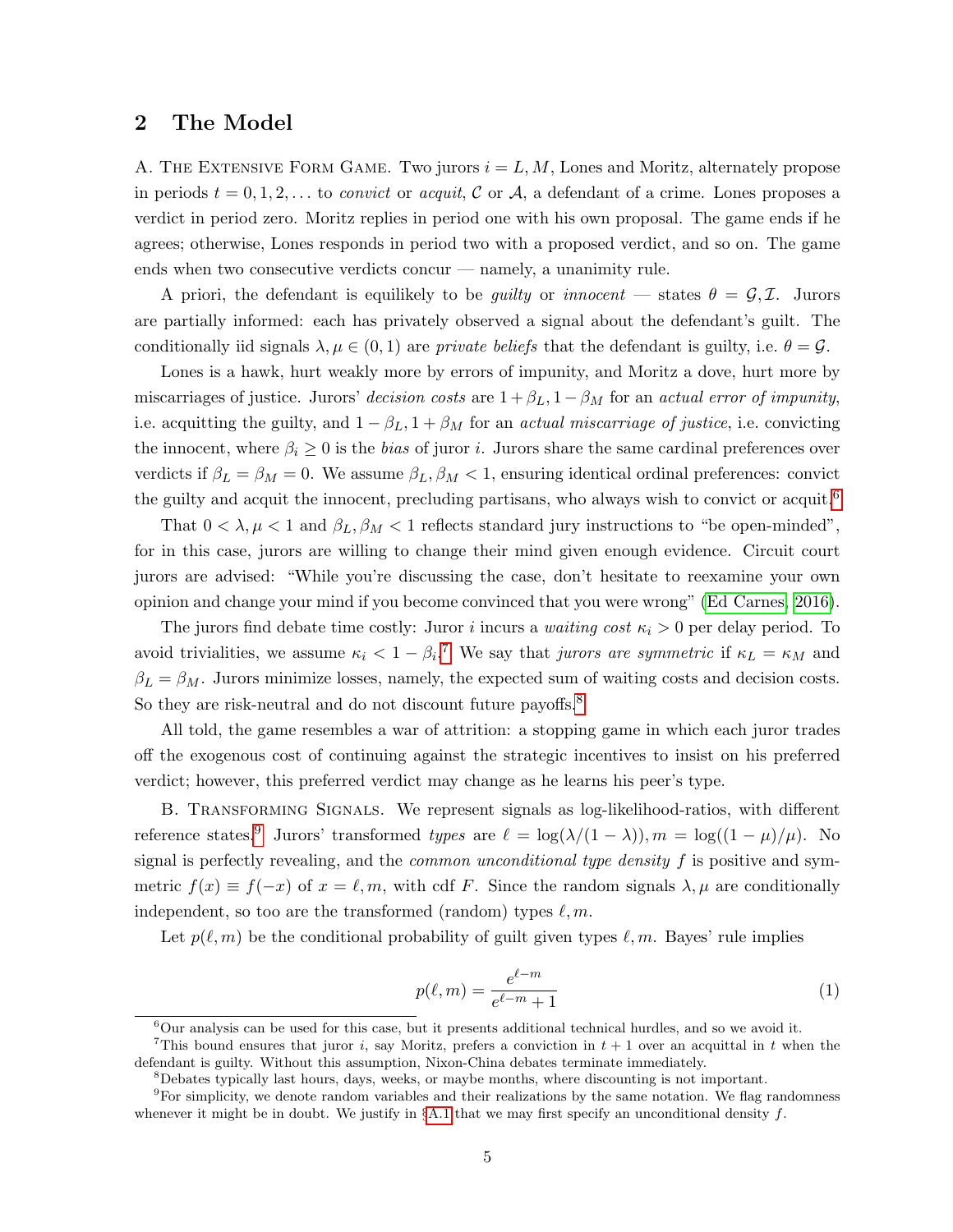Here, ex post means conditional on both types  $\ell, m$ , but not on the unknowable state  $\theta = \mathcal{G}, \mathcal{I}.$ Unlike an actual error of impunity, an *error of impunity* is the ex post event of acquittal despite  $p(\ell, m) > \frac{1}{2}$  $\frac{1}{2}$ . A *miscarriage of justice* likewise means that conviction occurs despite  $p(\ell, m) < \frac{1}{2}$  $\frac{1}{2}$ .

Any type y juror entertains the conditional probability density  $f(x|y)$  that his colleague's type is x. Let  $h(x, y)$  be the unconditional joint density and  $r(x, y) \equiv h(x, y)/(f(x)f(y))$  the *correlation factor.* This yields the conditional density that one's peer is type  $x$ , given the realized type y, updating from the common type density:  $f(x|y) = f(x)r(x, y)$ . In §[A.1,](#page-30-0) we show that  $r(x,y) = 2(e^x + e^y) / ((1 + e^x)(1 + e^y))$ , and that  $r(x,y)$  and  $h(x,y)$  are log-submodular. For intuitively, since signals about the state are affiliated, $10$  so too are their log-likelihood ratios; but then the inversely defined random types  $\ell, m$  are negatively affiliated, as Figure [1\(](#page-8-0)a) highlights.

C. Strategies and Payoffs. Lones' initial vote fixes the debate roles for the rest of the game. If he initially proposes  $C$ , then jurors enter the *natural subgame*, in which each argues for his natural verdict — C for Lones and A for Moritz — until conceding;<sup>[11](#page-6-1)</sup> otherwise, they enter the Nixon-China subgame where each argues for his unnatural verdict until conceding.<sup>[12](#page-6-2)</sup> Since either subgame is a stopping game, we describe pure strategies by the planned stopping times — the first period he plans to concede if the game has not yet ended.<sup>[13](#page-6-3)</sup> So Moritz has a strategy described by two (odd) periods in which he first concedes to Lones after either initial proposal, while Lones' strategy consists of his initial proposal and his planned (even) concession period. We say that Moritz *convinces* Lones in period  $t$ , say, if Lones quits in period  $t$ .

Strategy profiles are *equivalent* if they imply the same outcome; for any juror's strategy, call two strategies of the other juror equivalent if the strategy profiles are equivalent. We find Bayes Nash equilibria (BNE), and later prove that any BNE is equivalent to a sequential equilibrium.

## 3 Preliminary Equilibrium Analysis

### 3.1 Monotonicity

Lones' initial vote fixes an ordering on types. In the natural subgame, a *stronger* type of Lones and Moritz is higher, and so more convinced that the proposed verdict is right. In the Nixon-China subgame, stronger types of Lones and Moritz are lower. In a monotone strategy, whenever some juror type holds out until period  $t$ , a stronger type surely holds out until then.

<span id="page-6-4"></span>**Lemma 1 (Single Crossing Property)** If a type prefers to hold out from period t to  $t' > t$ , then any stronger type prefers to do so, and strictly so if period t is hit with positive probability. Every best response strategy of a juror to any strategy is thus equivalent to a monotone strategy.

<span id="page-6-0"></span><sup>&</sup>lt;sup>10</sup>Random variables with a (log-submodular) log-supermodular density are *(negatively) affiliated.* 

<span id="page-6-2"></span><span id="page-6-1"></span> $11$ Given Nature's initial move, there are no proper subgames. We use this term for the *subform*.

 $12$ The political metaphor "Nixon in China" refers to the idea that "Only a politician or leader with an impeccable reputation of upholding particular political values could perform an action in seeming defiance of them without jeopardizing his support or credibility" (Wikipedia) such as the hawk Lones arguing for acquittal, or the dove Moritz arguing for conviction in our case.

<span id="page-6-3"></span><sup>&</sup>lt;sup>13</sup>A player who stops in period t also plans to stop at all later periods  $t' > t$ , precluded by his earlier actions. Similarly, Lones plans to stop at any period t after the initial verdict which he does not choose.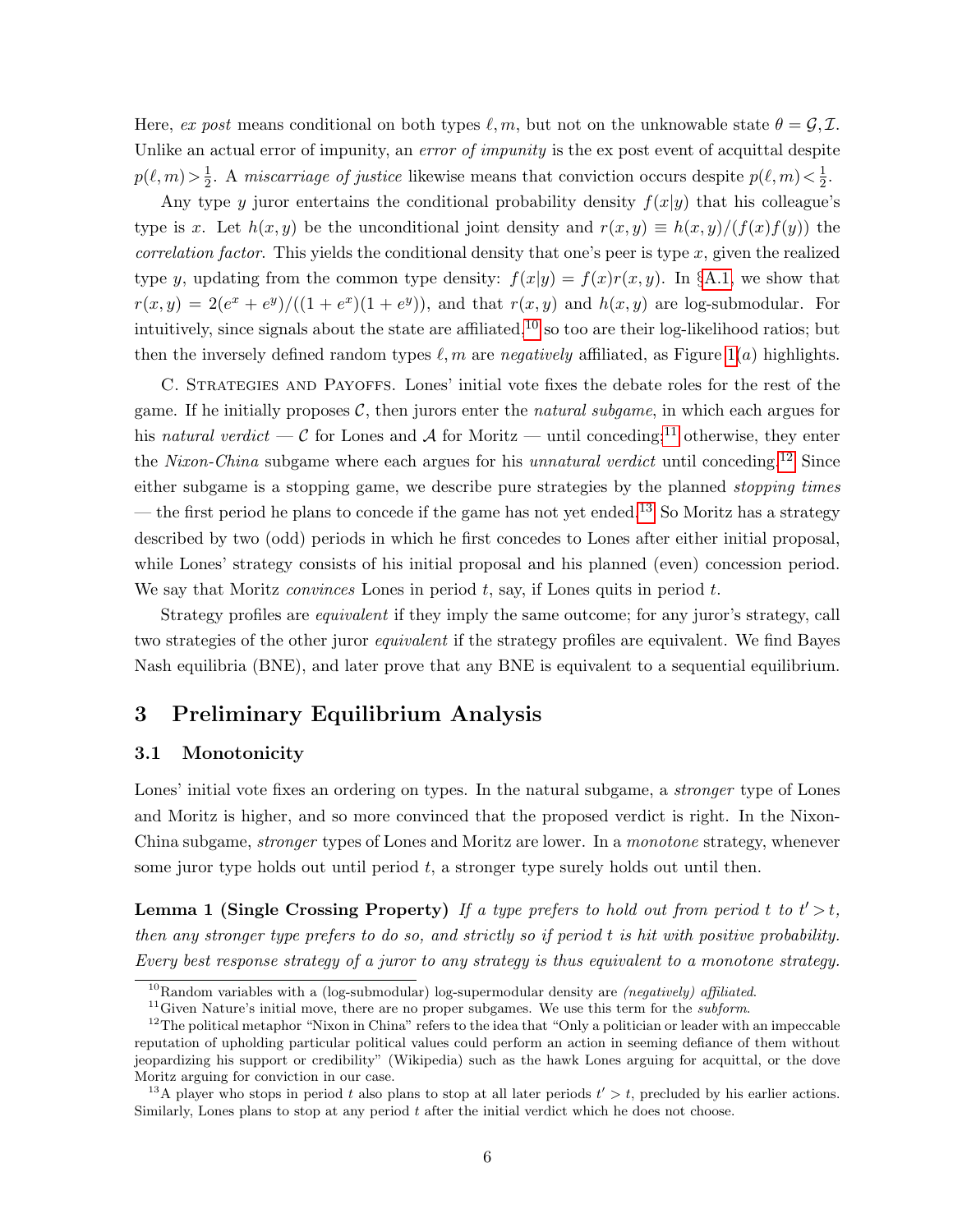Stronger types hold out longer as they are not only more convinced of their position, but also more sure that their peer entertains a weaker opposing signal, given their negative correlation.

Lemma [1](#page-6-4) yields a skimming property of equilibria, familiar in the bargaining literature: Stronger types quit in every period until the end. Moritz' monotone strategy in the natural subgame is described by a weakly increasing sequence of odd-indexed cutoff types  $(x_t)_{t\in 2\mathbb{N}+1}$ , where  $x_t$  is his supremum type that concedes by period t. Lones' monotone strategy in the natural subgame is likewise described by a weakly increasing sequence of even-indexed cutoff types  $(x_t)_{t\in2\mathbb{N}+2}$ ; monotone strategies in the Nixon-China subgame are described by weakly decreasing sequences  $(x_{-t})_{t\in 2\mathbb{N}+1}$  and  $(x_{-t})_{t\in 2\mathbb{N}+2}$ . In other words, type intervals of Lones and Moritz stop in alternating periods; moreover, negative period indexes simply flag that the threshold corresponds to Nixon-China debate. Hereafter, we assume monotone strategies.

Consider next period zero. Lones' strategy is *sincere* if he proposes to convict when his type indicates guilt, i.e.  $\ell > x_0$  for some  $x_0$ , and acquit otherwise. A sincere strategy is *responsive* if not all types vote for the same verdict, i.e.  $|x_0| < \infty$ .<sup>[14](#page-7-0)</sup> Finally, a strategy of Moritz is *agreeable* if almost all of his types  $m$  either plan to second Lones' initial proposal to convict, namely,  $m < x_1$ , or to second the initial proposal to acquit, i.e.  $m > x_{-1}$ ; this is equivalent to  $x_{-1} \leq x_1$ .

<span id="page-7-4"></span>Lemma 2 Lones' best reply to an agreeable, monotone strategy of Moritz is sincere. Conversely, any best reply of Moritz to a sincere, monotone strategy of Lones is equivalent to an agreeable strategy. So up to equivalence, Lones is sincere in equilibrium if and only if Moritz is agreeable.

A sincere agreeable responsive equilibrium is characterized by cutoffs  $(x_t)_{t\in\mathbb{Z}}$  with  $|x_0| < \infty$ , and:[15](#page-7-1)

<span id="page-7-3"></span>
$$
-\infty \leq \dots \leq x_{-3} \leq x_{-1} \leq x_1 \leq x_3 \leq \dots \leq \infty
$$
  

$$
-\infty \leq \dots \leq x_{-4} \leq x_{-2} \leq x_0 \leq x_2 \leq x_4 \leq \dots \leq \infty
$$
 (2)

Figure  $1(b)$  depicts the equilibrium outcomes in this sincerere agreeable case.<sup>[16](#page-7-2)</sup>

### 3.2 The Propensity to Hold Out

We now characterize equilibrium cutoffs  $(x_t)$  in terms of indifference conditions. When type y of Lones, say, faces type x of Moritz, conviction is the correct verdict with chance  $p(y, x) \equiv$  $1 - p(x, y)$  (recalling [\(1\)](#page-5-4)) and securing it avoids an actual error of impunity, thereby lowers decision costs by  $1 + \beta_L$ ; acquittal is the correct verdict with chance  $p(x, y)$  and securing it avoids an actual miscarriage of justice, and thereby lowers decision costs by  $1 - \beta_L$ . Summing up, the net change in expected decision cost from securing Lones' natural conviction verdict is  $(1 + \beta_L)(1 - p(x, y)) - (1 - \beta_L)p(x, y) = 1 - 2p(x, y) + \beta_L$ ; an analogous argument applies for

<span id="page-7-0"></span><sup>&</sup>lt;sup>14</sup>This ordinal sincerity notion is weaker than the cardinal notion in the strategic voting literature, which requires that  $x_0 = 0$  when jurors are unbiased.

<span id="page-7-1"></span><sup>&</sup>lt;sup>15</sup>Thresholds need not all alternate; only odds and evens need be sorted. In the two-period equilibrium in  $\S 4$ , e.g., if we abandon symmetry and assume that Moritz is a much stronger dove than is Lones a hawk, then  $x_0 > x_1$ . Still, we draw all plots with cutoffs fully ordered by their indexes.

<span id="page-7-2"></span> $^{16}$ Online appendix §B.1 explores non-sincere and non-agreeable equilibria.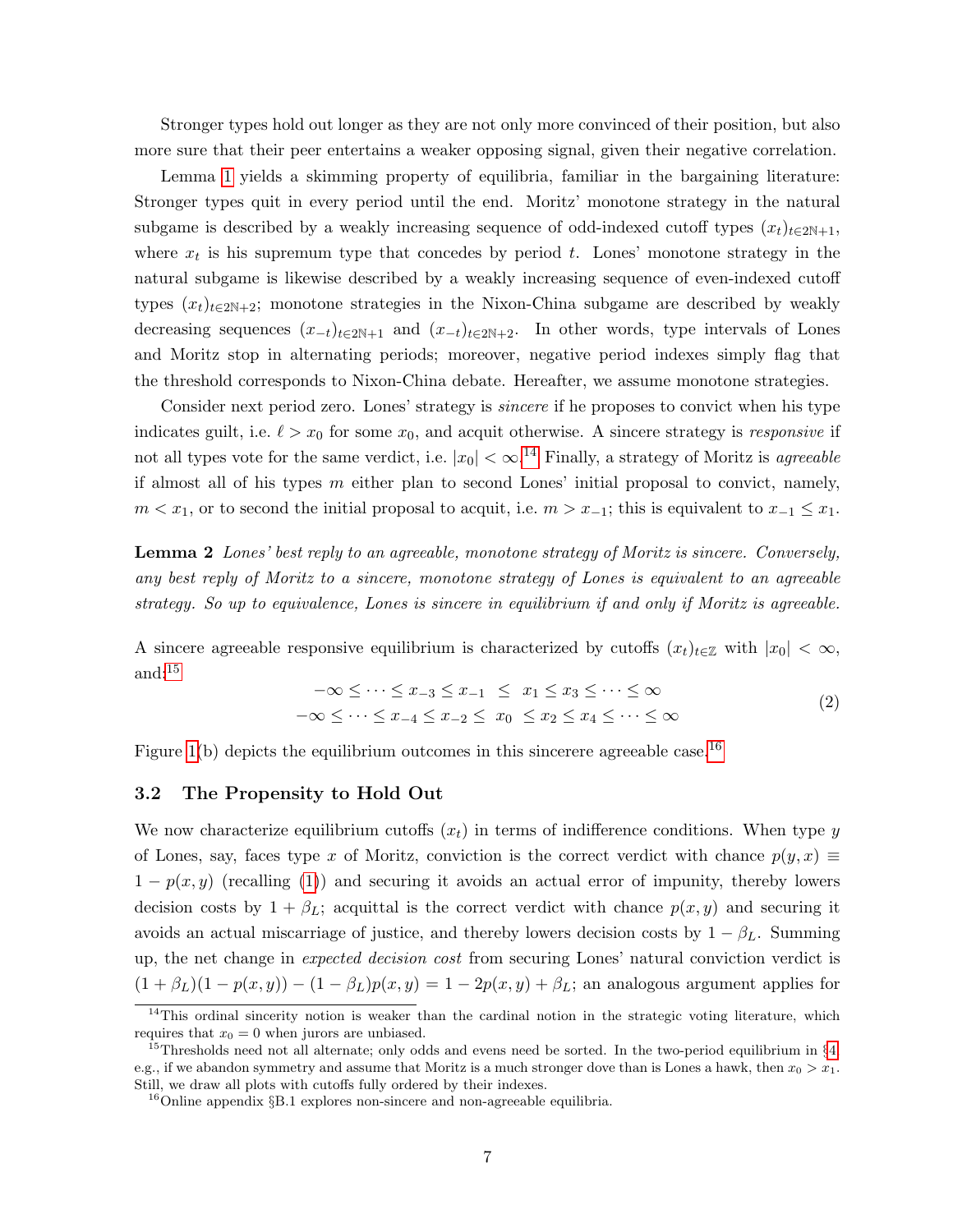

<span id="page-8-0"></span>Figure 1: Joint Signal Density and Equilibrium Outcomes. Panel (a) plots contour lines of the negatively affiliated joint type density  $h(\ell, m)$ . Panel (b) depicts the outcomes of a sincere agreeable monotone strategy profile. Here,  $C1$  means conviction in period 1, etc. Lones' types and (even) cutoffs are on the horizontal axis; Moritz' types and (odd) cutoffs on the vertical axis.

Moritz. Using [\(1\)](#page-5-4), write this expected decision payoff in terms of the type difference  $\delta \equiv x - y$ :

$$
\Delta(\delta, \beta_i) = \frac{1 - e^{\delta}}{1 + e^{\delta}} + \beta_i
$$
\n(3)

As seen in Figure [2\(](#page-13-1)a), this payoff falls in the type difference  $\delta$ , since a stronger peer type x lowers the chance that the natural verdict is correct.

Jurors solve an infinite horizon stopping problem, but it suffices to plan for two periods. Denote the conditional density  $f(x|y, x \geq \underline{x}) = f(x|y)/[1-F(\underline{x}|y)]$ . If juror *i* of type *y* believes that his peer's types  $x \leq \underline{x}$  have conceded, and that those in  $[\underline{x}, \overline{x}]$  will next do so, then his expected payoff gain in the natural subgame from holding out more period is the propensity function:

<span id="page-8-1"></span>
$$
\Pi_i(\underline{x}, y, \bar{x}) \equiv \int_{\underline{x}}^{\bar{x}} (\Delta(x - y, \beta_i) - \kappa_i) f(x | y, x \ge \underline{x}) dx - \int_{\bar{x}}^{\infty} 2\kappa_i f(x | y, x \ge \underline{x}) dx. \tag{4}
$$

The integrand is the *net decision payoff*, i.e. first  $\Delta(x - y, \beta_i) - \kappa_i$  for  $x \in (\underline{x}, \overline{x})$  and then jumping to  $-2\kappa_i$  for  $x \geq \bar{x}$ . It measures the net benefits of an immediate concession in the next period, conditional on the peer type  $x$ . It includes a decision payoff gain for *weak* conceding peer types x with  $\Delta(x - y, \beta_i) > 0$ , and a decision payoff loss for *strong* conceding peer types x with  $\Delta(x-y,\beta_i) < 0$  — both net of one period delay costs of  $\kappa_i$ . The two period delay cost  $2\kappa_i$ is incurred if the peer does not concede.

Similarly, for the Nixon-China subgame, define the propensity to hold out  $\hat{\Pi}_i(\underline{x}, y, \bar{x})$  by juror *i* of type y when types  $x > \bar{x}$  have already conceded and types  $x \in [\underline{x}, \bar{x}]$  will next concede:

<span id="page-8-2"></span>
$$
\hat{\Pi}_i(\underline{x}, y, \bar{x}) \equiv \int_{\underline{x}}^{\bar{x}} (-\Delta(x - y, \beta_i) - \kappa_i) f(x | y, x \le \bar{x}) dx - \int_{-\infty}^{\underline{x}} 2\kappa_i f(x | y, x \le \bar{x}) dx \tag{5}
$$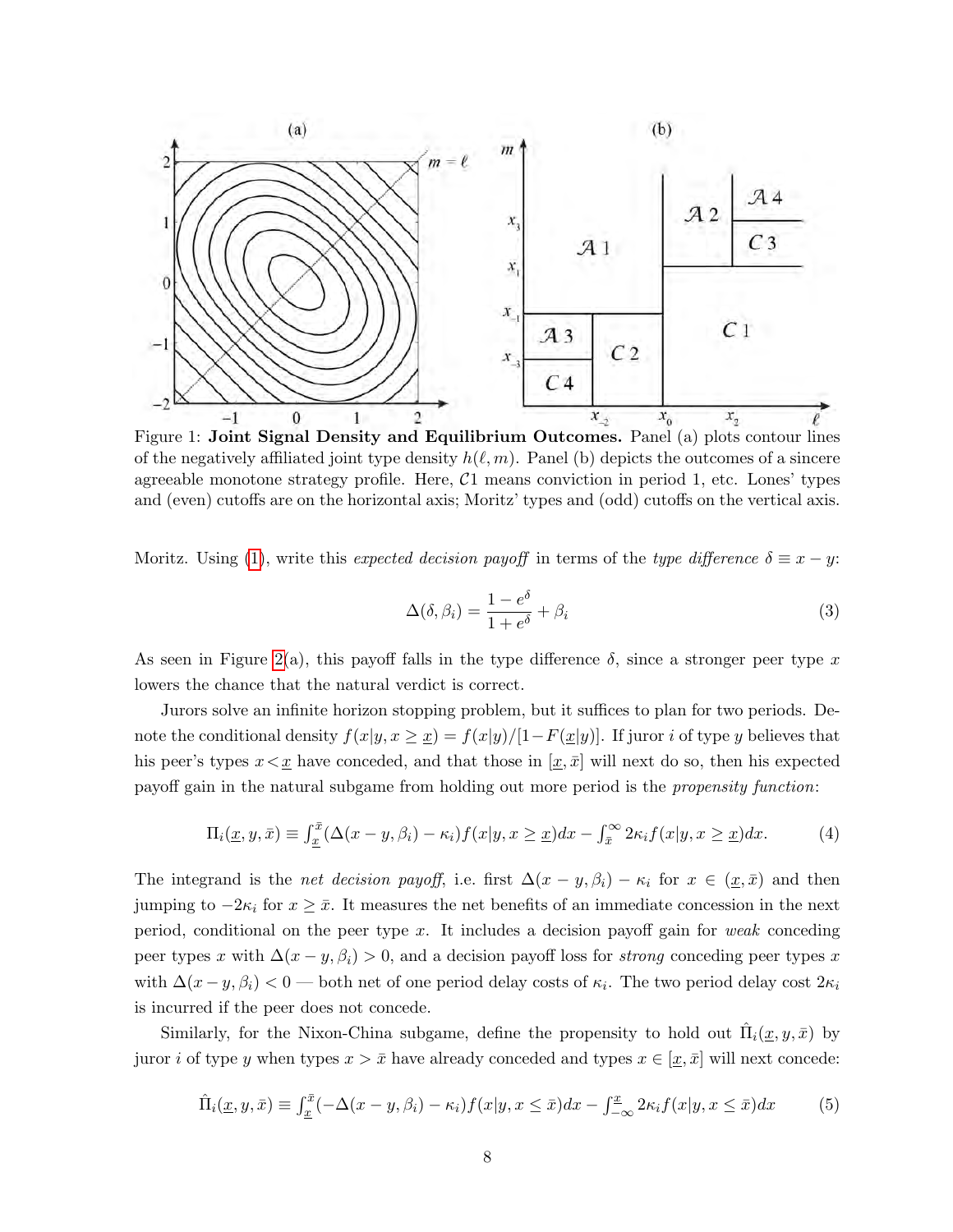In contrast to  $(4)$ , the expected decision payoff now pertains to securing one's unnatural verdict, and hence has the opposite sign,  $-\Delta(x-y, \beta_i)$ . Indifference by cutoff types  $x_t$  and  $x_{-t}$  requires:

<span id="page-9-1"></span>
$$
\Pi_{i(t)}(x_{t-1}, x_t, x_{t+1}) = 0 = \hat{\Pi}_{i(t)}(x_{-(t+1)}, x_{-t}, x_{-(t-1)})
$$
\n(6)

for  $t = 1, 2, \ldots$ , where  $i(t) = L$  for even periods t, and  $i(t) = M$  for odd t. This is the discrete first order condition between periods  $t-1$  and  $t+1$  for the (omitted) infinite horizon Bellman value.

When Lones employs an initial cutoff type  $x_0$  in a sincere agreeable responsive strategy profile, and plans to concede in period two, should Moritz hold out in period one, using his next cutoffs  $x_1$  and  $x_{-1}$ , then Lones' initial propensity to convict equals:

<span id="page-9-3"></span>
$$
\bar{\Pi}_L(x_{-1},\ell,x_1) \equiv \int_{-\infty}^{x_{-1}} \kappa_L f(m|\ell) dm + \int_{x_{-1}}^{x_1} \Delta(m-\ell,\beta_L) f(m|\ell) dm - \int_{x_1}^{\infty} \kappa_L f(m|\ell) dm \tag{7}
$$

Indeed, any type  $m \leq x_{-1}$  of Moritz immediately agrees in the natural subgame, but holds out in period one of the Nixon-China subgame. Both initial proposals lead to a conviction, but proposing to convict reduces Lones' waiting costs by  $\kappa_L$ . Types  $m \in (x_{-1}, x_1)$  of Moritz agree at once in both subgames, whereupon Lones' proposal fixes the verdict. In this case, Lones' decision payoff from proposing to convict equals  $\Delta(m - \ell, \beta_L)$ . Lastly, types  $m \geq x_1$  of Moritz agree immediately in the Nixon-China subgame, but hold out in period one of the natural subgame. Hence, both initial proposals lead to the same acquittal verdict, but proposing to convict raises waiting costs by  $\kappa_L$ . Lones' type  $m = x_0$  is indifferent between initially voting convict or acquit (and conceding immediately if Moritz does not agree) if:

<span id="page-9-2"></span>
$$
\bar{\Pi}_L(x_{-1}, x_0, x_1) = 0 \tag{8}
$$

We next show that indifference conditions  $(6)$  and  $(8)$  characterize equilibrium. Cutoffs are tight if whenever all types of one juror concede, all remaining types of the other juror thereafter hold out forever, i.e. if  $x_t = \infty$  at some odd period t, say, then  $x_{t'} = x_{t-1}$  for even  $t' > t$ .

<span id="page-9-0"></span>**Theorem 1 (Characterization)** A sincere agreeable responsive equilibrium is equivalent to tight cutoffs  $(x_t)$  that obey monotonicity [\(2\)](#page-7-3), indifference [\(6\)](#page-9-1), and [\(8\)](#page-9-2) if finite, and  $|x_0| < \infty$ . Conversely, any such cutoffs define a sincere agreeable responsive equilibrium.

### 3.3 Equilibrium Existence

For insight into equilibria, assume that Lones insists on his initial vote — acquit for  $\ell < x_0$  and convict for  $\ell > x_0$  — forever after. Since Moritz cannot affect the verdict, he defers at once. This strategy profile is a Bayes-Nash equilibrium for suitable  $x_0$ . It corresponds to an asymmetric outcome of a standard, private value war of attrition, e.g. [Riley \(1980\)](#page-48-12). But deference can arise in any period  $t$  in our game. Had we assumed private juror values (over verdicts), a strategy profile in which, say, Lones surely concedes in period  $t$  unravels: For  $(i)$  no type of Moritz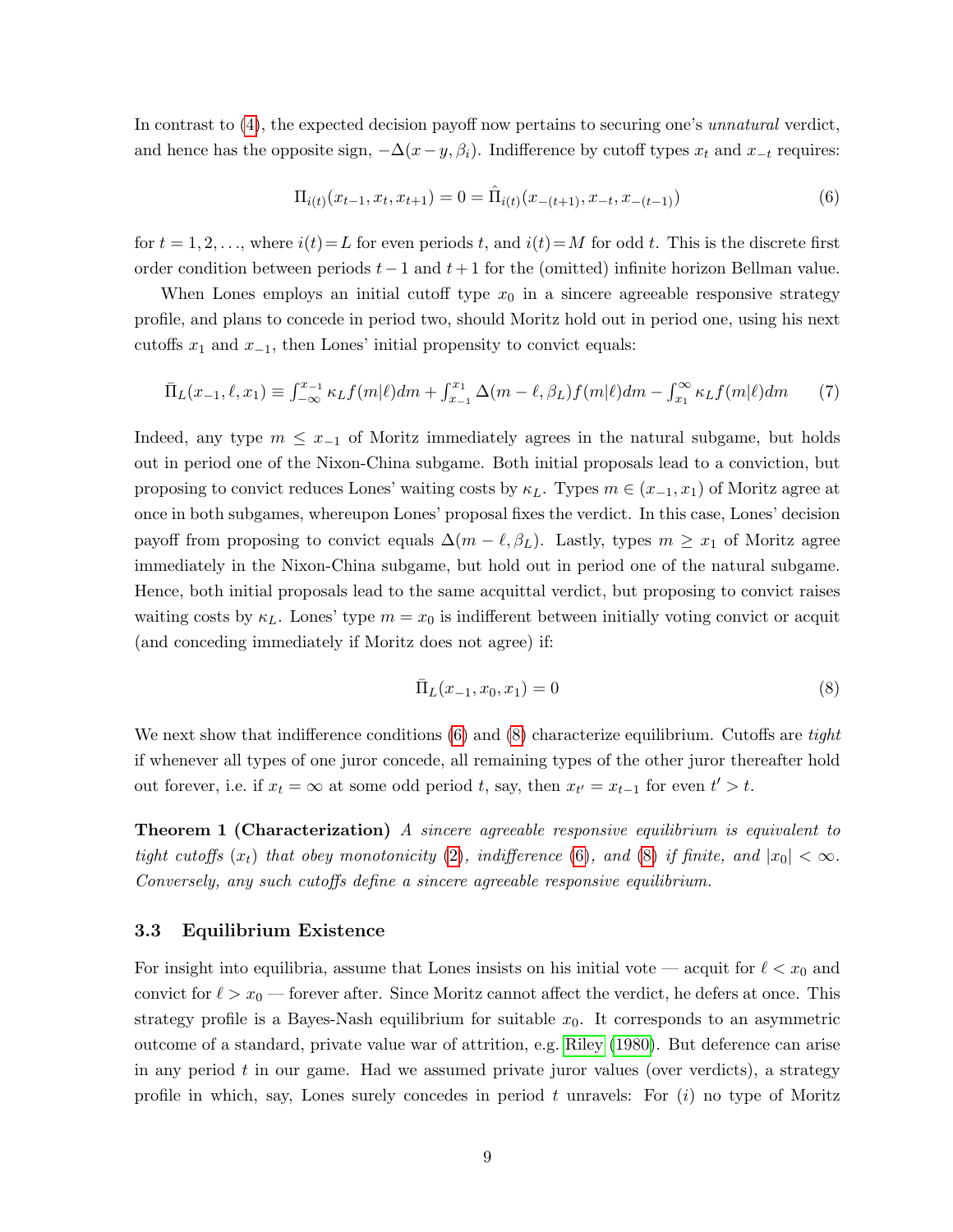concedes in period  $t - 1$ , and so (ii) all remaining types of Lones concede in period  $t - 2$ , and so on. But in our common values setting, step (i) of this unraveling logic breaks down: weak types of Moritz do not want win the debate against the remaining strong types of Lones in period  $t-1$  and hence concede; this in turn gives Lones an incentive to hold out in period  $t-2$ .

A  $(\sigma, \tau)$ -equilibrium is a minimal pair of *drop-dead dates*  $1 \leq \sigma, \tau \leq \infty$  such that debate ends by period  $\sigma$  of the Nixon-China subgame and  $\tau$  of the natural subgame. This equilibrium is deferential in the Nixon-China subgame if  $\sigma < \infty$ , and otherwise communicative. It is deferential in the natural subgame if  $\tau < \infty$ , and otherwise communicative.<sup>[17](#page-10-2)</sup> It is deferential if  $\sigma, \tau < \infty$ , and *communicative* if  $\sigma = \tau = \infty$ .

### <span id="page-10-0"></span>**Theorem 2 (Existence)** A  $(\sigma, \tau)$ -equilibrium exists for all integers  $(\sigma, \tau)$ , with  $1 \leq \sigma, \tau \leq \infty$ .

The drop-dead dates of a deferential equilibrium are enforced strategically in our open-ended game. But one can also view it as the longest possible equilibrium in a truncated game where drop-dead dates are enforced by protocol or regulation, such as cloture rules in a parliament.

By Theorem [1,](#page-9-0) equilibrium cutoff vectors  $(x_t)$  are described by a second order difference equation, solving [\(6\)](#page-9-1) and [\(8\)](#page-9-2); deferential equilibria also obey the boundary conditions  $x_{-\sigma}$  =  $-\infty$ ,  $x_{\tau} = \infty$ , and the communicative equilibrium obeys transversality conditions. But there is no general existence or uniqueness methodology for nonlinear second order difference equations. Our existence proof in §[A.5](#page-38-0) is intrinsically topological, while our uniqueness proof for small bias, namely, the argument for Theorem [5](#page-22-0) in §[A.10,](#page-44-0) uses monotonicity methods.

### 3.4 Equilibrium Stability

<span id="page-10-1"></span>We next ask which equilibria in Theorem [2](#page-10-0) obey stronger and more robust solution concepts.

**Theorem 3 (Sequentiality)** The communicative equilibrium is a sequential equilibrium. Any deferential equilibrium is a sequential equilibrium.

Proof: In a communicative equilibrium, all information sets are reached on path, and so Bayes' rule determines beliefs; the resulting assessment therefore constitutes a sequential equilibrium.

Next consider a deferential equilibrium, say with Lones conceding in periods  $\sigma, \tau < \infty$ . If he unexpectedly holds out in period  $\tau$ , then any beliefs over his random type  $\ell$  derive from some sequence of completely mixed strategies in a sequential equilibrium; that is, the consistency requirement has no bite. For Moritz may interpret the failure to concede as a tremble of weak types; formally, his type m may believe that Lones' type  $\ell$  obeys  $\Delta(\ell - m) > \kappa_M$  almost surely. With such beliefs, and expecting that Lones is about to concede, Moritz wishes to hold out.  $\Box$ 

Yet deferential equilibria do represent a communication failure. Lones concedes not because he is convinced that Moritz is right, but because Moritz refuses to concede. This could not

<span id="page-10-2"></span><sup>&</sup>lt;sup>17</sup>One might think of "deferential" equilibria instead as "insistent" equilibria — namely, all types of Moritz, say, dig in their heels and insist on conviction. But Lones optimally defers in period  $t$  as long as few enough of Moritz' types plan to concede in  $t + 1$ . We therefore focus on Lones' deference, rather than Moritz' insistence.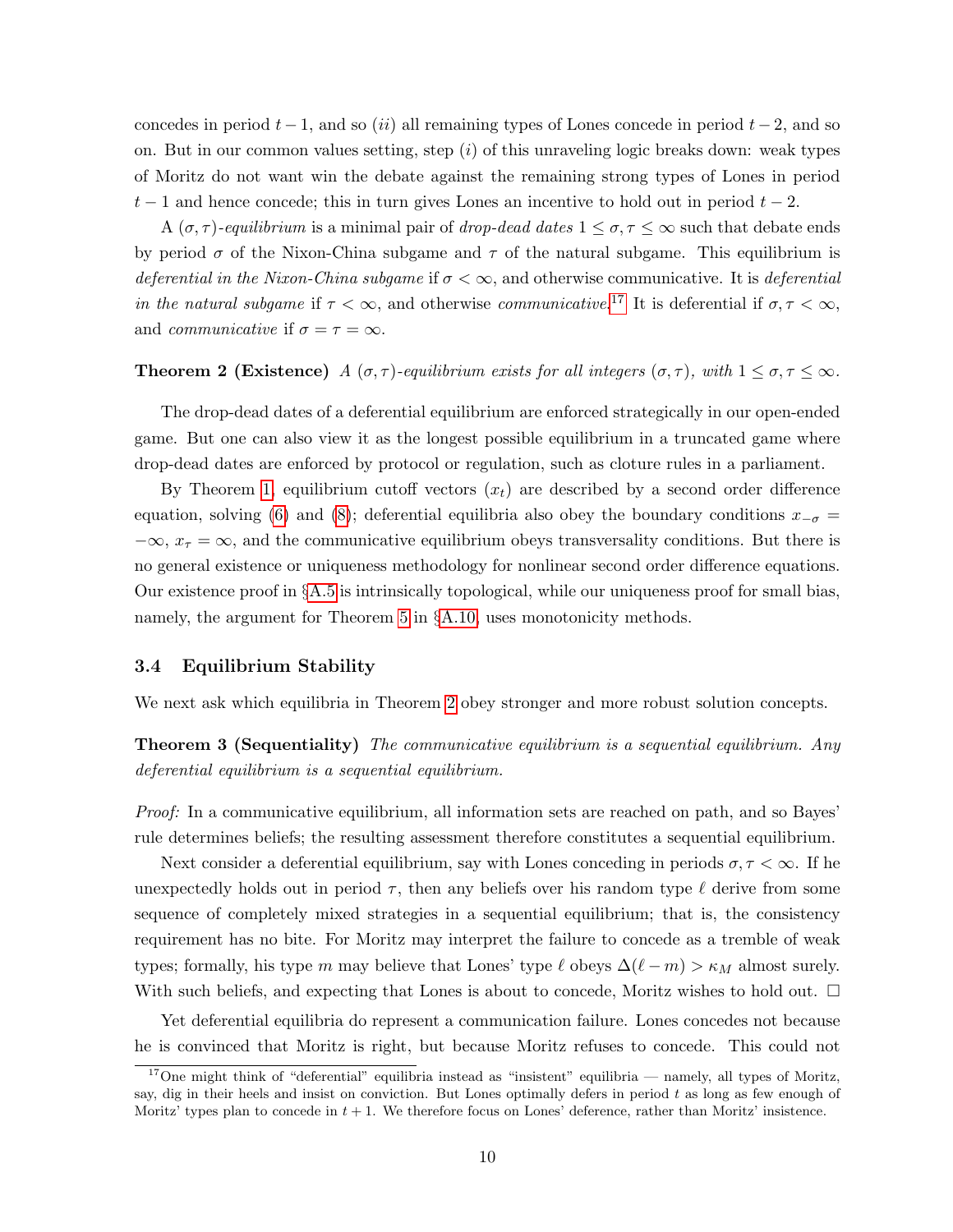happen if Moritz had to interpret off-path behavior by Lones as a signal of strength, rather than as a mistake. Inspired by a definition for finite games in [Cho \(1987\)](#page-47-9), we say that a sequential equilibrium obeys forward induction if either juror who observes a deviation from the equilibrium path must assign probability zero to any types of his peer for whom the observed deviation is not sequentially rational for equilibrium beliefs and any conjecture about future play.

<span id="page-11-0"></span>Theorem 4 (Stability) The communicative equilibrium satisfies forward induction. If jurors are equally patient, then (i) equilibria that are deferential in the natural subgame violate forward induction if and only if the biases  $\beta_L, \beta_M \geq 0$  are both sufficiently small; and (ii) equilibria that are deferential in the Nixon-China subgame violate forward induction.

Forward induction has no bite in a communicative equilibrium, as every information set is hit on the equilibrium path. Next consider a deferential equilibrium, say, with Lones conceding in period  $\tau$  of the natural subgame. If he unexpectedly holds out, then Moritz must blame this deviation either on Lones' bias or his information. If Lones is very biased, then Moritz need not infer that Lones holds compelling information for guilt, and Moritz may insist on acquitting. But if Lones is not too biased, then only strong types profit from holding out; forward induction obliges Moritz to acknowledge Lones' strong information. Still, we can rationalize Moritz' insistence on acquitting if Moritz is very biased. But otherwise, his weakest remaining type is sufficiently convinced of guilt that he concedes, and the equilibrium unravels. All told, forward induction prunes deferential equilibria when neither juror is too biased.<sup>[18](#page-11-1),[19](#page-11-2)</sup>

Stability prunes deferential equilibria in the Nixon-China subgame: Since jurors argue against their bias, suddenly holding out for the unnatural verdict betrays strong information.

Theorem [4](#page-11-0) selects the communicative equilibrium when jurors are not too biased. This choice also follows from reputational concerns by the logic of [Abreu and Gul \(2000\)](#page-47-10). For assume that not only can either juror be a rational type  $\ell$ , but with a small chance, he is a "behavioral" type" who adamantly never changes his verdict. This prunes any deferential equilibria with early drop-dead dates. Indeed, if Moritz expects all rational types of Lones to concede by period  $\tau$ , and Lones instead holds out at period  $\tau$ , then Moritz in period  $\tau + 1$  infers that Lones is the behavioral type; Moritz then concedes at once, undermining Lones' deference in period  $\tau$ .<sup>[20](#page-11-3)</sup>

Besides failing stability, deferential equilibria are actively discouraged in legal settings. Standard juror instructions remind them of their *duty to deliberate* — for instance: "While you're

<span id="page-11-1"></span><sup>&</sup>lt;sup>18</sup>This logic proves the instability of deferential equilibria if Lones' deference in period  $\tau$  is rationalized by all remaining types of Moritz insisting on acquit in period  $\tau + 1$ . We extend this argument in §[A.6](#page-41-0) to the case with a non-empty set of Moritz' conceding types, but so small that no type of Lones wishes to hold out in period  $\tau$ .

<span id="page-11-2"></span> $19$ This argument suggests that deferential equilibria can be stable when at least one juror is very biased. Indeed, the proof in §[A.6](#page-41-0) contains the key arguments to construct such equilibria.

<span id="page-11-3"></span><sup>&</sup>lt;sup>20</sup>The last step of this argument assumes that Lones puts small probability on Moritz' "behavioral type", conditional on reaching period  $\tau$ . For a small ex-ante chance of behavioral types, this condition holds for small  $\tau$ , but eventually fails. Thus, any positive chance of behavioral types rules out not just short deferential equilibria, but also the communicative equilibrium, since jurors eventually grow convinced they are facing a behavioral peer, and then concede. All told, we select long deferential equilibria. We conjecture that the communicative equilibrium emerges as the limit of the long deferential equilibria as the chance of behavioral types vanishes.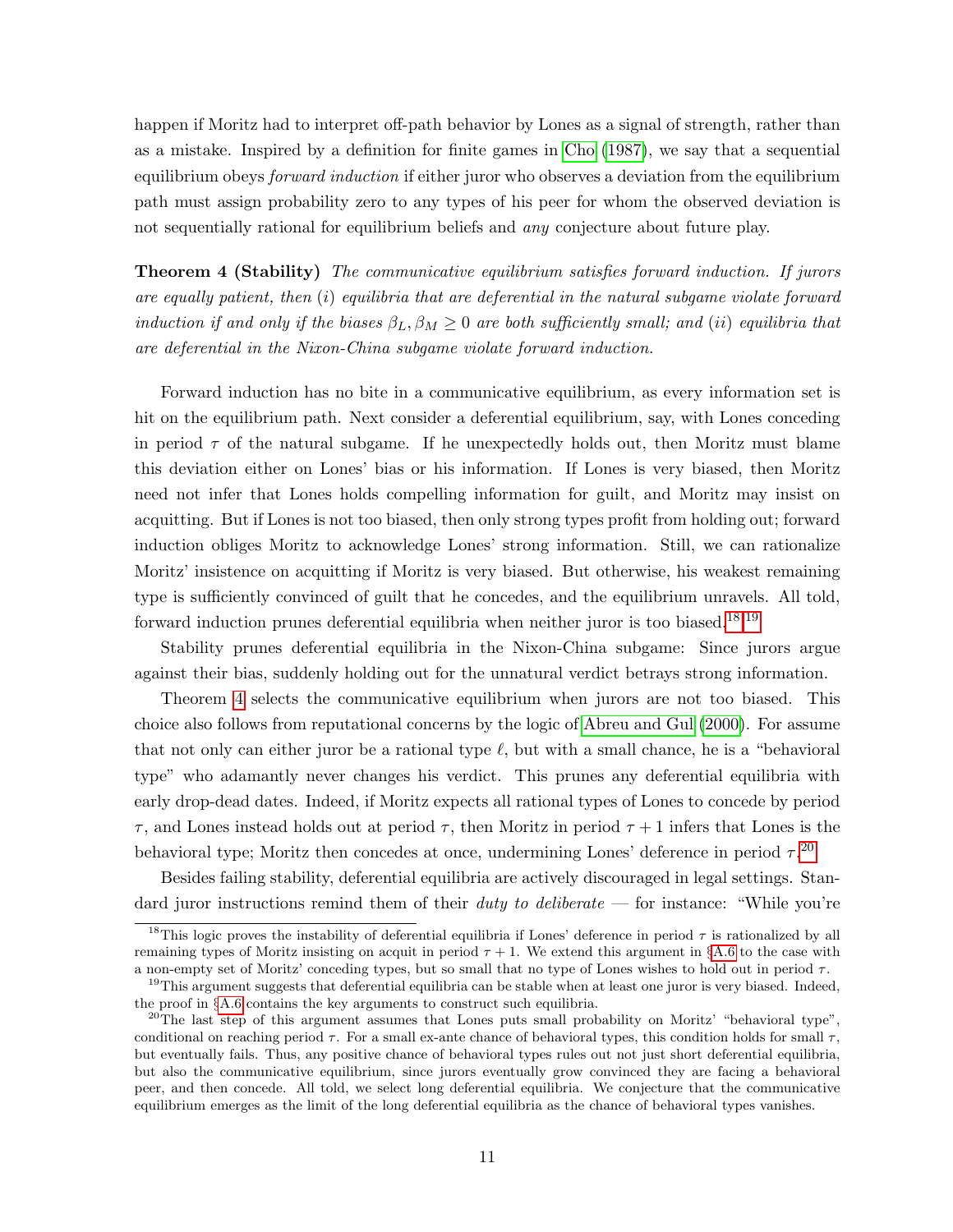discussing the case, . . . don't give up your honest beliefs just because others think differently or because you simply want to get the case over with" [\(Ed Carnes, 2016\)](#page-47-8).

### <span id="page-12-4"></span>3.5 Preliminary Analysis for the Characterization Results

DISTRIBUTIONAL ASSUMPTIONS. Subsequent results also require a type density restriction:

 $(\star)$  The type density f is log-concave and has a bounded hazard rate.

Log-concavity is satisfied by many standard distributions, and implies a monotone hazard rate  $f/(1 - F)$ . A bounded hazard rate is less standard, but holds for the logistic and Laplace distributions.<sup>[21](#page-12-0)</sup> Since the hazard rate is monotone and bounded, it finitely converges, say to  $\gamma^{-1} < \infty$ . The inverse  $\gamma$  of this tail hazard rate measures the thickness of the tail of the jurors' type distribution, and intuitively is a measure of signal informativeness.

PROPENSITY FUNCTION PROPERTIES: When peer types  $x < \underline{x}$  of a juror y have conceded, and types in  $[\underline{x}, \overline{x}]$  next concede, we call the *lower gap*  $\underline{\delta} \equiv y - \underline{x}$  and the *upper gap*  $\overline{\delta} \equiv \overline{x} - y$ . Analogous to [\(4\)](#page-8-1), we define a gap propensity function  $\pi_i(\underline{\delta}, y, \overline{\delta}) \equiv \Pi_i(y - \underline{\delta}, y, y + \overline{\delta})$ , obeying:

<span id="page-12-1"></span>
$$
\pi_i(\underline{\delta}, y, \overline{\delta}) = \int_{-\underline{\delta}}^{\overline{\delta}} (\Delta(\delta, \beta_i) - \kappa_i) f(y + \delta | y, \delta \ge -\underline{\delta}) d\delta - \int_{\overline{\delta}}^{\infty} 2\kappa_i f(y + \delta | y, \delta \ge -\underline{\delta}) d\delta. \tag{9}
$$

We now partition the gaps into intervals with endpoints  $\underline{b}_i < b_i < \overline{b}_i$ , given the bias  $\beta_i$ . These are the respective roots of the net decision payoff and decision payoff,  $\Delta(\underline{b}_i, \beta_i) - \kappa_i = 0 = \Delta(b_i, \beta_i)$ , and the crossing point of the integrands in the two integrals of [\(9\)](#page-12-1), or,  $\Delta(\bar{b}_i, \beta_i) = -\kappa_i$ :

<span id="page-12-3"></span>
$$
\underline{b}_i \equiv \log \frac{1 + \beta_i - \kappa_i}{1 - \beta_i + \kappa_i} \quad \text{and} \quad b_i \equiv \log \frac{1 + \beta_i}{1 - \beta_i} \quad \text{and} \quad \bar{b}_i \equiv \log \frac{1 + \beta_i + \kappa_i}{1 - \beta_i - \kappa_i}.
$$
 (10)

In other words, juror  $i$  is indifferent between verdicts if his peer's type exceeds his own by  $b_i$ ; he is willing to wait an extra period to achieve his natural verdict if this type difference is  $\underline{b}_i$ ; and he is willing to wait an extra period to get his unnatural verdict if the type difference is  $\bar{b}_i$ .

- (P1) The gap propensity  $\pi_i$  quasi-increases<sup>[22](#page-12-2)</sup> in the lower gap  $\underline{\delta}$ , and is negative for  $\underline{\delta} < -\underline{b}_i$ .
- (P2) The gap propensity  $\pi_i$  quasi-increases in the type y;
- (P3) The gap propensity  $\pi_i$  is hump-shaped in the upper gap  $\bar{\delta}$ , with maximum at  $\bar{\delta} = \bar{b}_i$ .
- (P4) The gap propensity  $\pi_i$  increases in the bias  $\beta_i$ , and decreases in the waiting cost  $\kappa_i$ .

To see why property (P1) holds, consider Figure [2\(](#page-13-1)a). For larger gaps  $\delta$  with  $-\delta < \underline{b}_i$ , the gap propensity  $\pi_i$  grows in  $\delta$ ; intuitively, as  $\delta$  rises, more weak peer types concede, and the

<span id="page-12-0"></span> $21$ The normal does not have this property. But distributional assumptions are usually imposed on the density of private beliefs  $\phi(\lambda)$ , and not the density of log-likelihood ratios  $f(x)$ . Lemma [A.1](#page-30-1) shows that the hazard rate of f is bounded if  $\lim_{\lambda\to 0}\phi'(\lambda)\lambda/\phi(\lambda)$  finitely exists — as with all Beta-distributions, including the uniform.

<span id="page-12-2"></span><sup>&</sup>lt;sup>22</sup>A function  $f(x)$  quasi-increases if  $f(x) \ge 0$  implies  $f(x') > 0$  for all  $x' > x$  and quasi-decreases if  $f(x) \le 0$ implies  $f(x') < 0$  for all  $x' > x$ ; equivalently, f is (strictly) single-crossing from below/above. Thus, a smooth function  $f(x)$  is quasi-concave iff  $f'(x)$  quasi-decreases.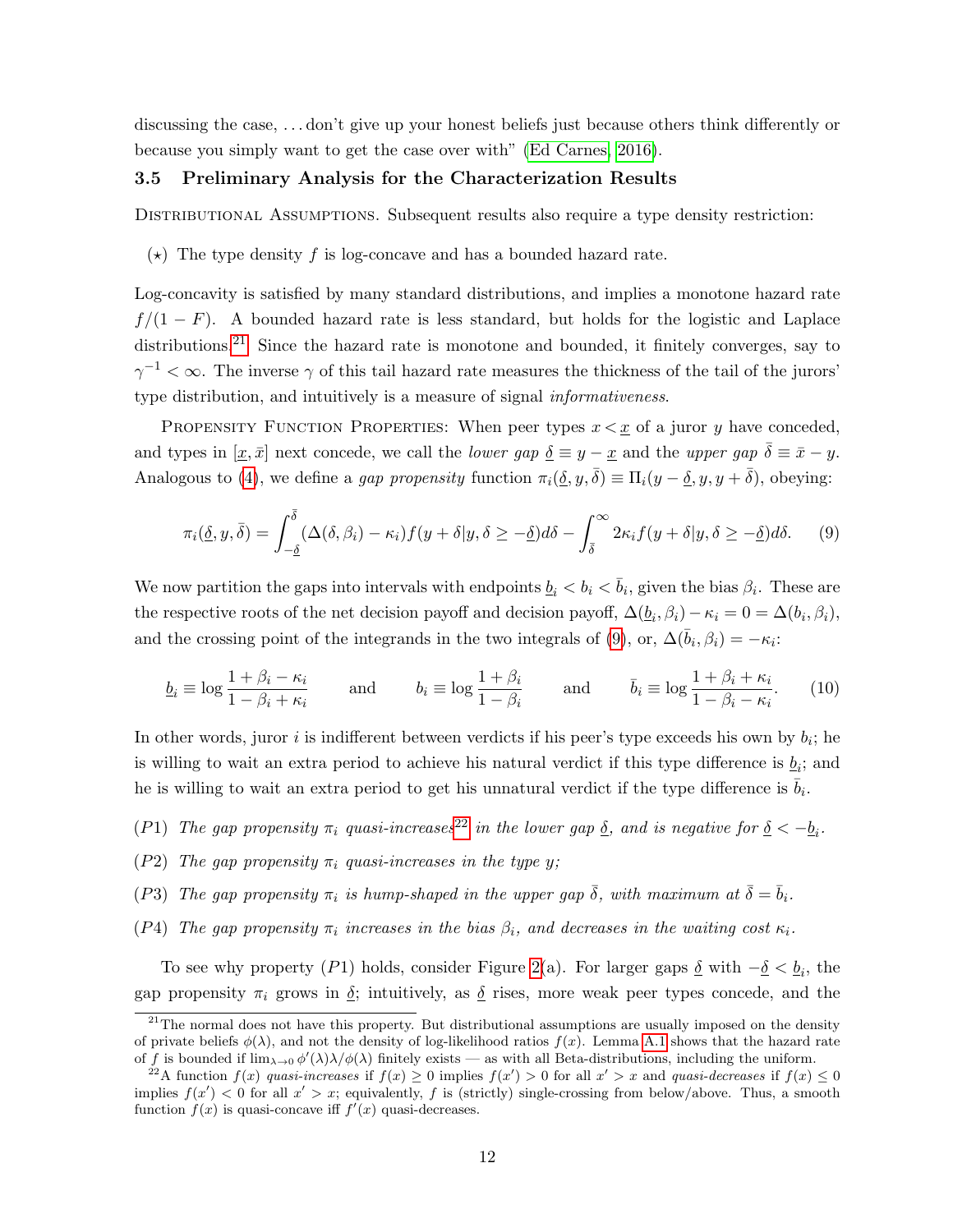

<span id="page-13-1"></span>Figure 2: The Net Decision Payoff and Gap Propensity Function. Juror *i*'s net decision payoff as a function of the gap  $\delta$  is positive for  $\delta < \underline{b}_i$  and negative for  $\delta > \underline{b}_i$  — the gain DG and loss DL; the latter includes the delay costs if the peer holds out. Its propensty integral in panel (b) is hump-shaped in the upper gap  $\delta$ , by (P3); it vanishes in equilibrium. Panel (a) is numerically simulated for parameters  $\beta_i = \kappa_i = 0.1$  and a logistic distribution  $f(x) = e^x/(1+e^x)^2$ .

willingness to concede rises. For all smaller lower gaps  $\delta$  with  $-\delta > b_i$  (not pictured), the gap propensity  $\pi_i < 0$ . So  $\pi_i$  either increases or is negative, i.e. it quasi-increases (proof in §[A.4\)](#page-34-0).

Property (P2) intuitively follows because a higher type shifts probability of the negatively affiliated peer's type left towards weaker types and the positive area  $DG$  (proved in  $\S$ [A.4\)](#page-34-0).

Next, the proof of property  $(P3)$  considers three cases, with the last one pictured in Fig-ure [2\(](#page-13-1)a). For upper gaps  $\bar{\delta} < \underline{b}_i$ , the positive area decision gain DG rises in  $\bar{\delta}$ . For upper gaps  $\bar{\delta} \in [\underline{b}_i, \bar{b}_i]$ , the negative decision loss area  $DL$  falls in  $\bar{\delta}$ , and so the propensity rises. Finally, for upper gaps  $\bar{\delta} > \bar{b}_i$ , the negative area DL rises in  $\bar{\delta}$ . This proves (P3).

Property (P4) simply follows from [\(9\)](#page-12-1).

Our paper sometimes focuses on the debate when types are large. Here, we need a diagonal monotonicity property with a directional derivative flavor:

(P5) For large enough y, there is  $\varepsilon > 0$  with  $\partial \pi_i/\partial \underline{\delta} > (1 + \varepsilon) |\partial \pi_i/\partial \overline{\delta}|$  when  $\pi_i(\underline{\delta}, y, \overline{\delta}) = 0$ .

Proved in §[A.4,](#page-34-0) this asserts that the propensity is strictly more sensitive to its first than third argument. For these partial derivatives are proportional to the density  $f(y + \delta | y, \delta \geq -\underline{\delta})$  at  $\delta = -\underline{\delta}, \bar{\delta}$ , and this density falls exponentially over the (boundedly positive) interval  $[y-\underline{\delta}, y+\bar{\delta}]$ .

To analyze the limit game, define the *limit propensity*  $\pi_i^{\infty}(\underline{\delta}, \overline{\delta}) \equiv \lim_{y \to \infty} \pi_i(\underline{\delta}, y, \overline{\delta})$ . We show in §[A.4](#page-34-0) that  $\pi_i^{\infty}$  exists and inherits the derivative properties  $(P1)$  and  $(P3)-(P5)$  of  $\pi_i$ .

### <span id="page-13-0"></span>4 Two Period Debate: An Illustrative Equilibrium

As a foretaste of our general theory, we explore the deferential equilibrium with drop-dead dates  $\sigma = 1$  and  $\tau = 2$ . Here, only a single rebuttal is possible, in which Moritz may push for acquittal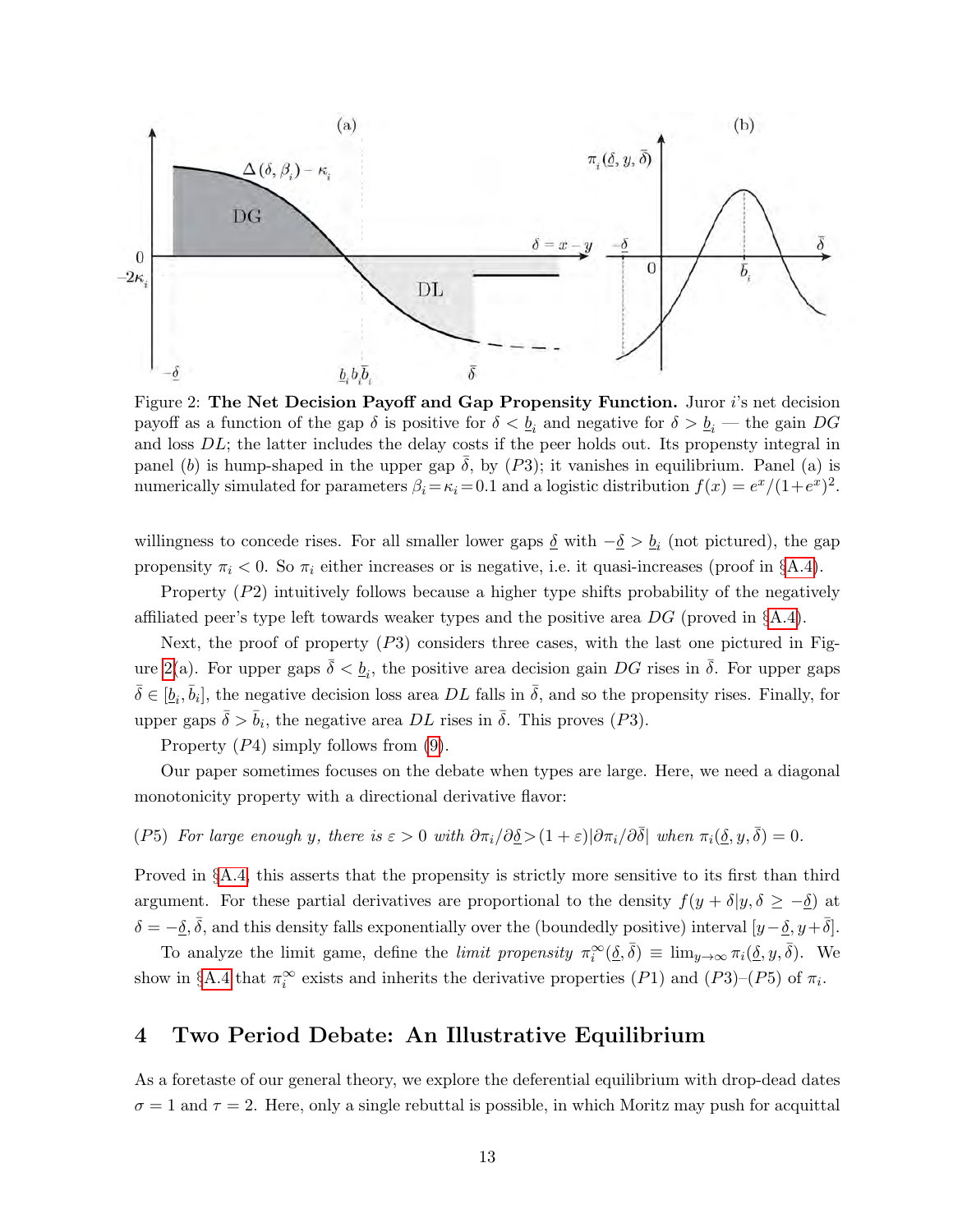

<span id="page-14-1"></span>Figure 3: Signals: (a) Jury Verdicts and (b) Reaction Curves. Panel (a) depicts jurors' behavior, debate outcomes and the decision errors given cutoffs  $x_0, x_1$ . Acquittal is strictly optimal for  $m > \ell$  and conviction for  $\ell > m$ . We shade the type triangles yielding errors of impunity (EI) and miscarriages of justice (MJ). Panel (b) plots jurors' reaction curves that fix cutoffs  $x_0, x_1$ . As Moritz grows more dovish or patient, his reaction curve shifts down from  $\Pi_M = 0$  to  $\Pi'_M = 0$ , as he grows more willing to hold out. Panel (b) is numerically simulated for the signal density and parameters in Figure [2.](#page-13-1)

against an initial conviction proposal by Lones. So Lones and then Moritz propose verdicts, and there is a conviction if both propose it.<sup>[23](#page-14-0)</sup> Since both jurors have the power to acquit unilaterally while conviction requires consensus, this roughly captures a standard presumption of innocence.

By Lemmas [1](#page-6-4)[–2,](#page-7-4) jurors follow sincere, agreeable cutoff rules, depicted in Figure [3\(](#page-14-1)a). Lones first proposes his natural verdict (convict) if his type  $\ell$  exceeds a threshold  $x_0$ , and Moritz opts for his natural verdict to acquit if his type m exceeds some threshold  $x_1$ . A lower threshold corresponds to a tougher Lones (or Moritz) — as more types propose their natural verdict.

A. REACTION CURVES. The equilibrium cutoffs  $x_0$  and  $x_1$  obey the indifference conditions  $\Pi_L(x_{-1}, x_0, x_1) = 0$  and  $\Pi_M(x_0, x_1, x_2) = 0$ . Here,  $x_{-1} = -\infty$ , for all Moritz' types second Lones if he proposes acquittal, and  $x_2 = \infty$  since all Lones' types concede to Moritz in period  $t = 2$ . Moritz' reaction curve  $\Pi_M(x_0, x_1, \infty) = 0$  implicitly yields  $m = x_1$  monotonically increasing in  $x_0$ . For if Lones hardens his stance by reducing  $x_0$ , his conviction proposals are weaker guilt signals. Moritz responds with a tougher stance, i.e. a lower acquittal threshold  $x_1$ . So Moritz' reaction curve has strategic complements.

By contrast, Lones' (inverse) reaction curve  $\Pi_L(-\infty, x_0, x_1) = 0$  is "U-shaped" in Figure [3\(](#page-14-1)b). To see this, assume first that Moritz' cutoff type  $x_1$  is low. So Moritz acts tough, usually insisting on acquittal, except for very low types  $m < x_1$ . Here, a conviction proposal by Lones usually delays the verdict. In this case, if Moritz further hardens, by reducing  $x_1$ , Lones grows less willing

<span id="page-14-0"></span><sup>&</sup>lt;sup>23</sup>This example is a dynamic version of the voting game in LRS. The only difference is that here jurors bear additional waiting cost if Lones proposes convict, but then Moritz insists on acquittal.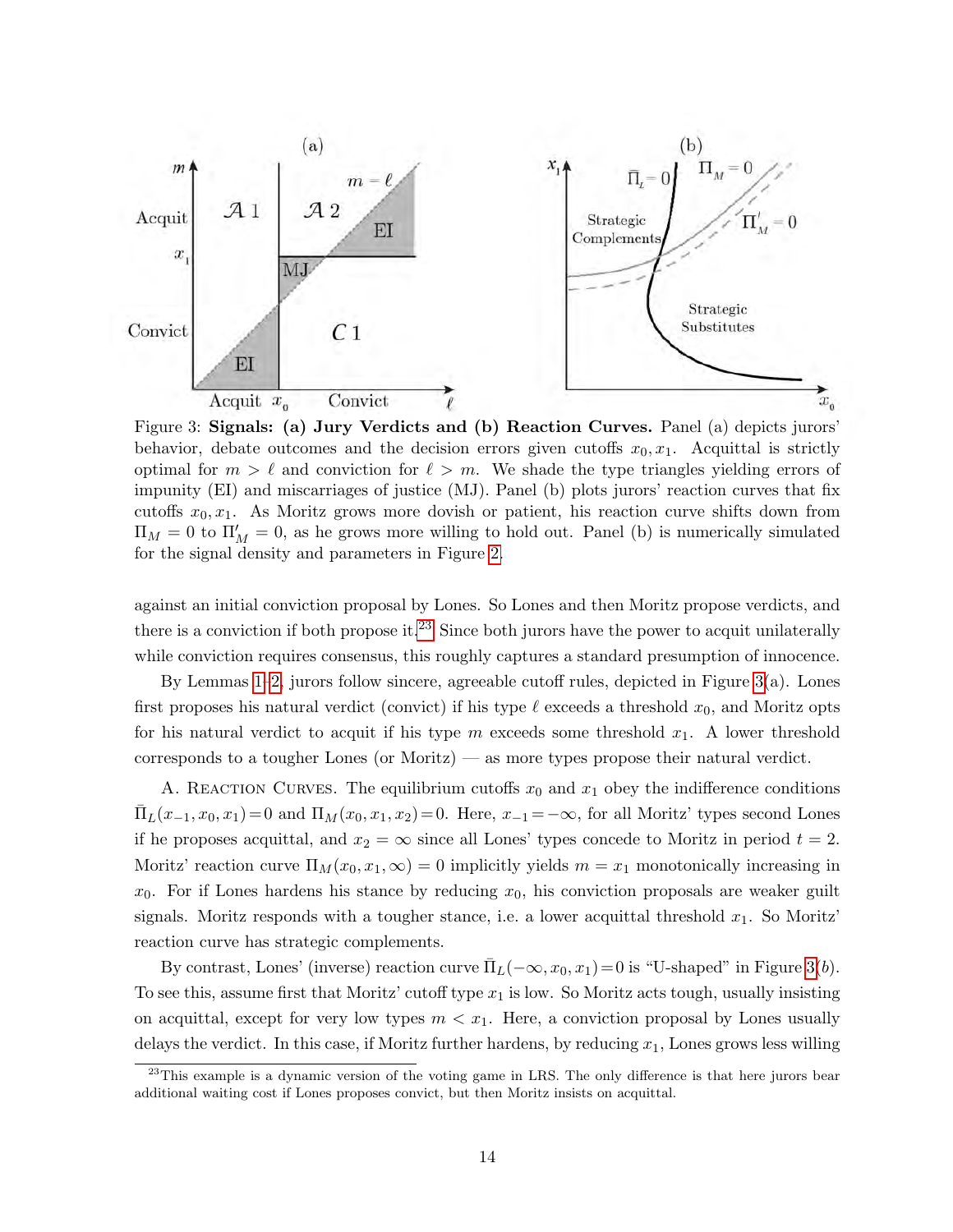to propose conviction; he softens, raising his cutoff type  $x_0$ . Here, Lones' reaction curve exhibits strategic substitutes (lower branch of  $\Pi_L = 0$  in Figure [3\(](#page-14-1)b)). At the extreme, when Moritz nearly always asks to acquit (very low  $x_1$ ), Lones invariably succumbs to Moritz' doggedness, even if Lones is convinced of guilt, since a conviction proposal almost never has any impact.

Assume next that Moritz' cutoff type  $x_1$  is high, corresponding to a soft stance. Then the prospect of a miscarriage of justice is large, and the error of impunity is less likely. Then a tougher stance by Moritz (lower  $x_1$ ) reduces Lones' costs of miscarriages of justice, invoking a more hawkish reply (lower  $x_0$ ). So Lones' reaction curve exhibits strategic complements.

Figure [3\(](#page-14-1)b) plots the reaction curves  $\Pi_M = 0$  and  $\overline{\Pi}_L = 0$ . Moritz' reaction curve rises with slope less than one,<sup>[24](#page-15-0)</sup> by Properties  $(P1)$  and  $(P2)$ . Meanwhile, Lones' (inverse) reaction curve, with  $x_0$  as a function of  $x_1$ , is "U-shaped" with slope less than one in the upward-sloping branch, by Properties ( $\overline{P}2$ ) and ( $\overline{P}3$ ) in §[A.4.](#page-34-0) Hence, the resulting equilibrium is unique.

B. Comparative Statics: As he grows more biased or patient, Moritz' propensity to hold out for acquittal rises, and so he adopts a tougher stance. Lones' response depends on whether he exhibits strategic substitutes or complements. If Moritz is initially patient or biased, he acts tough, and usually proposes acquittal. If he grows even more dovish, Lones reacts by softening; for a conviction proposal now simply delays the inevitable acquittal. To wit, Lones' equilibrium cutoff shifts right. His submissive reaction mode is the hallmark of strategic substitutes. In contrast, if Moritz is initially quite impatient or unbiased, he pushes only weakly for acquittal (a high cutoff  $x_1$ ). In this case, if Moritz grows more patient or biased and proposes acquittal more often, Lones can worry less about miscarriages of justice. He then optimally pushes more strongly for conviction. That greater toughness by Moritz begets a tougher reply by Lones is the signature of strategic complements — as depicted in the upper branch in Figure  $3(b)$ .

Next, assume Lones grows more biased or patient. He toughens his stance, proposing to convict more. Seeing a weaker signal in the conviction proposal, Moritz pushes to acquit more. That a tougher Lones begets a tougher reply by Moritz reflects his global strategic complements.

C. How Delay Changes: Agreement is delayed when Moritz counters a conviction proposal by Lones with an insistence on acquittal. The chance of this event is the probability mass of types northeast of  $(x_0, x_1)$  in Figure [3\(](#page-14-1)a). If Lones exhibits strategic complements, greater bias or patience of either juror leads each to harden his stance. So cutoffs  $x_0, x_1$  both fall, and delay unambiguously increases. Next assume that Lones exhibits strategic substitutes. If Moritz grows more biased or patient and thereby hardens his stance, Lones softens. All told,  $x_0$  rises, and  $x_1$  falls. With enough bias, Lones' reaction curve grows infinitely elastic (lower portion of Figure [3\(](#page-14-1)b)), and  $x_0$  rises so much that delay falls. In our focal longer, open-ended equilibria, Propositions [4](#page-23-0) and [6](#page-26-0) find that *delay rises as either juror grows more biased or more patient.* 

D. How DECISION COSTS CHANGE: With our presumption of innocence in this truncated equilibrium, errors of impunity are unbounded — the ex post log-likelihood ratio of guilt given an

<span id="page-15-0"></span><sup>&</sup>lt;sup>24</sup>For  $\frac{\partial \Pi_M}{\partial x_0}$  < 0 by (P1) and  $\frac{\partial \Pi_M}{\partial x_0}$ + $\frac{\partial \Pi_M}{\partial x_1}$  > 0 by (P2), when  $\Pi_M = 0$ . So  $\frac{\partial \Pi_M}{\partial x_1}$  >  $-\frac{\partial \Pi_M}{\partial x_0}$ . By the Implicit Function Theorem, Moritz' indifference curve has slope  $x_1'(x_0) = -(\partial \Pi_M/\partial x_0)/(\partial \Pi_M/\partial x_1) \in (0,1)$ .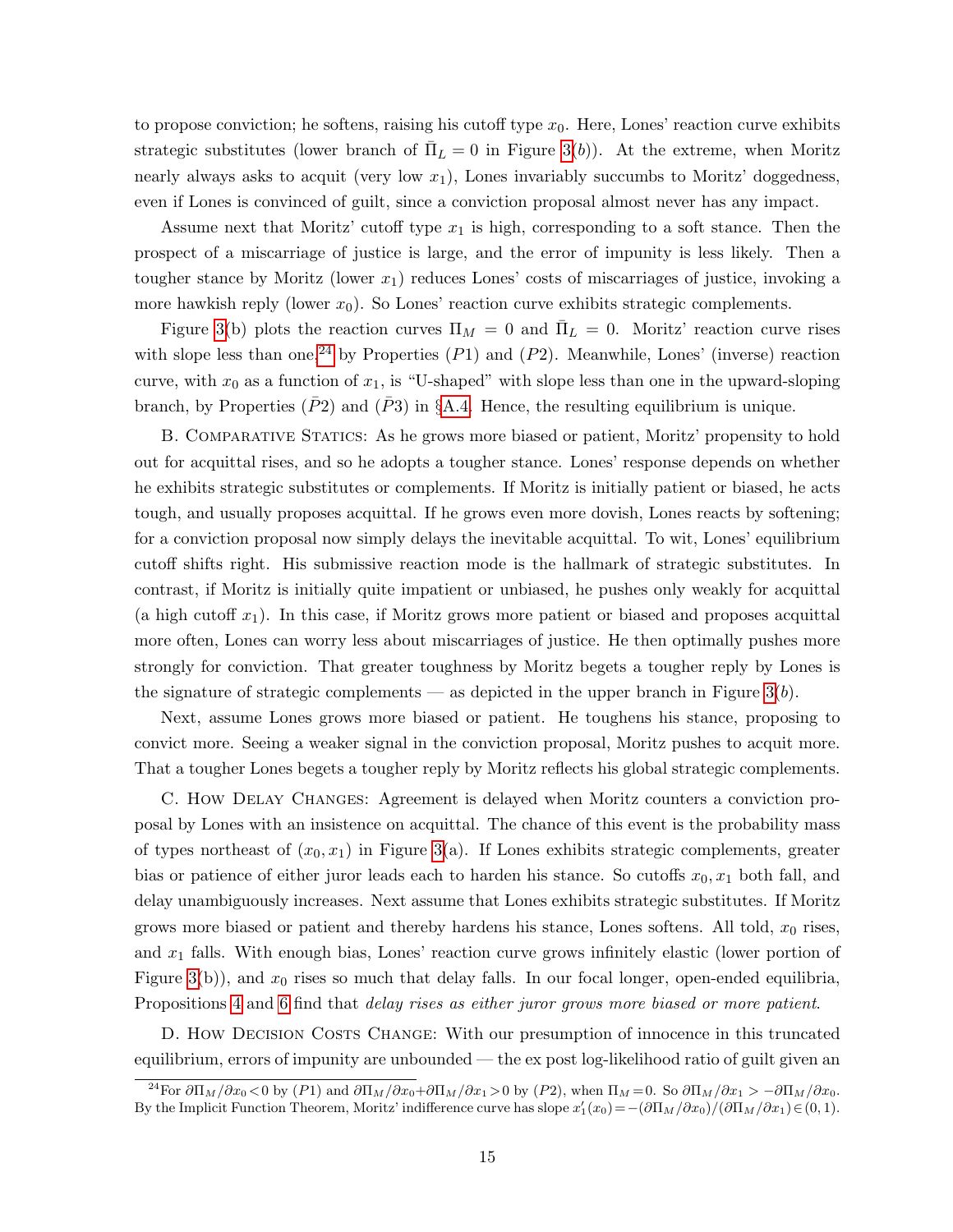acquittal is unbounded. But consider the maximal log-likelihood ratio of innocence conditional on a convict verdict,  $\delta_1 \equiv x_1 - x_0$ ; in Figure [3\(](#page-14-1)b) this corresponds to the (horizontal) distance of the intersection of jurors' reaction curves from the 45 degree diagonal (not pictured). Assume that Moritz grows either more dovish or patient. The miscarriage of justice measure falls, as he is more willing to fight such mistakes. If Lones exhibits strategic complements, then he toughens in response. This blunts but cannot reverse the effect of Moritz' tougher stance. But if Lones exhibits strategic substitutes, then he instead softens, further reducing miscarriages of justice.

Next consider either a more hawkish or patient Lones. He pushes harder for conviction, increasing miscarriages of justice. Since Moritz' reaction curve has strategic complements, he toughens in response; this blunts but does not reverse the increase in miscarriages of justice.

In our longer, open-ended equilibria, a more balanced story emerges, since debate need not end in period  $\tau = 2$ . As Proposition [5](#page-24-0) shows later on, if a juror grows more biased or patient, and neither is too biased, then his peer pushes back enough that *losses from both errors fall*.

E. Devil's Advocate. Finally, to flesh out the nature of dynamic debate, we contrast Lones' equilibrium behavior and his choice were he to call the verdict unilaterally — specifically in the  $\sigma = \tau = 1$  deferential equilibrium. Since proposing conviction risks delay, but not with a unilateral decision, one might think that Lones is less inclined to propose conviction in equilibrium. But for small costs the opposite occurs. Namely, Lones becomes a *devil's advocate*, arguing for conviction — despite not wishing that his vote be the last word. For in the deferential equilibrium with  $\sigma = 1$  and  $\tau = 2$ , if Lones proposes acquittal, he seals the verdict, whereas a conviction proposal retains the option to concede when Moritz pushes for acquittal. As long as this option value exceeds the delay costs, Lones pushes against his immediate best interests. Playing the devil's advocate reflects the option value arising in any multi-stage debate setting.

### <span id="page-16-0"></span>5 Ambivalent and Intransigent Debate

### 5.1 Two Genres of Debate

Equilibrium balances the costs and benefits of further debate. These include decision gains from winning the debate when winning is ex post optimal, decision costs from winning the debate when losing is ex post optimal, and explicit delay costs. A juror, say Moritz, is intransigent in period t of the natural debate if — given Lones' strongest type who concedes in the next period  $x_{t+1}$  — Moritz' weakest remaining type  $x_t$  prefers an immediate acquittal over a conviction one period later:  $\Delta(x_{t+1} - x_t, \beta_i) + \kappa_i > 0$ . This mimics the incentives in a standard, private value war of attrition, in which players wish to prevail against any opponent's type.

We turn to our more novel genre of debate. For debate need not be win-lose. Call Moritz ambivalent in period t if  $-$  given Lones' strongest conceding type next period  $-$  he prefers a conviction next period over an immediate acquittal, i.e. if the expected decision cost of his natural verdict plus one period's waiting cost is positive:  $\Delta(x_{t+1} - x_t, \beta_i) + \kappa_i < 0$ . When Moritz is ambivalent, he is of two minds, keenly aware that his vote may be a mistake. In this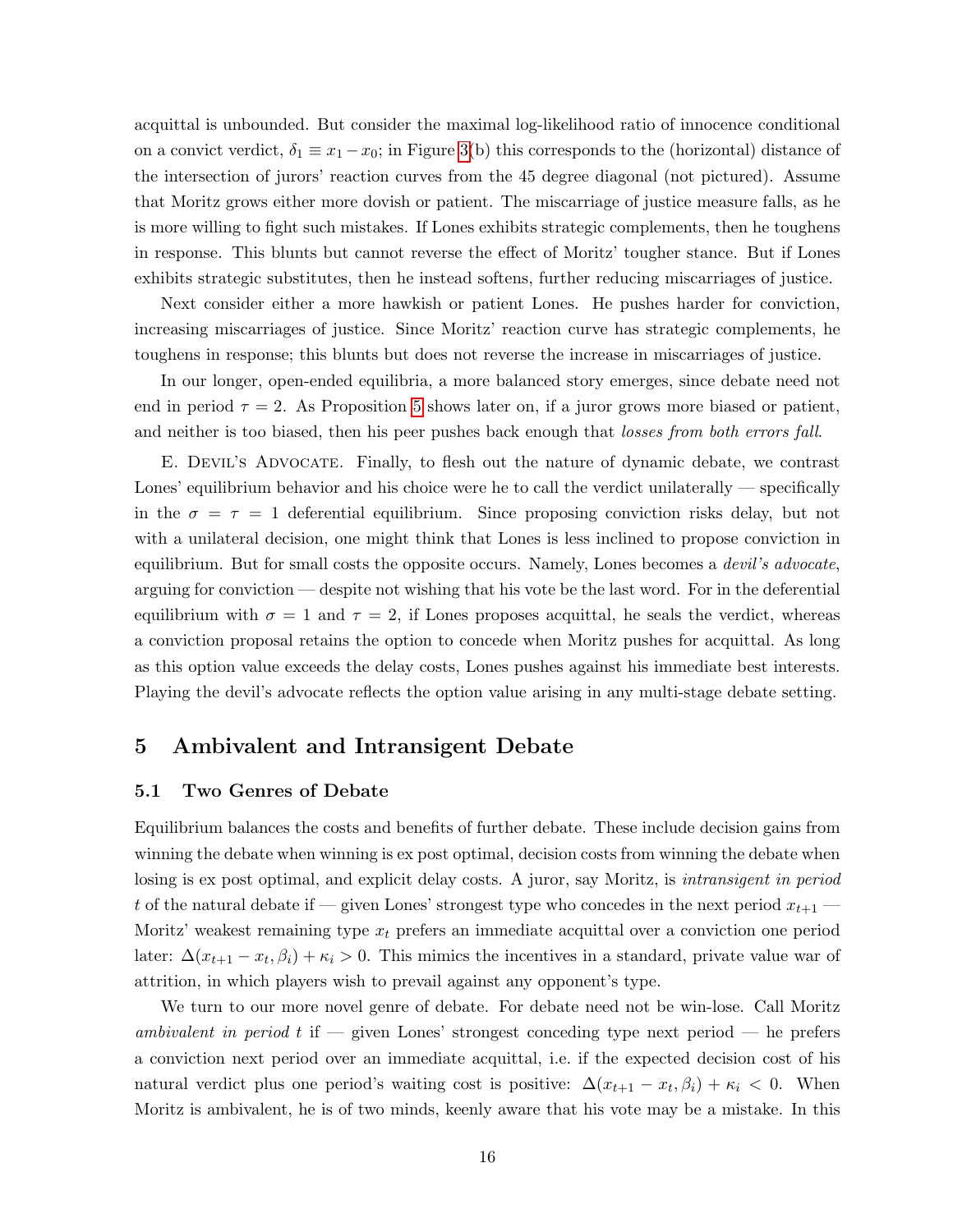

<span id="page-17-0"></span>Figure 4: Intransigent and Ambivalent Debate Propensities. With intransigence, in panel (a) above, juror i's net decision payoff is positive for conceding peer types  $[x_{t-1}, x_{t+1}]$ , before jumping down to  $-2\kappa_i$ . With ambivalence, in panel (b) (and Figure [2\(](#page-13-1)a)), the net decision payoff is negative for peer types in the interval  $[x_t + \overline{b}_i, x_{t+1}]$ , before a jump to  $-2\kappa_i$ .

taxonomy, Moritz is naturally intransigent or ambivalent in a period.

By [\(10\)](#page-12-3) and our definitions of intransigence and ambivalence, a juror is

<span id="page-17-2"></span>
$$
\text{juror } i(t) \text{ is } \begin{cases} \text{intransigent in period } t \text{ if } x_{t+1} < x_t + \bar{b}_i, \\ \text{ambivalent in period } t \text{ if } x_{t+1} \ge x_t + \bar{b}_i. \end{cases} \tag{11}
$$

Put differently, a juror, say Moritz, is intransigent in period  $t$  when few strong types of his peer Lones concede in period  $t + 1$ , for then  $x_{t+1} - x_t < \bar{b}_M$ . But as the marginal conceding type  $x_{t+1}$  of Lones grows, Moritz transitions into ambivalence, where  $x_{t+1} - x_t > \bar{b}_M$ .

We now reformulate our debating genres in terms of the jurors' best reply functions. If, say, Moritz is intransigent in some period, then a tougher stance by Lones in the next period (so fewer types conceding) reduces Moritz' propensity to hold out. For it reduces his decision payoff gain from winning the debate against weak types of Lones, by shrinking the positive part of the integral in Figure [4\(](#page-17-0)a). This begets a weaker reply by Moritz (greater  $x_t$ ) — to wit, local strategic substitutes. Conversely, if Moritz is ambivalent in period  $t$ , a tougher stance by Lones in the next period raises Moritz' propensity to hold out, by cutting his decision payoff losses from winning the debate against strong types of Lones — the negative integral portion in Figure [4\(](#page-17-0)b). This begets a tougher reply by Moritz in period  $t$ ; that is, local strategic complements.

Figure [5](#page-18-0) depicts the two debate genres.<sup>[25](#page-17-1)</sup> The *disagreement zone* is all pairs  $(\ell, m)$  with  $\ell \le m+\bar{b}_M$  and  $m \le \ell+\bar{b}_L$ , i.e. where jurors disagree about the best verdict, up to one period's waiting costs. For intransigent debate in Figure  $5(a)$ , consecutive cutoff pairs lie inside the disagreement zone. The debate speed, as measured by the staircase step size, is bounded above by the width of the disagreement zone. In contrast, for ambivalent debate in Figure [5\(](#page-18-0)b), cutoff pairs zick-zack around the disagreement zone; this bounds the speed of debate from below.

<span id="page-17-1"></span> $25$ We depict the genres separately. But in fact, Proposition [3](#page-20-0) will argue that the genre may transition over time, and asymptotically the two jurors can be engaged in different debate genres (see §[7\)](#page-24-1).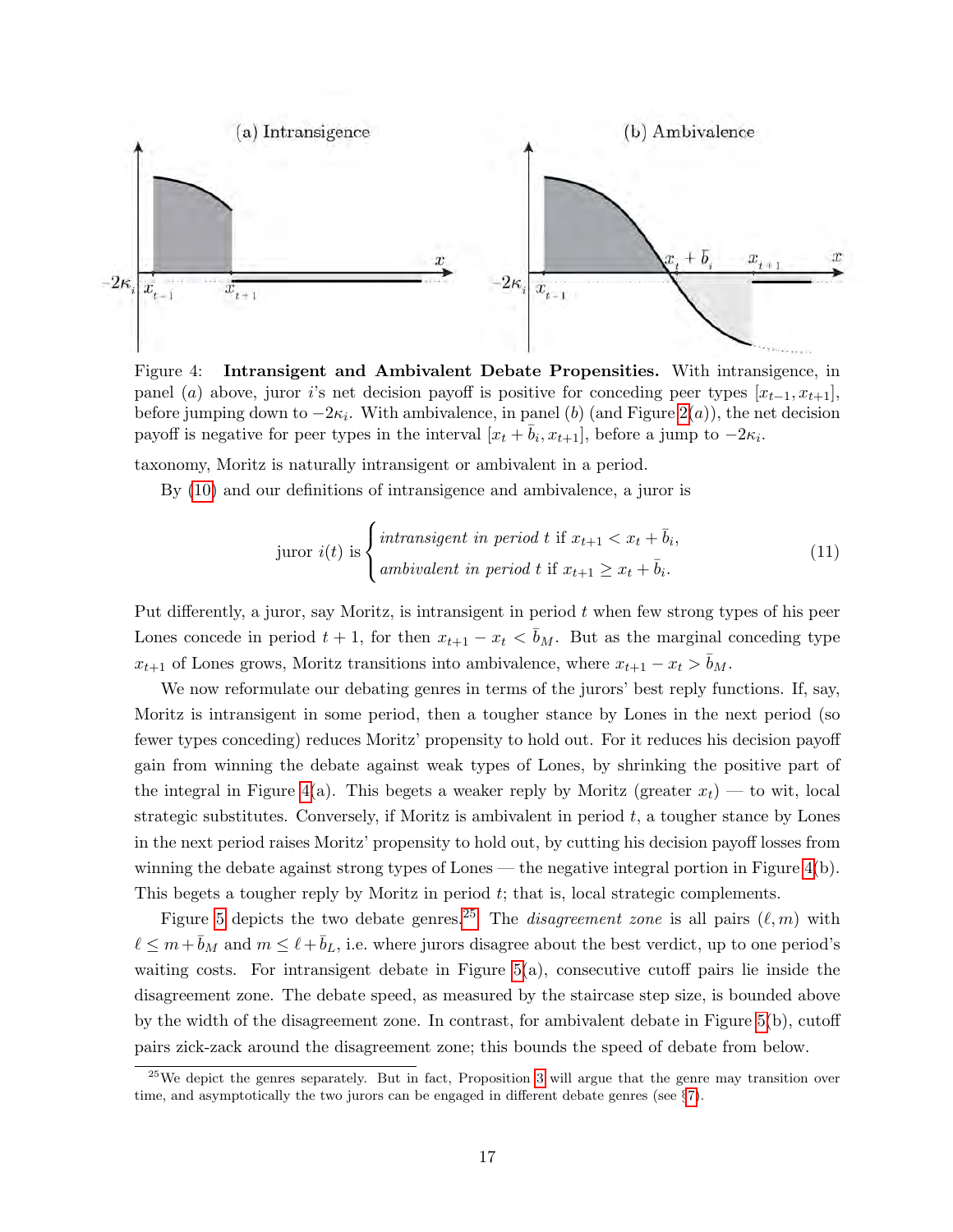

<span id="page-18-0"></span>Figure 5: Intransigent and Ambivalent Debate: Cutoff Vectors. Jurors disagree in the disagreement zone between the two indifference lines. These lines collapse onto the diagonal as biases and waiting costs vanish (by [\(10\)](#page-12-3)). Since only weak types of the rival juror concede in intransigent debate, jurors disagree after the debate; graphically, cutoffs are bracketed by these lines in this case. And because strong types of the rival juror concede in ambivalent debate, jurors agree at the end of debate; in this case, cutoffs straddles two indifference lines.

While intransigent debate outcomes are win-lose, ambivalent debate can yield inefficient verdicts  $-$  i.e., convictions in the triangles above the disagreement zone where even Lones prefers acquittals, and acquittals in the triangles below, where even Moritz prefers conviction. We measure these decision errors from an unbiased observer's perspective. Call the *cutoff gap*  $\delta_{2t+1} \equiv x_{2t+1} - x_{2t}$  — the log-likelihood ratio of innocence if Moritz' cutoff type  $x_{2t+1}$  concedes to Lones' prior cutoff type  $x_{2t}$  — the (maximal) miscarriage of justice measure in period  $2t + 1$ , and the cutoff gap  $\delta_{2t} \equiv x_{2t} - x_{2t-1}$  is the (maximal) error of impunity measure in period 2t.

### 5.2 Incidence of Debating Genres

We now explore how the debate genre depends on jurors' bias, delay costs, and information. The debate genre may differ across jurors and vary over the course of the debate. But we will see that for extreme bias or patience, the genre is unchanging throughout the debate. We say that natural debate is ambivalent (resp. intransigent) if both jurors are ambivalent (resp. intransigent) in all periods of the natural debate; we similarly describe Nixon-China debate.

For starters, let Moritz be a partisan who prefers to acquit all defendants, even those whom he knows are guilty:  $\beta_M \geq 1$  (ruled out). Then, much like in a standard, private value war of attrition, he never wishes that Lones overturn his proposal and natural debate is intransigent.

We argue that debate is ambivalent at the opposite extreme, with perfectly aligned interests: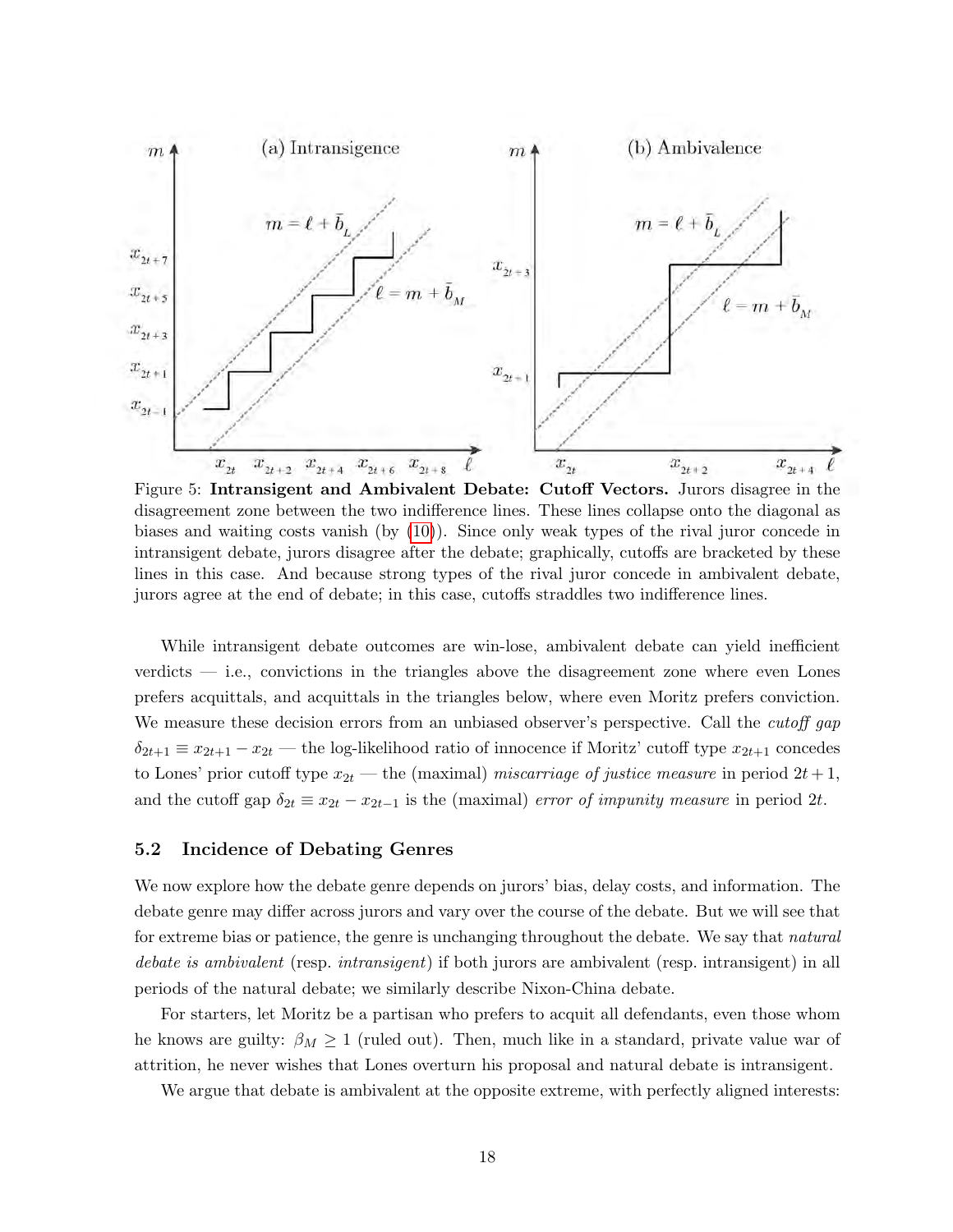no bias  $\beta_L = \beta_M = 0$  and identical delay costs  $\kappa_L = \kappa_M$ . Indeed, for a contradiction, suppose that Moritz' cutoff type  $x_t$  intransigently wishes to prevail and acquit. With zero delay costs, Lones' cutoff type  $x_{t+1}$  conditions on even stronger evidence for innocence and strictly prefers to concede in period  $t + 1$ ; for Lones only know that Moritz' type *exceeds*  $x_t$ , since Moritz still remains in the debate. This contradicts the indifference of Lones' type  $x_{t+1}$  — whence Moritz must have been ambivalent in period t. This logic persists for all common delay costs  $\kappa_L = \kappa_M > 0$ . For in this case,  $\bar{b}_L = \bar{b}_M = -\underline{b}_L = -\underline{b}_M$  from [\(10\)](#page-12-3). If Moritz were intransigent, then [\(11\)](#page-17-2) implies  $\delta_{t+1} = x_{t+1} - x_t < \bar{b}_M = -b_L$ . By property (P1), Lones' gap propensity  $\pi_L(\delta_{t+1}, x_{t+1}, \delta_{t+2}) < 0$ for any  $\delta_{t+2}$ , and his cutoff type  $x_{t+1}$  strictly wants to concede; contradiction.

#### <span id="page-19-1"></span>Lemma 3 (Negative Propensity Proviso) Natural debate is ambivalent provided:

<span id="page-19-2"></span>
$$
\pi_M(\bar{b}_L, y, \bar{\delta}) < 0 \text{ and } \pi_L(\bar{b}_M, y, \bar{\delta}) < 0 \text{ for all real } y, \bar{\delta}. \tag{12}
$$

To understand Lemma [3,](#page-19-1) assume for a contradiction that Moritz, say, is intransigent in period t; i.e. given Lones' strongest type  $\ell = x_{t+1}$  who next concedes, Moritz' weakest remaining type  $x_t$  prefers an immediate acquittal over a conviction one period later. Shooting ahead one period, we argue that Lones' cutoff type  $x_{t+1}$  strictly wants to concede, thereby contradicting Moritz' intransigence in period  $t$ . Lones' benefit of holding out consists of the net decision payoff gain from securing a conviction against weak types of Moritz  $m < x_{t+1} + b_L$  — recalling that Lones' net decision payoff tips negative at  $x_{t+1} + \underline{b}_L$  in Figure [2.](#page-13-1) Since Moritz' types  $m < x_t$ have already conceded, and  $x_t \geq x_{t+1} - b_M$  by [\(11\)](#page-17-2), the interval of Moritz' types for whom Lones' net decision payoff is positive has length at most  $\bar{b}_M + \underline{b}_L$ . The second inequality in [\(12\)](#page-19-2) then implies that Lones' propensity is negative, irrespective of Moritz' next cutoff  $x_{t+2}$ ; this contradiction implies that Moritz must be ambivalent in period t.

The premise of Lemma [3](#page-19-1) follows if  $\bar{b}_L = \bar{b}_M = -\underline{b}_L = -\underline{b}_M$ , by property (P1). By continuity, the premise reassuringly holds for approximately common interests, i.e. when biases  $\beta_i$  are small enough and delay costs  $\kappa_i$  are near enough — as we prove in §[A.7.](#page-41-1)<sup>[26](#page-19-3)</sup> The premise of Lemma [3](#page-19-1) holds in particular for the parameters and density described in Figure [2](#page-13-1) (numerically verified).

The proviso [\(12\)](#page-19-2) in Lemma [3](#page-19-1) also holds when jurors' signals are informative enough. To see this, fix Moritz' type y. Loosely, the more informed is Lones  $-$  i.e. the larger is the inverse limit hazard rate — then the larger is his random type  $\ell$ . In other words, the density f increasingly assigns probability weight in [\(9\)](#page-12-1) to large gaps  $\delta$  (Figure [2\(](#page-13-1)a)) with a negative net decision payoff  $\Delta(\delta, \beta_i) - \kappa_i < 0$  or negative delay costs  $-2\kappa_i$  — respectively, for  $\delta < \bar{\delta}$  or  $\delta > \bar{\delta}$ . This gives the first inequality of [\(12\)](#page-19-2); the second owes to a symmetric argument for Lones. Summarizing:

<span id="page-19-3"></span><span id="page-19-0"></span><sup>&</sup>lt;sup>26</sup>Assumption ( $\star$ ) in §[3.5](#page-12-4) plays a logical role here. For assume instead that f has a vanishing inverse hazard rate, i.e.  $\gamma = 0$ . Assume a conflict of interest, precluding  $\beta_L = \beta_M = 0$  and  $\kappa_L = \kappa_M$ . Then  $-\bar{b}_L < \underline{b}_M$ , by [\(10\)](#page-12-3). In this case, inequalities [\(12\)](#page-19-2) fail for large y. Consider the first inequality. Indeed, the conditional density  $f(y+\delta)/F(y-\bar{b}_L)$  assigns most probability to gaps  $\delta$  close to  $-\bar{b}_L$  where the net decision payoff  $\Delta(\delta,\beta_M)-\kappa_M > 0$ , since it decreases and vanishes at  $\underline{b}_M > -\overline{b}_L$ . So  $\pi_L(\overline{b}_L, y, \overline{\delta}) > 0$  for any  $\overline{\delta} > -\overline{b}_L$  and large y.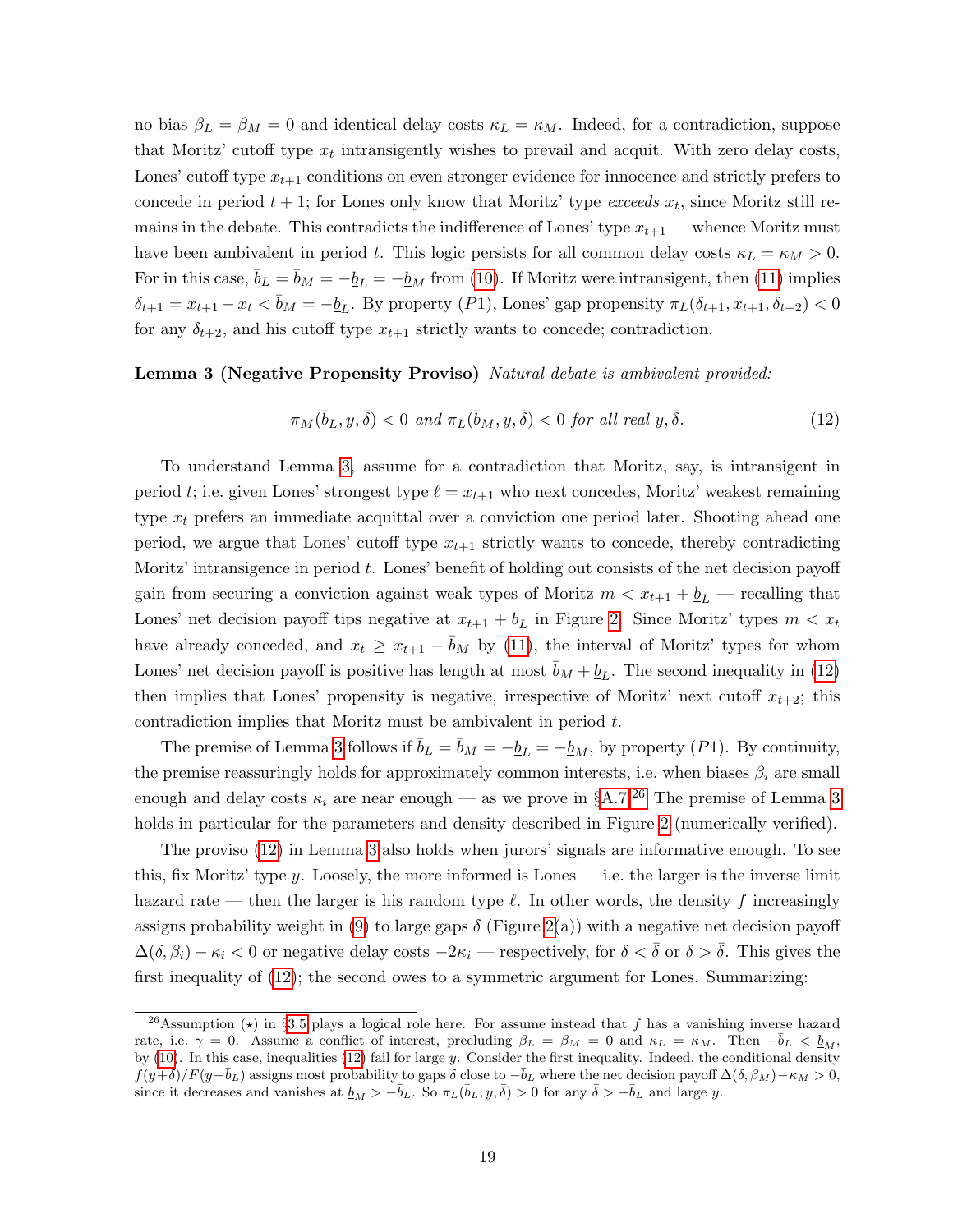**Proposition 1 (Ambivalence)** Natural debate is ambivalent for sufficiently close interests or informative types. With symmetric jurors, natural debate is ambivalent for small bias  $\beta \geq 0.^{27}$  $\beta \geq 0.^{27}$  $\beta \geq 0.^{27}$ 

The logic adjusts in the Nixon-China subgame, where the hawk Lones argues for acquittal against his natural position, and the dove Moritz pushes for conviction. Here, ambivalence arises far more readily for biased jurors. To see why, let's revisit the ambivalence logic for Proposition [1.](#page-19-0) Namely, suppose that Moritz intransigently wishes to prevail, i.e. to achieve his unnatural conviction verdict. In the natural debate, we leveraged the bias upper bound to derive the contradiction that Lones' subsequent cutoff type strictly wishes to concede. For Nixon-China debate, where any concession by Lones leads to conviction, a bias lower bound suffices  $-$  since Lones' hawkishness *reinforces* his willingness to concede. We accordingly prove in  $§A.8$  $§A.8$  that:

<span id="page-20-2"></span>Proposition 2 Nixon-China debate is ambivalent if preference bias dominates cost divergence,  $|\beta_L + \beta_M| \ge |\kappa_L - \kappa_M|$ , and thereby is ambivalent if  $\kappa_L = \kappa_M$ , and thus for symmetric jurors.

We return to the natural subgame. Here, bias and delay costs intuitively work at crosspurposes in jurors' preferences: A biased juror more eagerly holds out, while a more impatient juror more eagerly concedes. Since Proposition [1](#page-19-0) finds that low bias leads to ambivalence, this suggests that intransigence arises with larger bias, or equivalently, small delay costs. To be more precise, write the per period delay cost  $\kappa_i = k_i \eta$ , where  $k_i$  is juror *i*'s flow waiting cost and  $\eta > 0$ the real period length. Now, fix the bias  $\beta_i > 0$  and flow waiting costs  $k_i > 0$  for  $i = L, M$ .

<span id="page-20-0"></span>**Proposition 3 (Intransigence)** For any real time  $\tau > 0$  and short enough real time period lengths  $\eta > 0$ , natural communicative debate is intransigent after period  $t^*(\eta) \equiv |\tau/\eta|$ . Also, the per period hazard chance of debate ending after period  $t^*(\eta)$  is of order  $\eta$ , as  $\eta > 0$  vanishes.

Let's flesh this out. While the ambivalence analysis in Proposition [1](#page-19-0) applies to all equilibria, the intransigence result only applies to communicative equilibria. For in any  $\tau$ -deferential equilibrium in the natural subgame, whoever moves in period  $\tau - 1$  is ambivalent — as he surely does not wish to prevail against the strongest conceding types of his peer juror (recalling [\(11\)](#page-17-2)). Also, intransigence in a communicative equilibrium may be preceded by an initial ambivalent debate phase. For we must bridge the ambivalent Nixon-China debate, mandated by Proposition [2.](#page-20-2) All told, types above a threshold  $x^*$  are intransigent, where  $x^* \to -\infty$  as the period length  $\eta \downarrow 0.^{28}$  $\eta \downarrow 0.^{28}$  $\eta \downarrow 0.^{28}$ 

For the last claim of Proposition [3,](#page-20-0) assume that the period length  $\eta > 0$  and the delay costs  $\kappa_i = \eta k_i$  both vanish. Then in Figure [4\(](#page-17-0)a), the negative integral vanishes (its width is  $2\kappa_i$ ), and

<span id="page-20-3"></span><span id="page-20-1"></span><sup>&</sup>lt;sup>27</sup>While Theorems are purely technical results, the Propositions contain our substantive economic predictions.

<sup>&</sup>lt;sup>28</sup>Proposition [3](#page-20-0) is silent on the initial debate genre. Since the number of periods in real time  $\tau > 0$  explodes as  $\eta > 0$  vanishes, one might worry that debate may terminate before hitting the intransigent phase (thinking of the Coase Conjecture). In fact, the proof of Proposition [3](#page-20-0) in §[A.9](#page-42-1) shows that, as  $\tau$  and  $\eta$  vanish, the chance that debate lasts at least real time  $\tau > 0$  tends to one, and so debate almost always is eventually intransigent. Moreover, the expected duration of intransigent debate is boundedly positive, since the hazard rate of debate ending by any period t vanishes in  $\eta$  (Proposition [3\)](#page-20-0). Since the real time before debate turns intransigent  $\tau$ vanishes in the period length  $\eta > 0$  (Proposition [3\)](#page-20-0), and the probability of natural debate tends to one (as we show in §[A.9\)](#page-42-1), an outside observer witnessing the debate typically sees intransigent debate.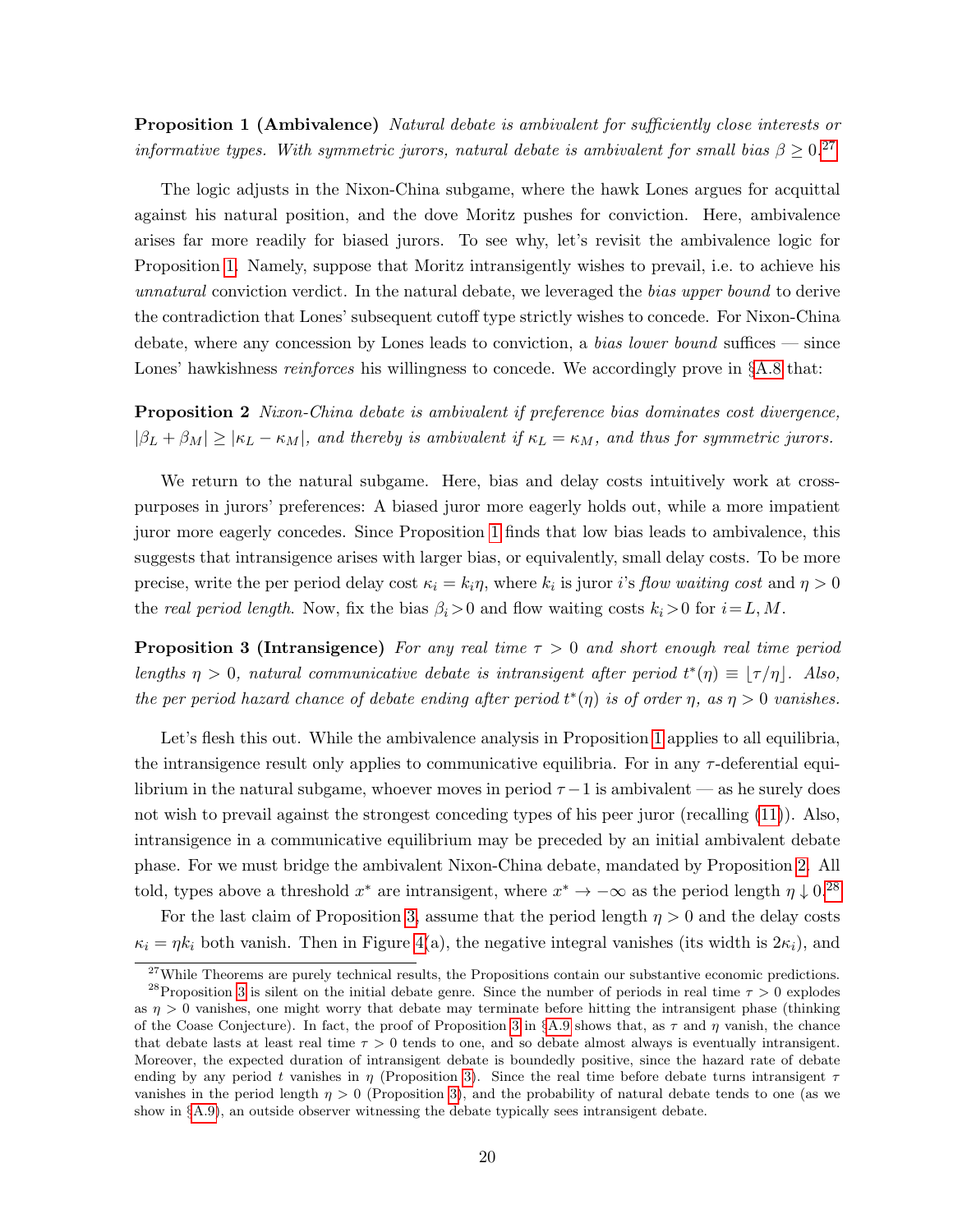therefore the positive part also vanishes, by optimality. So a vanishing type interval  $[x_{t-1}, x_{t+1}]$ concedes every period,[29](#page-21-0) and the hazard rate of debate ending in any given period vanishes, too. This is analogous to a standard war of attrition with vanishing per-period delay costs.

Propositions [1–](#page-19-0)[3](#page-20-0) jointly characterize debate by symmetric jurors with delay costs  $\kappa > 0$  and bias  $\beta \geq 0$ . In a communicative equilibrium, Nixon-China debate is ambivalent, while natural debate is ambivalent for small bias (given delay costs), but transitions into intransigence for small delay costs (given the bias). While Propositions [1](#page-19-0) and [3](#page-20-0) may appear to conflict for small delay costs and biases, they do not. For the negative propensity proviso [\(12\)](#page-19-2) holds — debate is ambivalent — for fixed common delay costs  $\kappa_L = \kappa_M > 0$  and small biases  $\beta_L, \beta_M \geq 0$ , but fails for fixed biases  $\beta_L, \beta_M > 0$  and small delay costs  $\kappa_L, \kappa_M > 0$  (short period lengths  $\eta > 0$ ).<sup>[30](#page-21-1)</sup>

For an instructive counterpoint to our analysis, consider the static voting game of LRS. Our twin insights for ambivalent equilibrium that (a) even the dove Moritz worries about the error of impunity when proposing to acquit, and  $(b)$  rational debate may entail ex post inefficient acquittals are reminiscent of LRS' static voting model. Our dynamic model approximates LRS when delay costs vanish.<sup>[31](#page-21-2)</sup> The equilibria solely feature ambivalence, as indifference demands balancing the two kinds of decision errors. The possibility of ex post inefficient verdicts ensures that jurors do not wish to magnify the strength of their signals. But our model with vanishing delay costs instead ensures honest juror voting with delay costs. Thus, small delay costs is quite unlike the zero delay cost limit, because delay costs can be endogenously amplified in equilibrium. Formally, the equilibrium correspondence fails upper hemi-continuity at  $\eta = 0.32$  $\eta = 0.32$ We argue in online appendix  $\S 2$  that the limit of our discrete time model with vanishing delay costs is a continuous time model, which features intransigence in the communicative equilibrium.

### <span id="page-21-4"></span>6 Ambivalent Debate

We now explore ambivalent natural debate, which arises for sufficiently unbiased or informed jurors (Proposition [1\)](#page-19-0), since it is our core novel contribution. We first argue that equilibria are unique under the negative propensity proviso [\(12\)](#page-19-2), and then derive comparative statics.

<span id="page-21-0"></span> $^{29}$ Algebraically, this follows by substituting [\(4\)](#page-8-1) into [\(6\)](#page-9-1); as the second integral in (4) vanishes and the integrand of the first integral is bounded away from zero, the domain of the first integral must vanish.

<span id="page-21-1"></span><sup>&</sup>lt;sup>30</sup>Indeed consider, say, Lones' propensity  $\pi_L(\bar{b}_M, y, \bar{\delta})$  for any type y, upper gap  $\bar{\delta} = \bar{b}_L$  and zero delay costs  $(\kappa_L = 0)$ . The net decision payoff — the first term of [\(9\)](#page-12-1) depicted in Figure [2\(](#page-13-1)a) — is then positive on its entire domain, as it is decreasing and vanishes at the upper end of the interval  $\bar{\delta} = \underline{b}_L = \bar{b}_L$ , where  $\underline{b}_L = \bar{b}_L$  because  $\kappa_L = 0$  in [\(10\)](#page-12-3). The second delay cost term of [\(9\)](#page-12-1) vanishes, too, and so the gap propensity  $\pi_L(\bar{b}_M, y, \bar{b}_L) > 0$ , that is [\(12\)](#page-19-2), fails. This logic extends by continuity to small  $\kappa_L = k_L \eta > 0$ .

<span id="page-21-2"></span> $31\,\text{More precisely, the normal-form of our model and LRS' multi-vote extension in their §V share a common$ limit as our period length  $\eta \downarrow 0$ , and their maximum number of votes explodes. In this limit game, Lones chooses an odd period  $t \in 2\mathbb{Z} + 1 \cup \{\pm \infty\}$ , Moritz chooses an even period  $s \in 2\mathbb{Z} \cup \{\pm \infty\}$ , the defendant is convicted if  $t > s$ , acquitted if  $s < t$ , and payoffs are  $-\infty$  if  $s = t = \infty$  or  $s = t = -\infty$ .

<span id="page-21-3"></span><sup>&</sup>lt;sup>32</sup>No sequence of intransigent equilibria for vanishing  $\eta$  converges to an equilibrium in this limit. This failure of upper hemi-continuity owes to our violation of continuity at infinity [\(Fudenberg and Tirole, 1991\)](#page-47-11). Conversely, deferential equilibria approximate every equilibrium in LRS' multi-vote model as  $\eta \downarrow 0$ .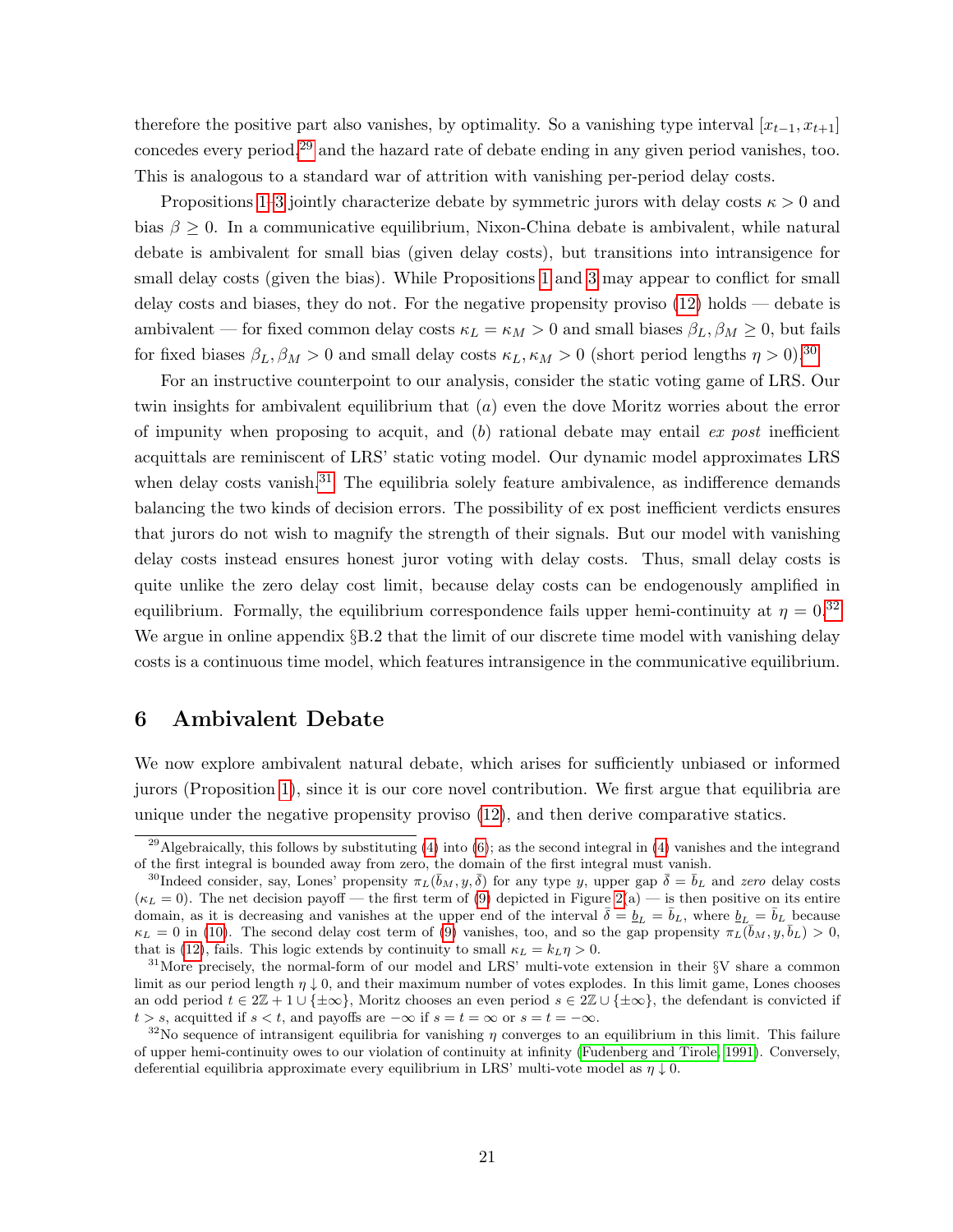A. The Unique Equilibrium. We argue that the second order difference equation defined by [\(6\)](#page-9-1) and [\(8\)](#page-9-2) admits a unique solution. We present our argument for natural debate here, since it is technically innovative, and takes inspiration from saddle point proofs in optimal control.

We rewrite the indifference condition [\(6\)](#page-9-1) for natural debate in terms of equilibrium cutoff gaps, namely  $\pi_i(\delta_t, x_t, \delta_{t+1}) = 0$ , and solve it forwardly for  $\delta_{t+1}$ . As in §[5,](#page-16-0) by property (P3) in §[3.5,](#page-12-4) ambivalence requires  $\delta_{t+1} > \bar{b}_i$ . The indifference condition admits at most one such root,<sup>[33](#page-22-1)</sup> denoted  $\chi_i(\delta_t, x_t)$  when it exists. Properties  $(P1)$ – $(P3)$  then imply that the *shooting function*  $\chi_i$ increases in its arguments; more strongly, the slope of  $\chi_i$  in  $\delta_t$  exceeds  $1+\varepsilon$  for large  $x_t$ , by  $(P5)$ .

For any "anchor"  $x_0$ , the "seed"  $x_1$  then recursively fixes the cutoff sequence  $x_2, x_3, \ldots$  by iterating  $\delta_{t+1} = \chi_{i(t)}(\delta_t, x_t)$ . The  $\tau$ -deferential equilibrium has the boundary condition  $x_{\tau} = \infty$ , whereas the communicative equilibrium obeys the transversality condition  $x_t \to \infty$ . We claim that this cutoff sequence increases in its seed. For if  $x'_1 > x_1$ , then  $\delta'_1 = x'_1 - x_0 > x_1 - x_0 = \delta_1$ , and thus

<span id="page-22-2"></span>
$$
\delta_2' - \delta_2 = \chi_M(\delta_1', x_1') - \chi_M(\delta_1, x_1) > 0 \tag{13}
$$

hence  $x_2' = x_1' + \delta_2' > x_1 + \delta_2 = x_2$ ; inductively,  $x_t' > x_t$  for all t. So, for finite  $\tau$ , there is at most one seed  $x_1$  with  $x_\tau = \infty$ . Uniqueness of the sequence follows whenever  $\tau < \infty$ .

Uniqueness of the communicative equilibrium is more subtle since two cutoff sequences  $(x_t)$ and  $(x'_t)$  may conceivably explode at different rates. So inspired, strengthen [\(13\)](#page-22-2) to  $\delta'_{t+1} - \delta_{t+1} >$  $(1+\varepsilon)(\delta_t'-\delta_t)$  for large t, since the slope of  $\chi_i$  in  $\delta_t$  eventually exceeds  $1+\varepsilon$ . For intuitively, if juror  $i(t)$  convinces more weak peer types in  $(x_t)$  than in  $(x_t)$  (a greater, positive DG area in Figure [2\(](#page-13-1)a)), then extra decision payoff gains must be balanced by extra decision payoff costs (a greater, negative  $DL$  area in Figure [2\(](#page-13-1)a)). As there are more weak than strong peer types with the falling density, the cutoff gap difference increases. But then  $(\delta'_{t+s} - \delta_{t+s}) > (1+\varepsilon)^s (\delta'_{t} - \delta_{t})$ diverges, and the cutoff gaps  $\delta'_t$  perforce explode too. This "fanning out", seen in Figure [6\(](#page-23-1)a), is inconsistent with a communicative equilibrium, since the positive area in Figure  $2(a)$  swamps the negative area for large enough lower gaps  $\delta$ , given the exponentially vanishing density f. Altogether, for large enough cutoff gap  $\delta'_t$ , the gap propensity  $\pi_i(\delta'_t, x'_t, \delta_{t+1}) > 0$  for any  $\delta_{t+1} > \bar{b}_i$ .

In summary, for any initial cutoff  $x_0$ , and any finite or infinite drop-dead date  $\tau$ , the second order difference equation for  $(x_t)_{t\geq 0}$  has a unique solution. Finally, in §[A.10,](#page-44-0) we solve for the unique equilibrium value  $x_0$  by application of a similar logic to the Nixon-China subgame, and a monotonicity argument for the initial propensity [\(7\)](#page-9-3). We conclude:

#### <span id="page-22-0"></span>**Theorem 5** Assume the ambivalence inequalities [\(12\)](#page-19-2). Then each  $(\sigma, \tau)$ -equilibrium is unique.

The earlier fanning out argument also implies that both cutoff gaps  $\delta_{2t}$  and  $\delta_{2t+1}$  strictly fall over time as communicative debate transpires, and thus converge:  $34$  To see this, assume for a

<span id="page-22-1"></span> $33$ Without the ambivalence inequality [\(12\)](#page-19-2), there could be multiple roots of the indifference condition  $\pi_i(\delta_t, x_t, \cdot) = 0$  and it is no longer clear how to argue equilibrium uniqueness.

<span id="page-22-3"></span> $34$ But decreasing gaps need *not* imply that debate slows down. For the distribution f is log-concave, and so constant cutoff gaps mean that debate speeds up.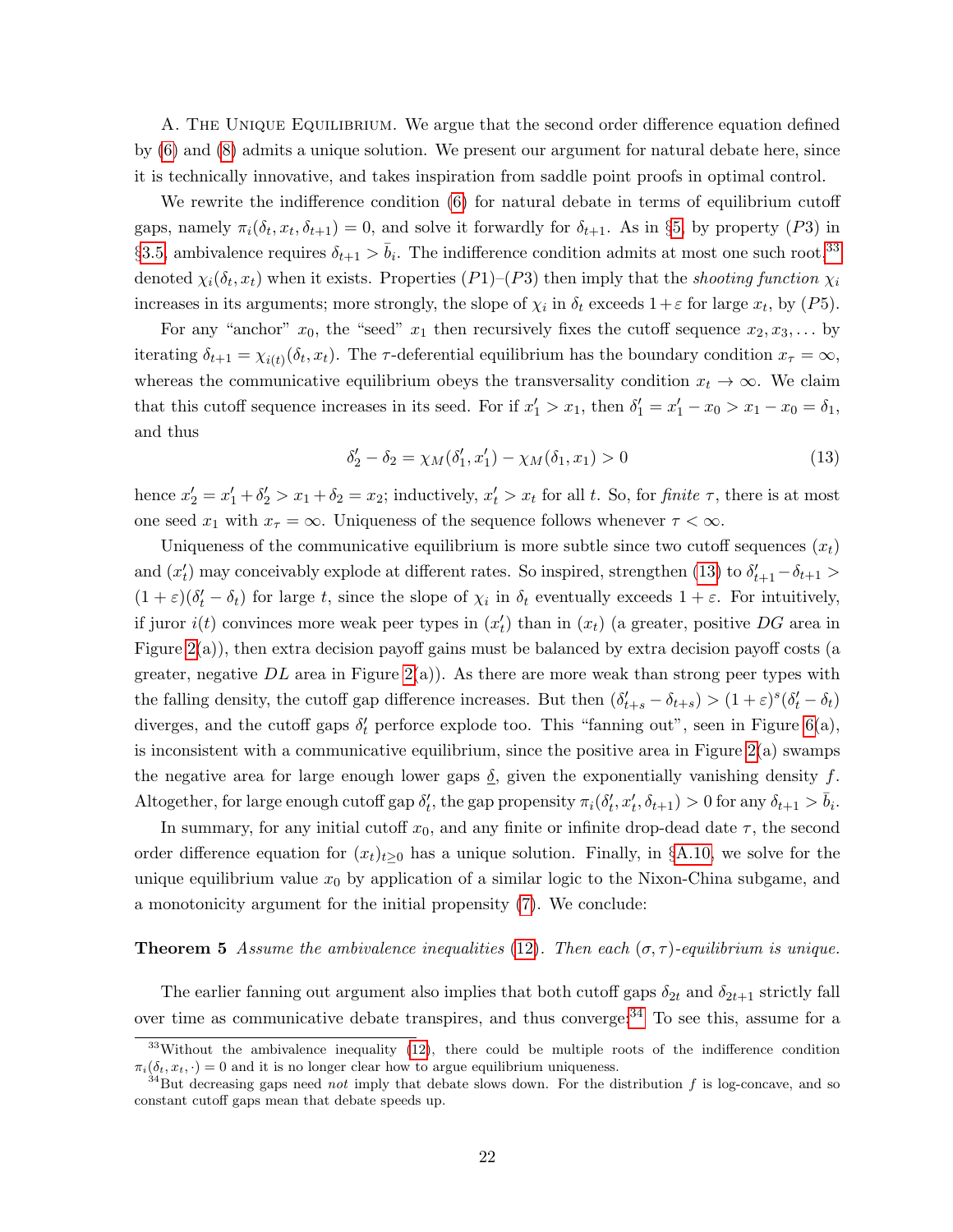

<span id="page-23-1"></span>Figure 6: Equilibrium Cutoffs as a Dynamical System. The anchor  $x_0$ , seed  $x_1$ , and shooting function  $\chi_{i(t)}(x_{t-1}, x_t) = x_{t+1}$  jointly define a sequence of possible debate conclusions  $(x_1, x_2), (x_3, x_2), \cdots$  (diamonds). The sequence of circles, defined by the alternative seed  $x_1' > x_1$ in (a), 'fans out' and eventually leaves the domain of  $\chi_{i(t)}$  on the outside. The sequence of circles defined by alternative seed  $x_1'' < x_1$  in (b), 'fans in' and leaves the domain on the inside.

contradiction that  $\delta_{t+2} \geq \delta_t$  for some t. Consider the shifted cutoffs  $x'_t \equiv x_{t+2}$  and cutoff gaps  $\delta_t' = \delta_{t+2}$ , so that  $\delta_t' \geq \delta_t$ . Since some types concede in every period of a communicative debate, the cutoffs strictly increase, whence  $x'_t > x_t$ . Then the second difference  $\delta_{t+2} - \delta_t \equiv \delta'_t - \delta_t$  grows exponentially; this is inconsistent with equilibrium, as argued before Theorem [5.](#page-22-0) Given our focus on small biases and thus ambivalent debate, [\(11\)](#page-17-2) implies that the (decreasing) decision errors are also bounded below by  $b<sub>L</sub>$  and  $b<sub>M</sub>$ , and so converge. As we assume an asymptotically stationary type distribution  $f$ , the hazard rate of communicative natural debate also settles down.

B. EQUILIBRIUM PREDICTIONS. We now explore how the unique  $(\sigma, \tau)$ -equilibrium behavior reflects fundamentals. We say that natural debate slows down when the cutoffs uniformly fall, from  $(x_t)$  to  $(x'_t)$ , where  $x'_t < x_t$  for all  $t > 0$ . For then natural debate is less likely to end before period t. Likewise, the Nixon-China debate slows down if  $x_t' > x_t$  for all  $t < 0$ .

<span id="page-23-0"></span>Proposition 4 (Greater Bias or Patience) Assume the negative propensity proviso [\(12\)](#page-19-2). If juror i grows more biased ( $\beta_i$  rises), then in any ( $\sigma$ , $\tau$ )-equilibrium, natural debate slows down, while Nixon-China debate speeds up. With unbiased jurors,  $\beta_i = 0$ , if either juror grows more patient ( $\kappa_i$  falls), then both natural and Nixon-China debate slow down in any  $(\tau, \tau)$ -equilibrium.

We see here the impact of increased polarization in debate: When jurors grow more biased and steadfast in their positions, natural debate slows down; and they concede more slowly. The impact of prior bias on debate accuracy is important for the analysis of juries and panels. Because the juror discussion grows more fine-grained, the decision errors intuitively fall. While a proof is only possible for the asymptotic analysis in  $\S7$ , this stronger conclusion is consistent with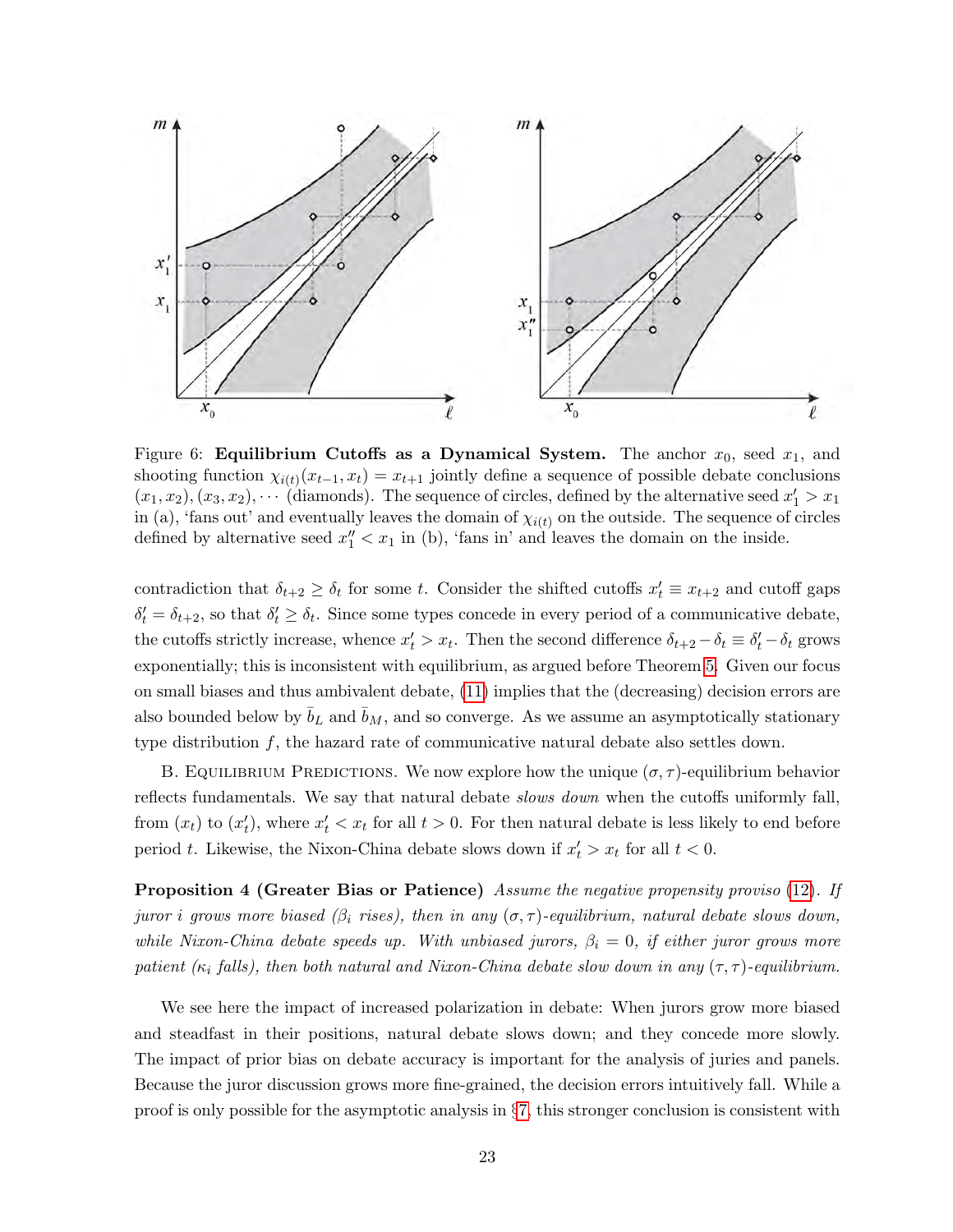the example in §[4.](#page-13-0)[35](#page-24-2) Polarization also impacts the chance of natural and Nixon-China debate. For when  $\beta_L = \beta_M = 0$ , symmetry demands  $x_0 = 0$ . We show in §[A.10](#page-44-0) that the initial cutoff  $x_0$ falls in  $\beta_L$  or  $\beta_M$ . To wit, it is more likely that debate is natural with greater polarization.

Note that we can speak to the impact of patience in the case of two unbiased jurors. Here, when Lones' delay costs drop, he is more willing to delay, and thus debate ends later. $36$ 

### <span id="page-24-1"></span>7 Asymptotic Debate

We now secure our sharpest predictions for asymptotic communicative debate. We argue that communicative debate eventually settles down, owing to the asymptotically exponential type distribution. So motivated, call the debate *asymptotically stationary* if the sequences of cutoff gaps  $(\delta_{2t}),(\delta_{2t+1}),(\delta_{2t}),$  and  $(\delta_{2t-1})$  converge.<sup>[37](#page-24-4)</sup> When their limits exist, call them  $\delta_{MJ} \equiv$  $\lim_{t\to\infty} \delta_{2t+1}$  and  $\delta_{EI} \equiv \lim_{t\to\infty} \delta_{2t}$ , and for the Nixon-China subgame,  $\hat{\delta}_{MJ} \equiv \lim_{t\to\infty} \delta_{-2t+1}$ and  $\hat{\delta}_{EI} \equiv \lim_{t \to -\infty} \delta_{-2t}$ . Given the interpretation of cutoff gaps as decision errors, call  $\delta_{MJ}$  the eventual miscarriage of justice, and  $\delta_{EI}$  the eventual error of impunity.<sup>[38](#page-24-5)</sup>

<span id="page-24-6"></span>Theorem 6 Communicative debate is uniquely asymptotically stationary: Limit cutoff gaps  $\delta_{MJ},\,\delta_{EI},\,\hat\delta_{MJ},\,and\,\hat\delta_{EI}$  are well-defined and unique.

For recall the limit propensity  $\pi_i^{\infty}$  from §[3.5.](#page-12-4) The equilibrium limit gaps obey the *asymptotic* indifference curves  $\pi_M^{\infty}(\delta_{MJ}, \delta_{EI}) = 0$  and  $\pi_L^{\infty}(\delta_{EI}, \delta_{MJ}) = 0$ , when the first argument is an implicit function of the second. By properties  $(P1)$  and  $(P3)$ , and then  $(P5)$ , we next deduce:

(I1) The asymptotic indifference curves are U-shaped and have less than unit absolute slope.

By this property, the asymptotic indifference curves intersect at most once, as in Figure [7\(](#page-25-0)a).

We now pursue equilibrium predictions for the unique limit cutoff gaps. Recall from §[5](#page-16-0) that Lones is intransigent in period 2t for small cutoff gaps  $\delta_{2t+1} = x_{2t+1} - x_{2t} < \bar{b}_L$ , and ambivalent for large cutoff gaps  $\delta_{2t+1} > \bar{b}_L$ . Then in communicative natural debate, Lones is *eventually intransigent* if  $\delta_{MJ} < \bar{b}_L$  and *eventually ambivalent* if  $\delta_{MJ} > \bar{b}_L$ . Moritz is likewise eventually intransigent or ambivalent as  $\delta_{EI} \leq b_M$ . Our next result exploits these thresholds.

<span id="page-24-0"></span>**Proposition 5 (Decision Errors)** As Lones grows more biased or patient, the eventual error of impunity  $\delta_{EI}$  decreases; the eventual miscarriage of justice  $\delta_{MJ}$  falls if Moritz is eventually

<span id="page-24-2"></span><sup>&</sup>lt;sup>35</sup>Complementing Proposition [4,](#page-23-0) online appendix §B.4 discusses how equilibrium cutoffs  $x_t$ , and hence delay, vary in the informativeness of jurors' signals.

<span id="page-24-3"></span><sup>&</sup>lt;sup>36</sup> Our proof shows that *for a fixed initial cutoff*  $x_0$ , the cutoff vector  $x_1, \ldots, x_\tau$  consistent with a  $\tau$ -equilibrium in the natural debate increase in  $\kappa_i$  (and similarly for Nixon-China debate). When jurors are unbiased, symmetry and equilibrium uniqueness anchors the initial cutoff at  $x_0 = 0$ , and so debate speeds up. When jurors are biased, our analysis is marred by an indeterminate shift in  $x_0$  as  $\kappa_i$  increases.

<span id="page-24-5"></span><span id="page-24-4"></span> $37$ Indeed, we saw after Theorem [4](#page-23-0) for small biases, that alternating cutoff gaps converge monotonically.

<sup>&</sup>lt;sup>38</sup> Since the sum of cutoff gaps  $\delta_{t+1} + \delta_t = x_{t+2} - x_t$  is positive, so too is its limit  $\delta_{MJ} + \delta_{EI}$ . But either gap by itself and its limit,  $\delta_{MJ}$  and  $\delta_{EI}$ , may be negative.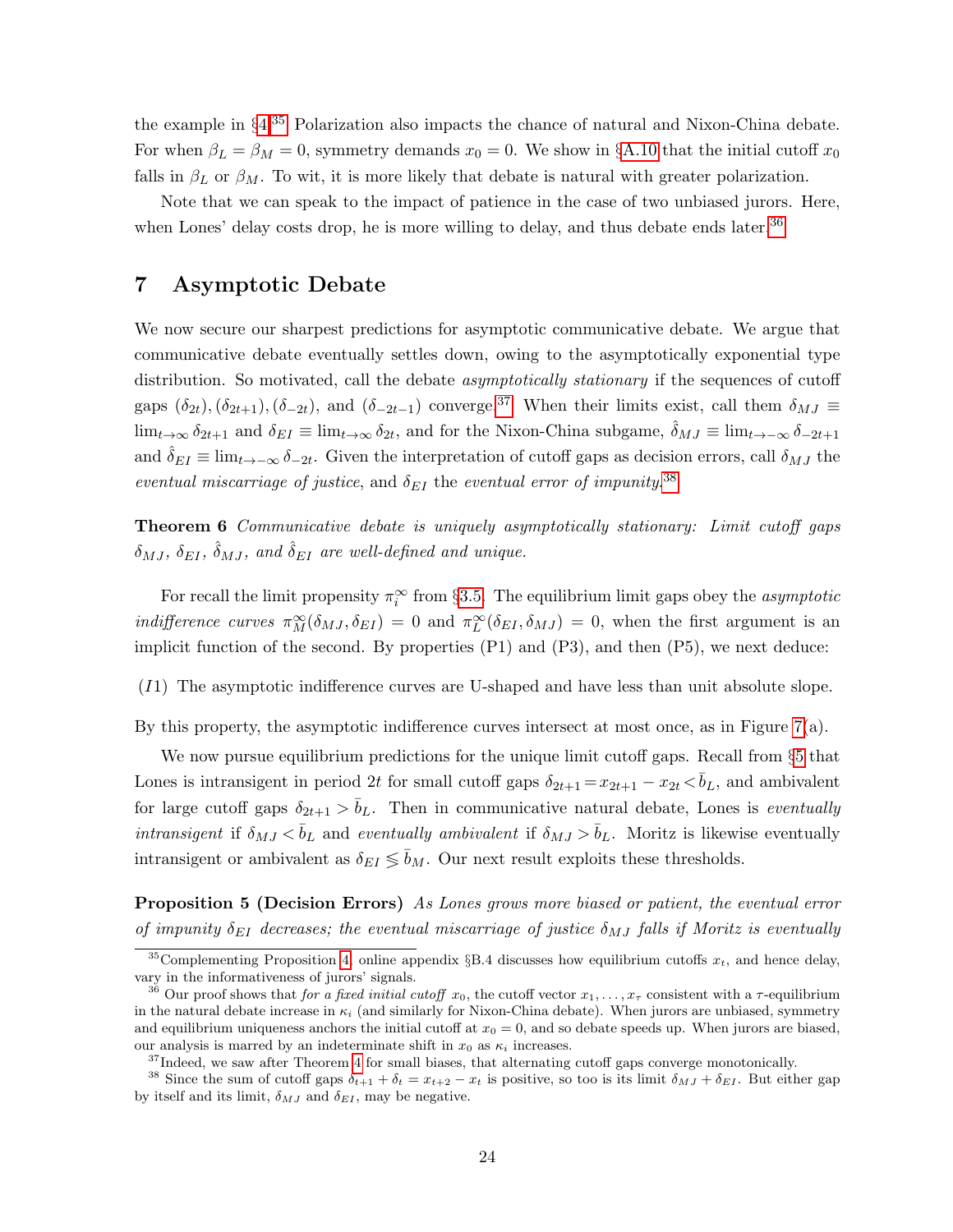

<span id="page-25-0"></span>Figure 7: Limit Gaps. Panel (a) depicts the asymptotic indifference curves, separating the regions where jurors prefer to hold out and concede. The shape of the curves reflects properties  $(P1), (P3)$  and  $(P5)$ . Panel (b) depicts how Lones' curve shifts down and the limit gaps shift down on Moritz' inversely U-shaped curve, as  $\beta_L$  rises or  $\kappa_L$  falls. The simulation in this figure assumes  $\beta_i = \kappa_i = 0.1, \beta_L = 0.3$  and the logistic type density  $f(x) = e^x/(1 + e^x)^2$ .

ambivalent and rises if he is eventually intransigent. Symmetrically, as Moritz grows more biased or patient, the eventual miscarriage of justice  $\delta_{MJ}$  decreases, and the eventual error of impunity  $\delta_{EI}$  falls if Lones is eventually ambivalent, and rises if he is eventually intransigent.

Figure [7\(](#page-25-0)b) gives a graphical proof. For the indifference curve  $\pi_i^{\infty} = 0$  satisfies the opposite monotonicity of  $\pi_i^{\infty}$ ; that is, by property  $(P4)$ , it falls in  $\beta_i$  and increases in  $\kappa_i$ , as in Figure [7\(](#page-25-0)b).

(I2) The asymptotic indifference curves falls in the bias  $\beta_i$  and increases in the waiting cost  $\kappa_i$ .

A more hawkish or patient Lones pushes harder for convictions, and naturally reduces the eventual error of impunity  $\delta_{EI}$ . But surprisingly, if Moritz is eventually ambivalent  $(\delta_{EI} > \bar{b}_M)$ , then the corresponding eventual miscarriage of injustice  $\delta_{MJ}$  falls as well — for then Lones' tougher stance leads Moritz to push harder for acquittals.<sup>[39](#page-25-1)</sup> This contrasts with the cheap talk literature [\(Crawford and Sobel \(1982\)](#page-47-0) and LRS), where greater bias leads to greater decision errors. As Lones grows more biased or patient, we may reach a tipping point, as Moritz shifts into eventual intransigence.[40](#page-25-2) At this point, Lones concedes so few eventual errors of impunity

<span id="page-25-1"></span><sup>39</sup>In the two-period example in §[4,](#page-13-0) Moritz pushes harder for acquittals as Lones grows more biased, and yet miscarriages of justice increase. This difference reflects two ways that a more biased Lones raises Moritz' asymptotic propensity: He prevails over more weak types and fewer strong types of Lones. The second effect is absent in the two-period example where all Lones' remaining types concede in period two.

<span id="page-25-2"></span> $^{40}$ Figure [7\(](#page-25-0)b) shows the case where the tipping point is reached. But since the limit gaps are a function of the parameters  $\kappa_L, \kappa_M, \beta_L, \beta_M$ , there may be parameter values  $\beta_M, \kappa_M$  for Moritz, such that when we vary Lones' parameters  $\kappa_L$  or  $\beta_L$ , the equilibrium limit gaps trace only the ambivalent branch of Moritz' curve (or only its intransigent branch). For example, unbiased debate is ambivalent for any delay costs, while highly biased debate is intransigent for any delay cost, as noted in §[5.](#page-16-0)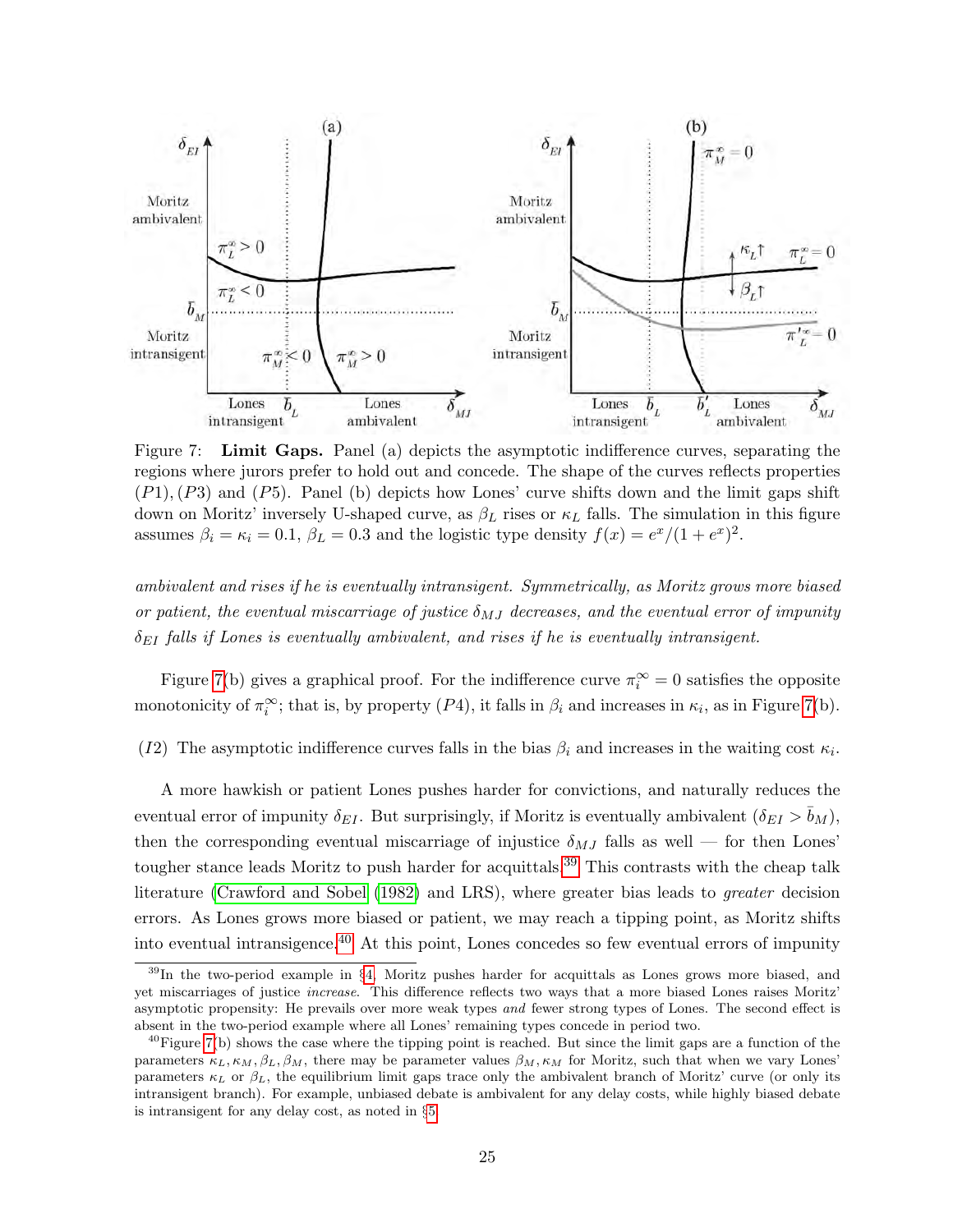that Moritz wishes to prevail against all conceding types of Lones. A more patient or biased Lones then erodes Moritz' propensity to push for acquittals, and raises the eventual miscarriage of justice  $\delta_{MJ}$ . So as one juror grows more biased or patient, his peer single-crosses from eventual ambivalence into intransigence, as seen in Figure  $7(b)$ .<sup>[41](#page-26-1)</sup> This corroborates our insights in §[5](#page-16-0) that strongly biased jurors are intransigent, while unbiased jurors are ambivalent in all periods.<sup>[42](#page-26-2)</sup>

We can now address a concrete question: What happens if fewer peremptory challenges are afforded lawyers during the jurors' voire dire? This limits their ability to strike opinionated jurors. To capture this change, we posit more biased jurors. Assume symmetric jurors, with a common bias  $\beta \geq 0$  and delay costs  $\kappa > 0$ , so that  $\bar{b}_L = \bar{b}_M = \bar{b}$  in [\(10\)](#page-12-3). As bias increases, the jurors' asymptotic indifference curves in Figure  $7(b)$  shift down and left, respectively, and their crossing point — the eventual decision errors — shifts down on the 45-degree line: To wit, more symmetrically biased jurors make better decisions.<sup>[43](#page-26-3)</sup> Crucially, the opposite message emerges in the static cheap talk literature. But in our dynamic setting, *symmetric bias increases* information revelation, and so leads to better decisions. Since peremptory challenges reduce bias, they lead to worse jury decisions. This offers a strategic rationale for England's abolition of these challenges in their Criminal Justice Act of 1988.

While the two eventual decision errors can move in opposite directions, one can obtain sharper predictions by considering their sum  $\delta_{MJ} + \delta_{EI}$ , which measures the total decision error. As Lones, say, grows more biased or patient, his asymptotic indifference curve in Figure [7\(](#page-25-0)b) drops by property (I2); therefore, the sum  $\delta_{M,I} + \delta_{EI}$  falls since Moritz' (inverse) asymptotic indifference curve has absolute slope less than one, by property  $(I1)$ . Intuitively, the direct effect of a more hawkish Lones pushing harder is only partially countered by the indirect effect of Moritz pushing less hard to acquit. This result explains how the biased advocacy foundation of the adversarial trial system can secure smarter verdicts. For instance, appeals courts in the United States — whose judges are alternately appointed by Democratic and Republican administrations — may reach smarter decisions precisely due to their partisan nature.

We next consider the asymptotic speed of debate. Since the type density is asymptotically exponential and cutoff gaps converge, the *eventual hazard rate of ending natural debate*<sup>[44](#page-26-4)</sup> — an increasing function of  $\delta_{MJ} + \delta_{EI}$  of the conceding type interval — intuitively also converges.

<span id="page-26-0"></span>Proposition 6 (Debate Speed) When either of the jurors grows more biased or more patient, the eventual hazard rate of ending the debate falls.

Whereas Proposition [4](#page-23-0) found that the *length* of debate rises in bias and patience, here we assert that the *hazard rate* of debate falls late in the communicative equilibrium. This

<span id="page-26-1"></span> $^{41}$ In fact, Figure [7\(](#page-25-0)b) strongly suggests that Lones also switches from ambivalence to intransigence as he grows more biased since the threshold  $\bar{b}_L$  shifts right; while this is intuitive, we cannot prove this property in general.

<span id="page-26-2"></span><sup>&</sup>lt;sup>42</sup>Complementing Proposition [5,](#page-24-0) online appendix §B.4 discusses how limit gaps  $\delta_{MJ}$ ,  $\delta_{EI}$ , and eventual decision errors, vary in the informativeness of jurors' signals.

<span id="page-26-4"></span><span id="page-26-3"></span> $^{43}$ The shift in eventual decision errors was ambiguous in Proposition [5](#page-24-0) where only one juror's preferences shift. <sup>44</sup>Namely, the chance of debate ending in period 2t (for Lones) or  $2t+1$  (for Moritz) conditional on reaching these late periods; formally, these equal  $\lim_{t\to\infty} F(x_{2t}|y \ge x_{2t-1}, x \ge x_{2t-2})$  and  $\lim_{t\to\infty} F(x_{2t+1}|y \ge x_{2t}, x \ge x_{2t-1}).$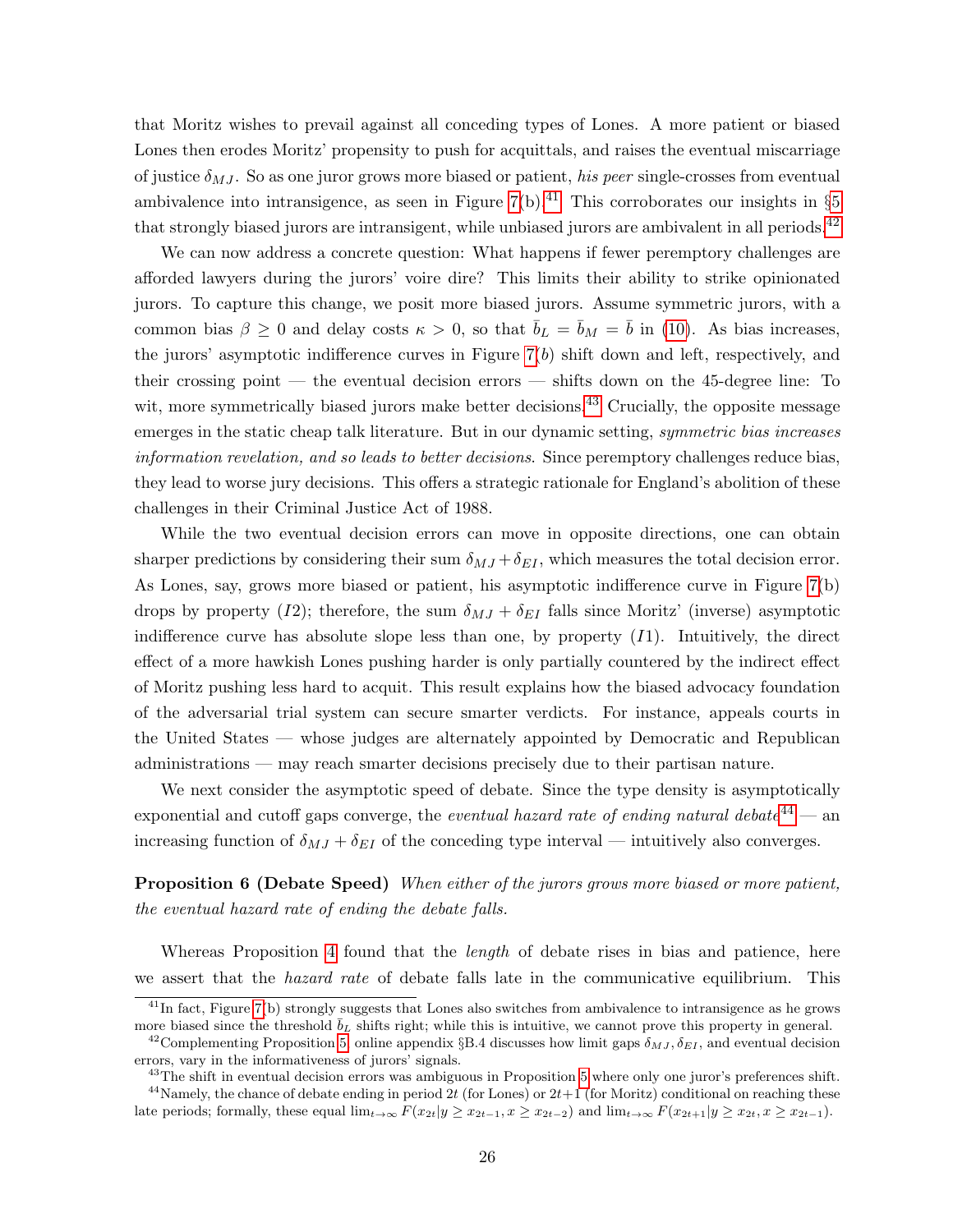complements our finding in §[5](#page-16-0) that the hazard rate of debate vanishes in the period length and with it, the per period delay cost vanishes. Proposition [6](#page-26-0) follows from our above observation that the sum of decision errors  $\delta_{MJ} + \delta_{EI}$  falls when either juror grows more patient or biased. In the two-period example in §[4,](#page-13-0) we saw how debate may speed up when a juror grows more biased. By contrast, here we can conclude that debate slows down. Usefully, this allows us to identify the debate genre from its length: For greater bias or patience leads to debate that is intransigent (by the discussion following Proposition [5\)](#page-24-0) and long (by Proposition [6\)](#page-26-0). Thus, long debates indicate intransigence and, conversely, short debates indicate ambivalence.

<span id="page-27-0"></span>A distinctly different lesson emerges for Nixon-China debate:

# Proposition 7 (Nixon-China) As either juror grows more biased or less patient, the eventual decision errors  $\hat{\delta}_{MJ}$ ,  $\hat{\delta}_{EI}$  and the eventual hazard rate of debate ending increase.

To understand this result, imagine the (missing) Nixon-China analogue of Figure [7\(](#page-25-0)b). The only qualitative difference is that the Nixon-China asymptotic indifference curve  $\hat{\pi}_i^{\infty} = 0$  shifts up when  $\beta_i$  rises; formally this follows from property  $(\hat{P}4)$  of the Nixon-China limit propensity  $\hat{\pi}_i^{\infty}$  in §[A.4.](#page-34-0) Intuitively, a more biased juror is less willing to argue for his unnatural verdict, and so his indifference requires convincing a larger interval of his opponent's types. By strategic complementarity, as either juror grows more biased, the eventual decision errors in the Nixon-China subgame both increase, and so too does the eventual hazard rate of debate ending.

In sum, Propositions [6–](#page-26-0)[7](#page-27-0) deliver opposite predictions for the two subgames as jurors grow more biased, but both agree that debate slows down in both subgames as jurors grow more patient. This contrast allows one in principle to identify the parameters  $\beta$  and  $\kappa$  in our model.

### 8 Option Value of Debate

Unlike a standard, private-value war of attrition where each player always wishes to prevail, our jurors may be convinced by a peer's repeated arguments. We now argue that even once a juror's private posterior tips in favor of the opposite verdict, he may yet persist in his disagreement.[45](#page-27-1) To see this, consider the dictator's problem: how should one non-omniscient juror vote if he were suddenly given dictatorial power and asked to decide unilaterally. This differs from our *debater's* problem, where the refusal to concede is never final, and each period of delay costs a juror. Since the debater must pay a deliberation cost but the dictator need not, one might think that the debater is more willing to concede than the dictator. But for small biases and waiting costs, just the opposite occurs: Our jurors become devil's advocates, arguing for their less preferred verdict. The refusal to concede is prized for its option value, namely, for the additional information it reveals. For seconding a proposal ends the game, but holding out retains the option value of conceding later based on additional information about the peer's type. The debater values the

<span id="page-27-1"></span> $^{45}$ In online appendix §B.3, we complement this analysis of one juror's *private* posterior over the course of the debate with an analysis of an outsider's public posterior.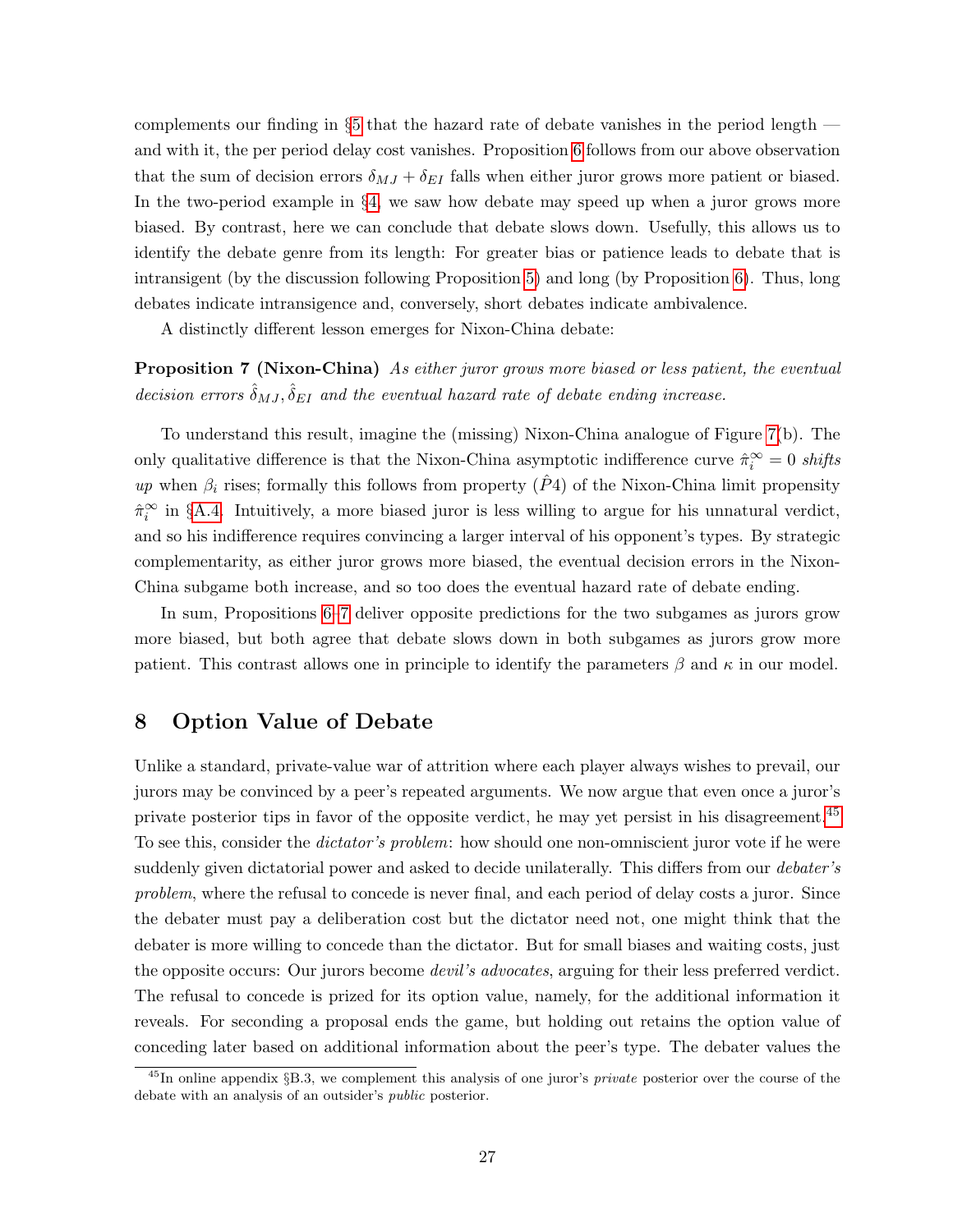disagreement action similar to how someone playing a two armed bandit values the risky arm — namely, for more than its myopic expected payoff.

We focus on the natural subgame. We define juror is *dictatorial payoff* from his natural verdict<sup>[46](#page-28-1)</sup> conditional on his own type y and his peer's type  $x \geq x$  as

$$
P_i(\underline{x}, y) \equiv \int_{\underline{x}}^{\infty} \Delta_i(x - y) f(x | y, x \ge \underline{x}) dx.
$$
 (14)

A devil's advocate is a juror's type y in some period t of an equilibrium  $(x_t)$  who continues to argue for his natural verdict even though he would vote against it as dictator — formally,  $y \geq x_t$  despite  $P_i(x_{t-1}, y) < 0$ . If  $y \geq x_{t+2n}$ , then type y is a devil's advocate in periods  $t, t + 2, \ldots, t + 2n$ . Indeed, we next argue that devil's advocacy may last many periods. We formulate this result expressing the delay cost as  $\kappa_i = k_i \eta$ , where  $\eta > 0$  is the period length.

<span id="page-28-0"></span>**Proposition 8 (Devil's Advocacy)** Fix any  $T^* > 0$  and  $y^* \in \mathbb{R}$ . For small biases  $\beta_i \geq 0$  and period lengths  $\eta > 0$ , all types  $y \geq y^*$  are devil's advocates for  $T \geq T^*$  periods in any communicative equilibrium. Conversely, devil's advocacy is impossible if  $\beta_L > 1-2\kappa_L$  and  $\beta_M > 1-2\kappa_M$ .

If some type y of Lones infers in equilibrium that Moritz' (random) type x exceeds y, then a sufficiently unbiased Lones would strictly prefer to acquit as dictator. Then by continuity, there exists  $\delta^* > 0$ , such that the dictator y acquits conditional on the event that Moritz' (random) type x exceeds  $y - \delta^*$ . But as  $\eta$  vanishes, the hazard chance of debate ending vanishes, by the second claim in Proposition [3](#page-20-0) — and thus the interval of conceding types in any period vanishes too. So the number of periods  $t$  in which the dictator Lones is ready to acquit but the debater Lones plays devil's advocate, i.e.,  $x_t > y - \delta^*$  but  $y > x_{t+1}$ , is unbounded as  $\eta$  vanishes.<sup>[47](#page-28-2)</sup>

Lones cannot be a devil's advocate when his bias or delay cost is large. In particular, if his miscarriage of justice decision costs is less than two periods delay cost, i.e. if  $1 - \beta_L < 2\kappa_L$ , then delay costs swamp the option value of conceding to strong types of Moritz in period  $t + 2$ . So if the dictator Lones wishes to acquit in period  $t$ , then the debater Lones also concedes to acquittal.

Lones and Moritz may *simultaneously* play devil's advocates. Each may be among the weaker types yet to concede and so, as dictator, would throw in the towel, since each entertains the possibility that the other is strong — but debate continues to screen weak from strong types.

Devil's advocacy dynamically generalizes pivot voting, as pioneered by [Austen-Smith and](#page-47-12) [Banks \(1996\)](#page-47-12) and [Feddersen and Pesendorfer \(1996,](#page-47-13) [1997\)](#page-47-14). Our devil's advocate persists in voting against his myopic best option because he conditions his vote on the weak conceding types of his peer. In these pivot voting papers, *sincere voting* is likewise not an equilibrium for like-minded but differentially informed voters. Rather, rational jurors should condition their

<span id="page-28-1"></span><sup>&</sup>lt;sup>46</sup>Devil's advocacy can also arise in the Nixon-China subgame. Indeed, with unbiased jurors the two subgames are identical; continuity thus suggests that they share qualitative features also for small biases. We omit a detailed analysis since it does not yield qualitatively different insights from the ones in the natural subgame.

<span id="page-28-2"></span><sup>&</sup>lt;sup>47</sup>This heuristic argument relies on the simplifying assumption that  $x_{t+1} > x_t$ , i.e. that cutoffs are ordered also between jurors, which need not be the case in equilibrium. The proof in §[A.12](#page-46-0) dispenses with this assumption.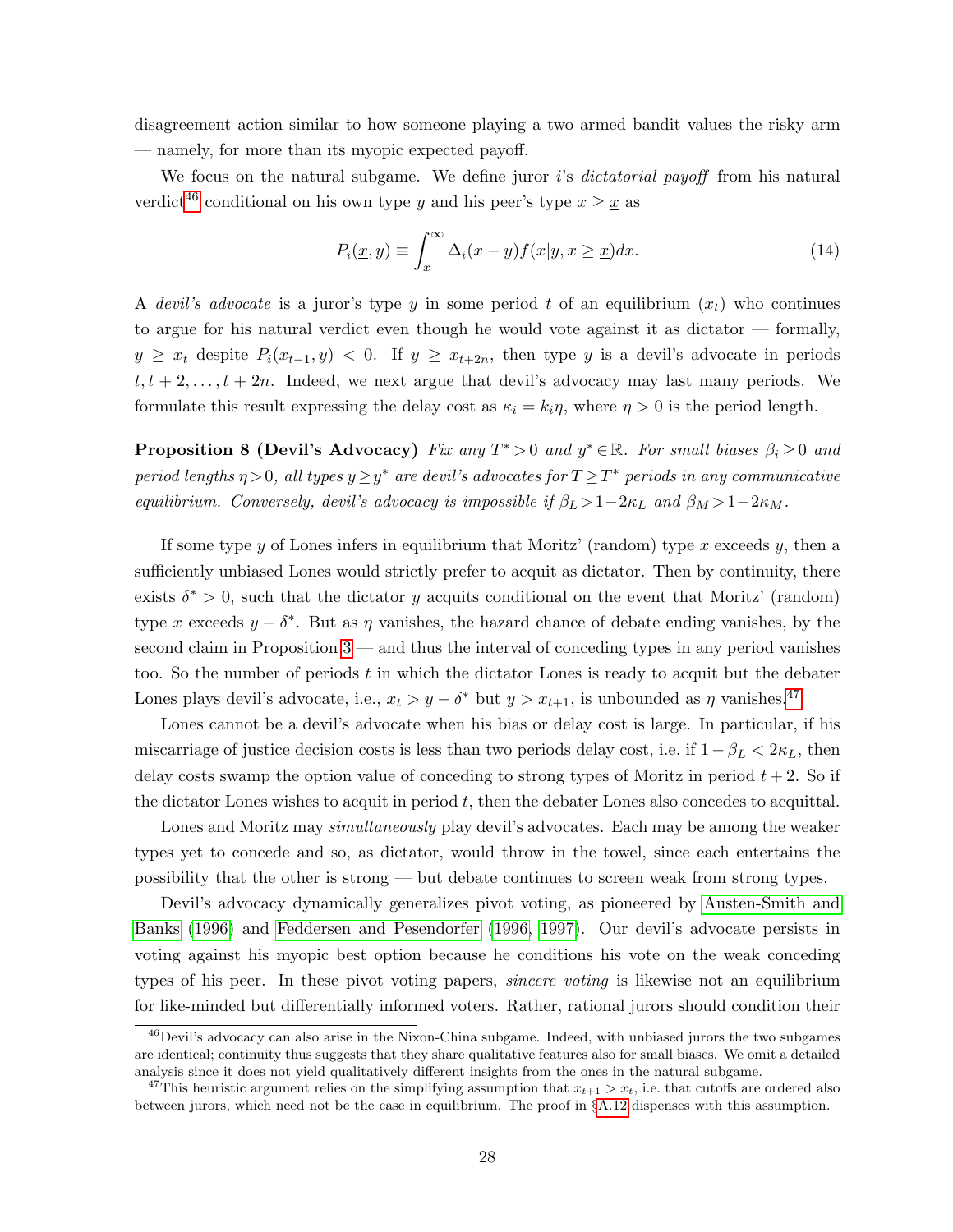vote on the event that it matters. These papers force pooling by all strong types for a position, whereas in our model, types separate by holding out. This benefit of deliberation is absent in the empirical investigation of appellate court decisions by [Iaryczower, Shi, and Shum \(forthcoming\)](#page-48-13) because their model restricts attention to binary signals.

# 9 Conclusion

We develop and explore a new as-if model of debate. Notwithstanding our title, we find that the stereotypical win-lose acrimonious argument only emerges with low waiting costs or sufficiently biased jurors. While such intransigent debate sees jurors eventually throwing in the towel on a debate, less biased or more impatient jurors engage in ambivalent debate, and eventually see a meeting of the minds. And when jurors are not too biased, greater polarization leads them to fight harder, and reach better informed verdicts.<sup>[48](#page-29-0)</sup> By contrast, the basic insight emerging from the static cheap talk paper [Crawford and Sobel \(1982\)](#page-47-0) is that greater bias hinders communication more. Our model also explains why playing devil's advocates is optimal.

For a useful link between our dynamic model and the existing static committee models, assume that our waiting costs vanish. While one might think that [Li, Rosen, and Suen \(2001\)](#page-48-4) corresponds to this zero cost limit, we underscore that LRS deduce ex post inefficient outcomes, where hawk and dove alike would wish the opposite verdict. But this torn conclusion of the debate only arises with our ambivalent debate, whereas small positive waiting costs in our model instead yields intransigent debate, which avoids such ex-post inefficiencies. Our paper also offers novel advice on how to select jurors to enhance information sharing and well-informed verdicts.

We conclude with a recent headline empirical finding: [Gross, Possley, and Stephens \(2017\)](#page-48-14) report that African-American prisoners who are convicted of murder are wrongfully convicted about 50% more often than other convicted murderers. Our theory opens the door to thinking more sharply about such juror bias studies. For instance, by Proposition [5,](#page-24-0) this emerges in intransigent debate if jurors are relatively biased against black defendants. In fact, the analysis in our paper jointly explains both debate errors and jury trial duration, and therefore offers hope of a stronger empirical link with the data; however, whereas our Proposition [6](#page-26-0) explains how symmetrically increasing bias impacts debate duration — say a more hawkish hawk and dovish dove — in this racial context, we would instead require a more hawkish hawk and hawkish dove. Abandoning our symmetry assumptions is therefore an important direction for future research.

<span id="page-29-0"></span><sup>48</sup>Bias also improves decisions in the advocacy models [Dewatripont and Tirole](#page-47-15) [\(1999\)](#page-47-15) and [Che and Kartik](#page-47-16) [\(2009\)](#page-47-16), where biased experts have stronger incentives to acquire information for their case.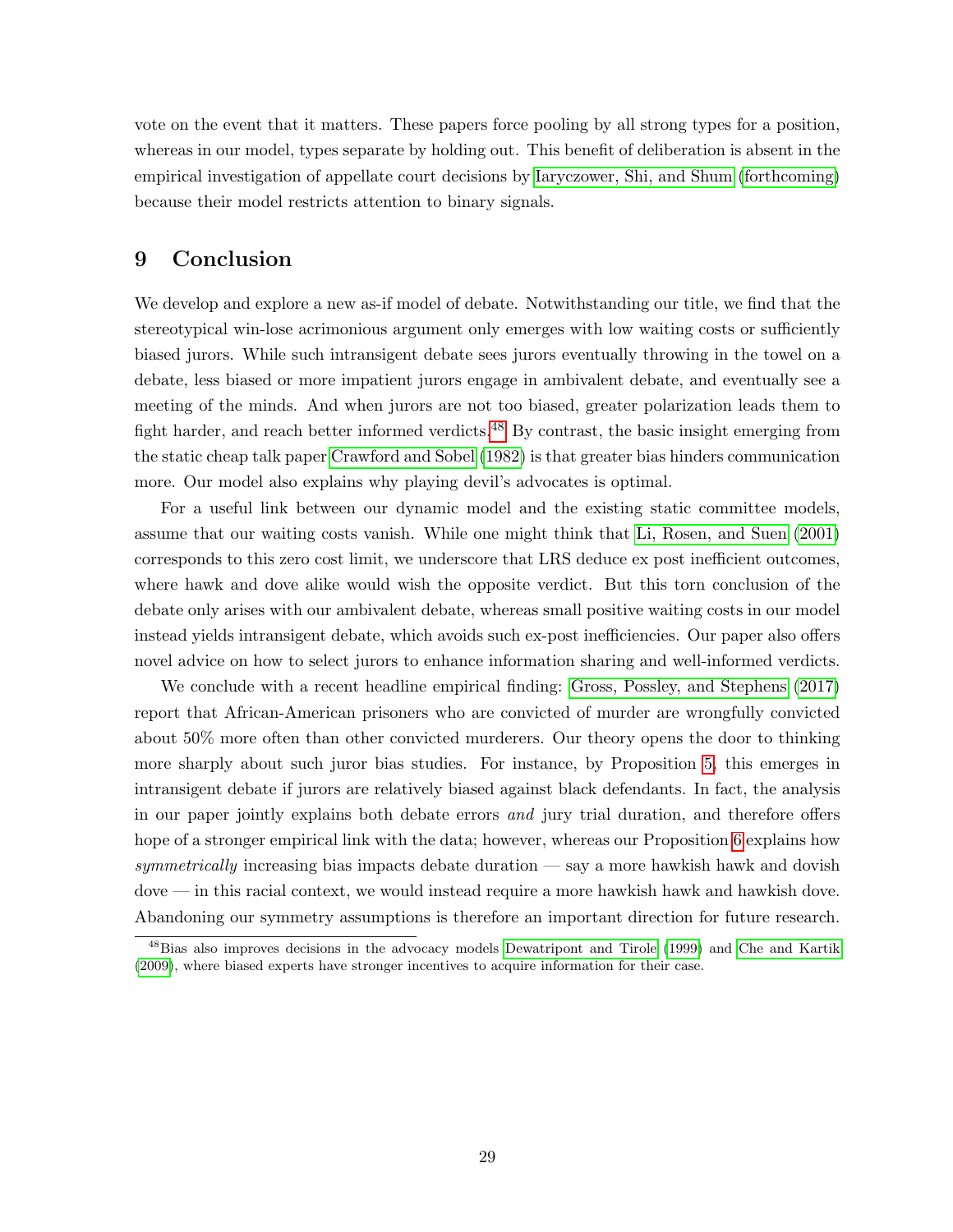### A Appendix: Omitted Proofs

#### <span id="page-30-0"></span>A.1 Properties of the Density Functions

The chance of state  $\theta$  given type x obeys  $\Gamma(\mathcal{G}|\ell) = 1 - \Gamma(\mathcal{I}|\ell) = \lambda = e^{\ell}/(1 + e^{\ell})$  and  $\Gamma(\mathcal{I}|m) =$  $1-\Gamma(\mathcal{G}|m) = \mu = e^m/(1+e^m)$ . Then the density  $f^{\theta}(x)$  of x in state  $\theta = \mathcal{G}, \mathcal{I}$  obeys  $f^{\mathcal{G}}(\ell)/f^{\mathcal{I}}(\ell) =$  $\Gamma(\mathcal{G}|\ell)/\Gamma(\mathcal{I}|\ell) = \lambda/(1 - \lambda) = e^{\ell}$ . The unconditional and conditional type densities are therefore

$$
f(\ell) = \frac{1}{2} f^{\mathcal{I}}(\ell) + \frac{1}{2} f^{\mathcal{G}}(\ell) = \frac{1}{2} \left( 1 + \frac{f^{\mathcal{G}}(\ell)}{f^{\mathcal{I}}(\ell)} \right) f^{\mathcal{I}}(\ell) = \frac{1 + e^{\ell}}{2} f^{\mathcal{I}}(\ell) = \frac{1 + e^{\ell}}{2e^{\ell}} f^{\mathcal{G}}(\ell)
$$

Then for any unconditional density f, there exist valid conditional signal densities  $f^{\theta}$ . Next:

$$
f(\ell|m) = f^{\mathcal{I}}(\ell)\Gamma(\mathcal{I}|m) + f^{\mathcal{G}}(\ell)\Gamma(\mathcal{G}|m) = \left(\frac{e^m}{1+e^m} + \frac{f^{\mathcal{G}}(\ell)/f^{\mathcal{I}}(\ell)}{1+e^m}\right)f^{\mathcal{I}}(\ell) = \frac{e^m + e^{\ell}}{1+e^m}f^{\mathcal{I}}(\ell)
$$

Since  $r(\ell, m) \equiv f(\ell|m)/f(\ell)$ , the quotient of these expressions yields:

<span id="page-30-1"></span>
$$
r(\ell, m) = \frac{f(\ell|m)}{f(\ell)} = \frac{2(e^{\ell} + e^m)}{(1 + e^{\ell})(1 + e^m)}
$$
(15)

Then  $r(\ell, m)$  is log-submodular, as it is a product of terms just in  $\ell$  or m, and  $e^{\ell} + e^{m}$  — and if  $a = e^{\ell}$  and  $b = e^m$ , then  $(a'+b')(a+b) - (a'+b)(a+b') = -(a'-a)(b'-b) < 0$  if  $a' > a, b' > b$ .

Assume ( $\star$ ) in §[3.5.](#page-12-4) We first relate the tails of the densities of signals  $\phi(\lambda)$  and types  $f(x)$ .

**Lemma A.1 (Signal Tails)** If the limit  $\nu \equiv \lim_{\lambda \to 0} \phi'(\lambda) \lambda / \phi(\lambda)$  exists and is finite, then the hazard rate of f is bounded with limit  $\gamma^{-1} = \nu + 1 < \infty$ .

*Proof:* Use the reverse type transformation  $\lambda(x) = e^x/(1+e^x)$  with derivatives  $\lambda'(x) = e^x/(1+e^x)$  $(e^x)^2$  and  $\lambda''(x) = e^x(1-e^x)/(1+e^x)^3$ , and the connection of the densities via  $f(x) = \phi(\lambda(x))\lambda'(x)$ . Then,

$$
(\log f(x))' = \frac{\phi'(\lambda(x))\lambda'(x)}{\phi(\lambda(x))} + \frac{\lambda''(x)}{\lambda'(x)} = \frac{\phi'(\lambda(x))\lambda(x)}{\phi(\lambda(x))(1+e^x)} + \frac{1-e^x}{1+e^x} \to \nu+1
$$

as  $x \to -\infty$  and, by anti-symmetry,  $\lim_{x\to\infty} (\log f(x))' = -\lim_{x\to-\infty} (\log f(x))' = -(\nu + 1)$ . So the likelihood ratio

<span id="page-30-2"></span>
$$
\frac{f(x+a)}{f(x)} = \exp\left(\int_0^a (\log f(x+\hat{a}))' d\hat{a}\right) \to \exp(-(\nu+1)a)
$$
\n(16)

as  $x \to \infty$ , and the inverse hazard rate converges to  $\gamma$ , as required:

$$
\frac{\int_0^\infty f(x+a)da}{f(x)} = \int_0^\infty \exp\left(\int_0^a (\log f(x+\hat{a}))'d\hat{a}\right)da \to \int_0^\infty \exp(-(\nu+1)a)da = 1/(\nu+1) = \gamma \quad \Box
$$

We now analyze the distribution of the type difference  $\delta = x - y$ , conditional on own type y and the weakest remaining type of the opponent  $y-\underline{\delta}$ . Its density  $f(y+\delta|y,\delta \geq -\underline{\delta})$  enters jurors'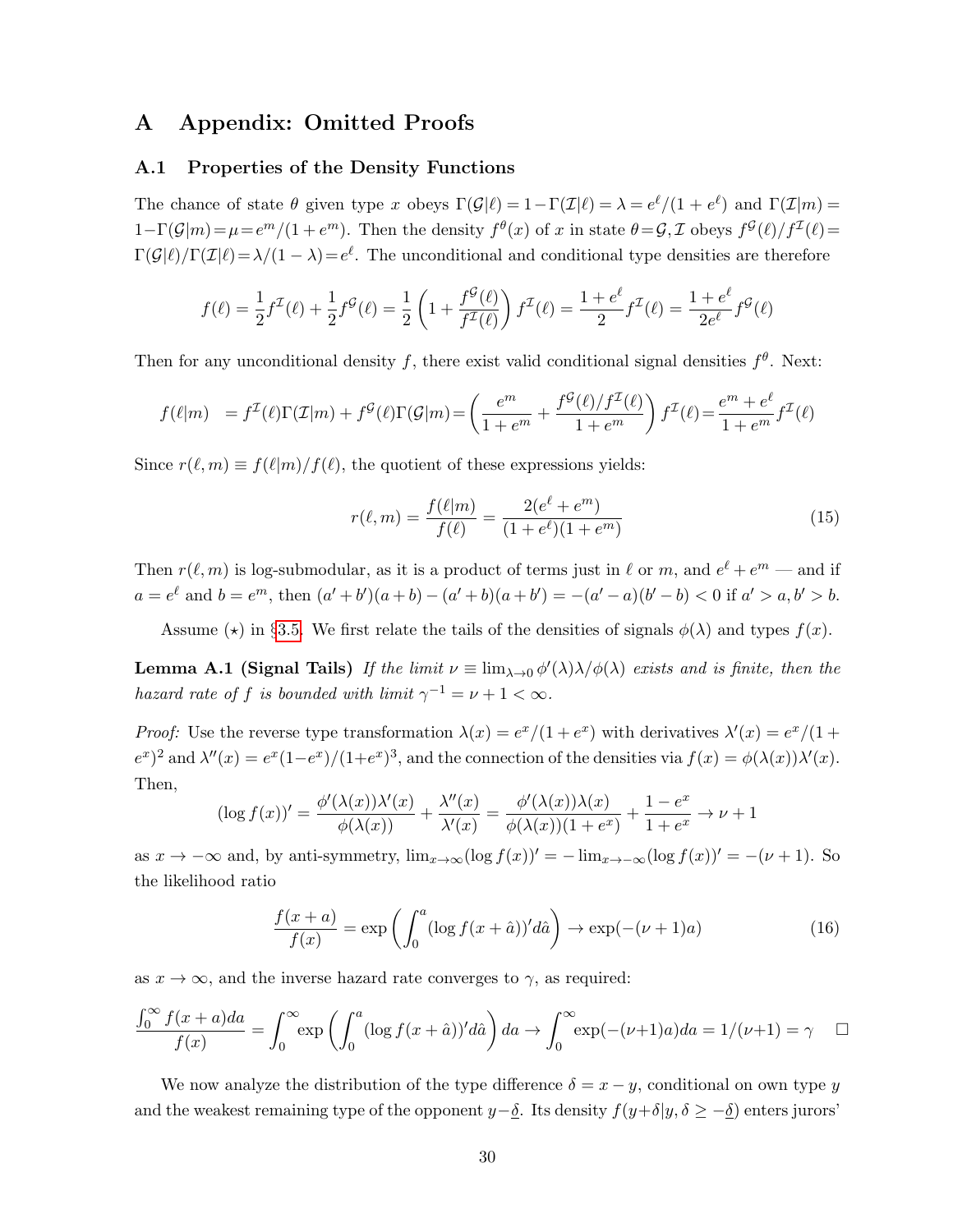propensity function [\(9\)](#page-12-1), which we analyze in detail in §[A.4.](#page-34-0) We show that this distribution of  $\delta$ falls in y in the MLRP order, but converges to a limit distribution as  $y \uparrow \infty$ ; we characterize this limit distribution explicitly and show that it is, surprisingly, log-convex.

<span id="page-31-2"></span>**Lemma A.2 (Density)** Fix  $\delta$  finite. Then (a) the conditional density  $f(y + \delta | y, \delta \geq -\delta)$  is log-submodular in y,  $\delta$ , (b) its limit  $f^{\infty}(\delta|\delta \geq -\underline{\delta}) \equiv \lim_{y\to\infty} f(y+\delta|y,\delta \geq -\underline{\delta})$  exists, and equals

<span id="page-31-1"></span>
$$
f^{\infty}(\delta|\delta \ge -\underline{\delta}) = \frac{e^{-\delta/\gamma}(1 + e^{-\delta})}{\int_{-\underline{\delta}}^{\infty} e^{-\hat{\delta}/\gamma}(1 + e^{-\hat{\delta}a})d\hat{\delta}}
$$
(17)

.

and (c) the limit density is log-convex.

Proof of Part (a): Decomposing  $f(y + \delta | y, \delta \geq -\underline{\delta}) = f(y + \delta) r(y + \delta, y)/(1 - F(y - \underline{\delta} | y)),$ we argue that the three RHS factors are log-submodular in  $y, \delta$ . First,  $f(y + \delta)$  is log-concave. Second,  $1 - F(y - \underline{\delta}|y)$  does not depend on  $\delta$  and so is trivially (weakly) log-submodular in  $y, \delta$ . Third,

$$
r(y + \delta, y) = \frac{2(e^{y + \delta} + e^y)}{(1 + e^{y + \delta})(1 + e^y)} = \frac{2e^y(e^{\delta} + 1)}{(1 + e^y e^{\delta})(1 + e^y)}
$$

This is a product of log-submodular terms:  $1/(1 + e^y e^{\delta})$  is log-submodular as  $(1 + ab)$  is logsupermodular:  $(1 + a'b')(1 + ab) - (1 + ab')(1 + a'b) = (a' - a)(b' - b) > 0$  if  $a' > a, b' > b$ .  $\Box$ Proof of Part (b): Consider the likelihood ratio

<span id="page-31-0"></span>
$$
\frac{f(y+\delta''|y,\delta\geq-\underline{\delta})}{f(y+\delta'|y,\delta\geq-\underline{\delta})} = \frac{f(y+\delta'')}{f(y+\delta')}\cdot\frac{r(y+\delta'',y)}{r(y+\delta',y)}.\tag{18}
$$

The first quotient tends to  $\exp(-(\delta'' - \delta')/\gamma)$  as  $y \uparrow \infty$  by [\(16\)](#page-30-2). The second quotient

$$
\frac{r(y+\delta'',y)}{r(y+\delta',y)} = \frac{e^y(1+e^{\delta''})}{(1+e^y)(1+e^{y+\delta''})} \cdot \frac{(1+e^y)(1+e^{y+\delta'})}{e^y(1+e^{\delta'})} = \frac{e^{-\delta''}+1}{e^{-\delta'}+1} \cdot \frac{e^{-\delta'}+e^y}{e^{-\delta''}+e^y} \tag{19}
$$

tends to  $(1+e^{-\delta''})/(1+e^{-\delta'})$  as  $y \uparrow \infty$ . Thus, for any  $\delta', \delta'',$  the likelihood ratio [\(18\)](#page-31-0) converges to  $e^{-\delta''/\gamma}(1+e^{-\delta''})/(e^{-\delta'/\gamma}(1+e^{-\delta'}))$ . Then the density  $f(y+\delta|y,\delta \geq -\underline{\delta})$ , too, converges and its limit  $f^{\infty}(\delta|\delta \geq -\underline{\delta})$  is proportional to  $e^{-\delta/\gamma}(1+e^{-\delta})$ . Scaling its integral to one yields [\(17\)](#page-31-1).  $\Box$ Proof of Part (c): Log-convexity of  $f^{\infty}(\delta | \delta \geq -\underline{\delta})$  holds despite log-concavity of  $f(y + \delta)$ . For when  $y \uparrow \infty$ , the limiting unconditional  $f(y + \delta)$  is exponential, proportional to exp( $-\delta/\gamma$ ), and log-convexity comes from correlation factor:  $(\log(1 + e^{-\delta}))' = -1/(1 + e^{\delta})$  rises in  $\delta$ .

### A.2 Monotone Strategies: Proof of Lemmas [1](#page-6-4) and [2](#page-7-4)

Proof of Lemma [1.](#page-6-4) Consider Moritz' choice to hold out until period  $t$  or  $t'$  in the natural subgame. If Lones concedes in period  $s \in \{t+1, \dots, t'-1\}$ , then holding out until t' increases decision costs by  $1 - \beta_M$  if the state is  $\mathcal{G}$ , and reduces decision costs by  $1 + \beta_M$  if the state is  $\mathcal{I}$ .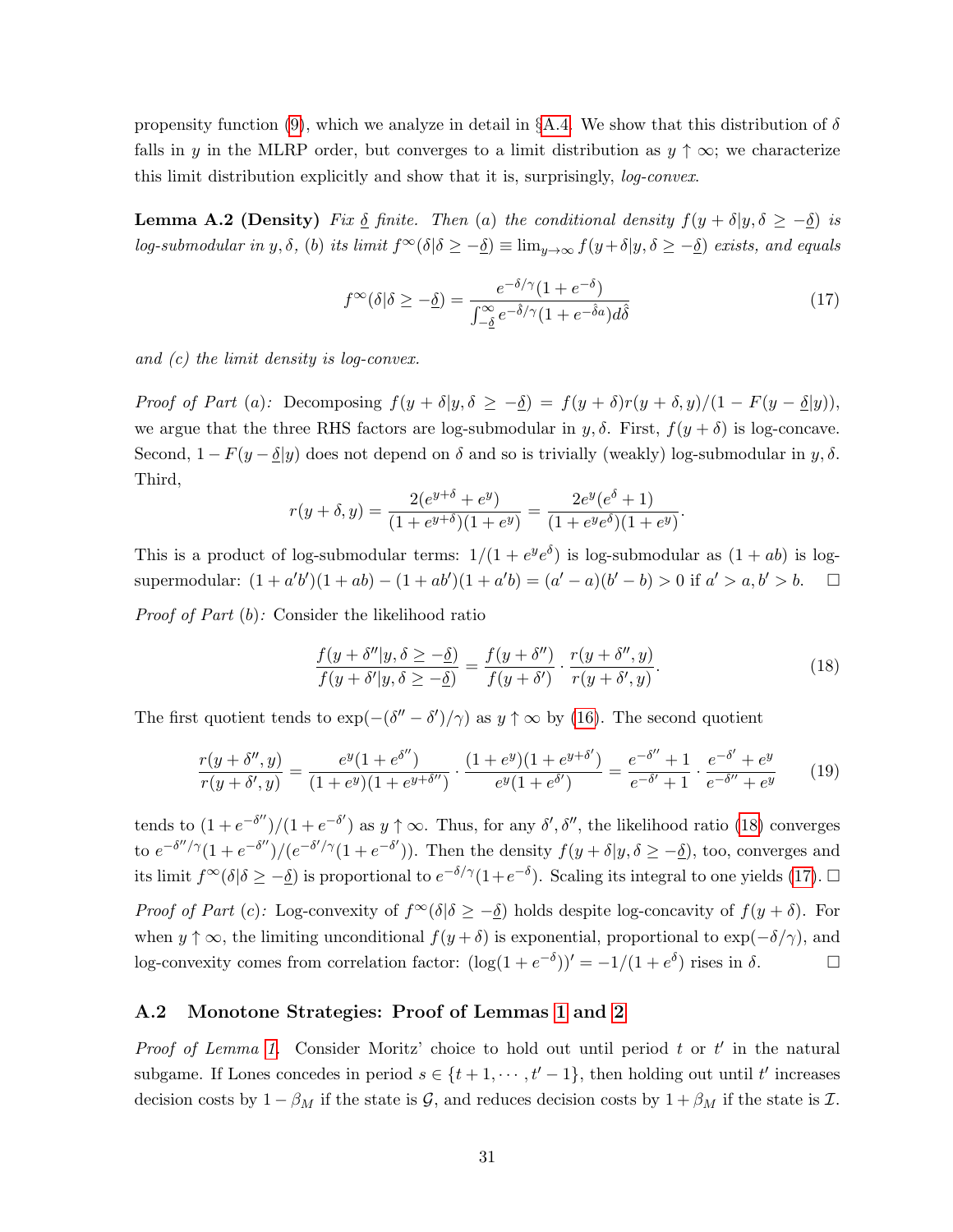Also, holding out increases waiting costs by  $(s-t)\kappa_M$ . If Lones holds out past period  $t'-1$ , then Moritz's choice to hold out until period  $t'$  does not affect the verdict but increases waiting costs by  $(t'-t)\kappa_M$ . Thus, when Lones' stopping time is  $\zeta(\ell)$ , holding out until period t' increases the expected costs of Moritz's type m by:

<span id="page-32-0"></span>
$$
\Gamma(\mathcal{G}|m) \Big[ \sum_{s=t+1}^{t'-1} \int_{\varsigma^{-1}(s)} (1 - \beta_M + (s-t)\kappa_M) f^{\mathcal{G}}(\ell) d\ell + \int_{\{\ell : \varsigma(\ell) > t'\}} (t'-t)\kappa_M f^{\mathcal{G}}(\ell) d\ell \Big] + \Gamma(\mathcal{I}|m) \Big[ \sum_{s=t+1}^{t'-1} \int_{\varsigma^{-1}(s)} (-(1+\beta_M) + (s-t)\kappa_M) f^{\mathcal{I}}(\ell) d\ell + \int_{\{\ell : \varsigma(\ell) > t'\}} (t'-t)\kappa_M f^{\mathcal{I}}(\ell) d\ell \Big]
$$
\n(20)

The first line is positive — in state  $\mathcal{G}$ , if Moritz argues longer for  $\mathcal{A}$ , decision and waiting costs rise. But the second line has ambiguous sign: When Moritz holds out longer, decision costs fall but waiting costs rise. So if the costs [\(20\)](#page-32-0) are negative, then the second line is negative. When m increases, costs [\(20\)](#page-32-0) remain negative since  $\partial_m \Gamma(\mathcal{I}|m) = -\partial_m \Gamma(\mathcal{G}|m) > 0$ . So we have proved a single crossing property: if m prefers to hold out from t to t', then so does any type  $m' > m$ .

So Moritz' best response in the natural subgame rise in his type; similar arguments apply to the Nixon-China subgame and to Lones' strategies in either subgame.

Proof of Lemma [2.](#page-7-4) We show that Lones' best reply to a monotone agreeable strategy of Moritz is sincere, and conversely that Moritz' best reply to a monotone, sincere strategy of Lones is agreeable. For any agreeable monotone strategy of Moritz entails the ordered thresholds:

$$
-\infty \leq \cdots \leq x_{-3} \leq x_{-1} < x_1 \leq x_3 \leq \cdots \leq \infty
$$

Let  $t, t' \geq 2$  be even. Consider Lones' strategy  $(C, t)$  to start natural debate and concede in period t, and his strategy  $(A, t')$  to initiate Nixon-China debate and concede in period t'.

CLAIM: The cost increment of  $(C, t)$  over  $(A, t')$  decreases in  $\ell$ .

*Proof of Claim:* The change  $D(m)$  in waiting costs  $(C, t)$  less  $(A, t')$   $-$  is monotone in m, since delay rises in  $m$  for natural debate, but falls in  $m$  for Nixon-China debate. Consider how decision costs change. If  $m \in (x_{-t'-1}, x_{t+1})$ , the verdict changes, and the decision cost increment is  $1 - \beta_L$  in state  $\mathcal I$  (more miscarriages of justice) and  $-(1 + \beta_L)$  in state  $\mathcal G$  (fewer errors of impunity). The expected cost increment for Lones' type  $\ell$  is:

$$
\Gamma(\mathcal{I}|\ell) \left[ \int_{x_{-t'-1}}^{x_{t+1}} (1 - \beta_L) f^{\mathcal{I}}(m) dm + \int_{-\infty}^{\infty} D(m) f^{\mathcal{I}}(m) dm \right]
$$
  
+
$$
\Gamma(\mathcal{G}|\ell) \left[ \int_{x_{-t'-1}}^{x_{t+1}} -(1 + \beta_L) f^{\mathcal{G}}(m) dm + \int_{-\infty}^{\infty} D(m) f^{\mathcal{G}}(m) dm \right]
$$

Using  $\partial_{\ell}\Gamma(\mathcal{G}|\ell) = -\partial_{\ell}\Gamma(\mathcal{I}|\ell)$ , the derivative of the cost increment with respect to  $\ell$  equals:

$$
\partial_{\ell} \Gamma(\mathcal{G}|\ell) \left[ \int_{x_{-t'-1}}^{x_{t+1}} ((1-\beta_L)f^{\mathcal{I}}(m) + (1+\beta_L)f^{\mathcal{G}}(m))dm + \int_{-\infty}^{\infty} D(m)(f^{\mathcal{I}}(m) - f^{\mathcal{G}}(m))dm \right]
$$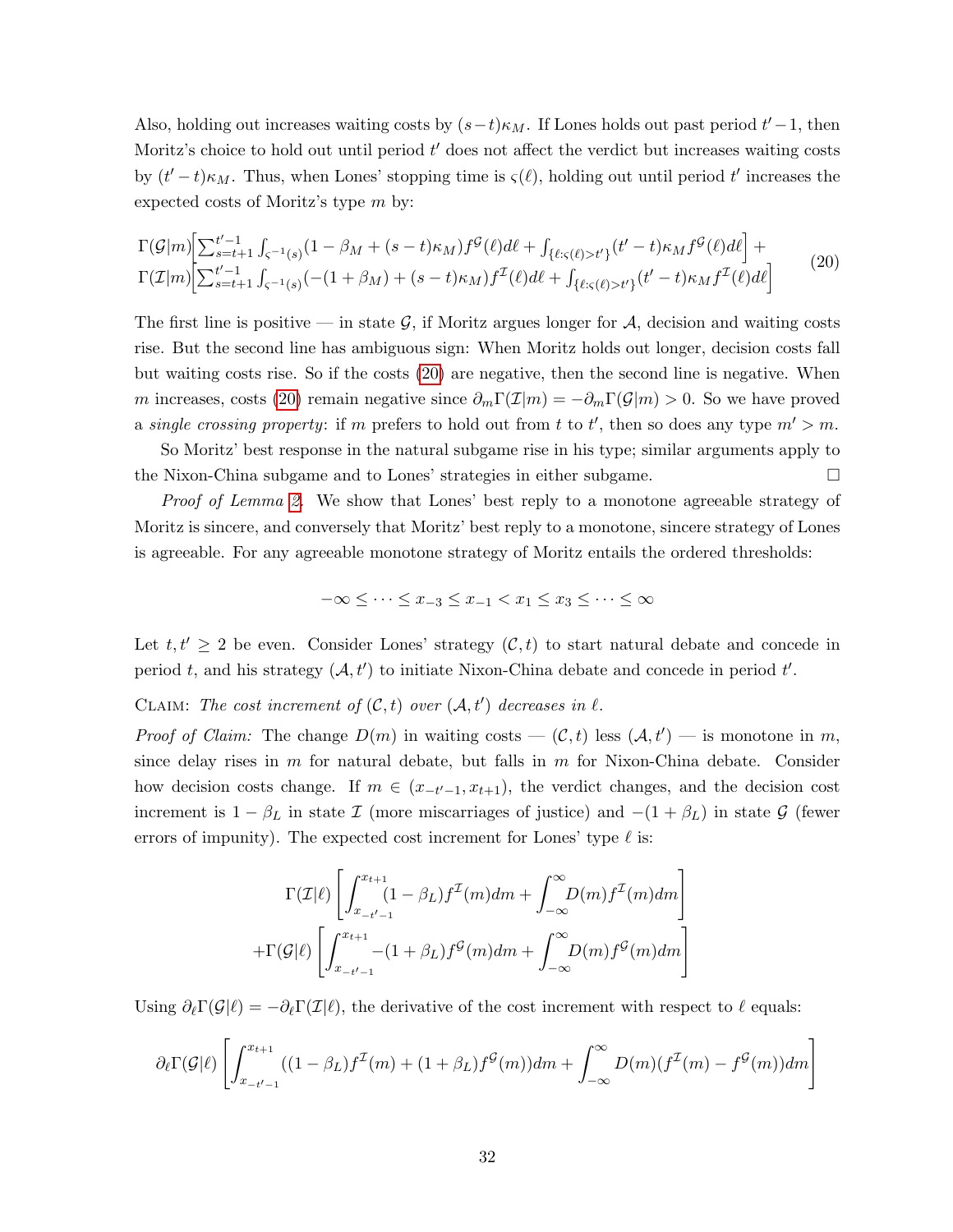This is negative since  $\Gamma(\mathcal{I}|\ell) = 1/(1 + e^{\ell})$  falls in  $\ell$ , the first integral is positive, and the second integral is positive as  $f^{\mathcal{I}}$  MLRP-dominates  $f^{\mathcal{G}},$  as  $f^{\mathcal{I}}(m)/f^{\mathcal{G}}(m)=e^m$ . This proves the claim, and that Lones' best reply to an agreeable, monotone strategy is sincere.

Conversely, consider Moritz' best response to a sincere strategy of Lones. If Lones is nonresponsive, say he always initially argues A, i.e.  $x_0 = \infty$ , then — up to equivalence — we can set Moritz' first off-path cutoff  $x_1$  equal to  $\infty$ , so that his strategy is agreeable. If Lones is responsive with finite initial cutoff  $x_0$  and he initially argues C, then by property (P1) the cutoff gap  $x_1 - x_0$  must exceed  $-\underline{b}_M$  to secure Moritz' indifference. Analogously, property  $(\hat{P}1)$ guarantees  $x_0 - x_{-1} > \bar{b}_M$ ; hence  $x_1 - x_{-1} > \bar{b}_M - \underline{b}_M > 0$ , as desired.

#### A.3 Equilibrium Characterization: Proof of Theorem [1](#page-9-0)

First, consider sufficiency of the conditions. By definition, monotonicity [\(2\)](#page-7-3) and  $|x_0| < \infty$  imply that the strategy profile is sincere, agreeable, and responsive. Now suppose that cutoffs  $(x_t)$  are tight and obey indifference conditions [\(6\)](#page-9-1) and [\(8\)](#page-9-2), when finite.

We show that conceding in (odd) period  $t + 2$  of the natural subgame is optimal for any type  $m \in [x_t, x_{t+2}]$  of Moritz. First, he weakly prefers this to stopping in period t because type  $x_t \leq m$  is indifferent between these strategies, and the payoff difference quasi-increases in m, by Lemma [1.](#page-6-4) As  $x_{t-2} \leq x_t \leq m$ , the same argument shows that m weakly prefers conceding in period t to conceding in period  $t - 2$ . By induction,  $\ell$  does not want to concede before period  $t + 2$ . Using this single-crossing logic, one can argue that concession period  $t + 2$  is weakly preferred to  $t' > t + 2$ , provided  $x_{t'} < \infty$ . Finally, if  $x_{t'} = \infty$  for some  $t' > t$ , then by tightness, no type of Lones concedes after period  $t'$ , and so all types of Moritz prefer conceding in period  $t'$  to holding out longer  $-$  delay incurs waiting costs and does not change the verdict.

The analysis for Lones is similar, but for the initial period. For proposing  $\mathcal C$  initially and conceding in the (even) period  $t + 2$  is a best response for Lones' types  $\ell \in [x_t, x_{t+2}]$ . We finish this argument, using the assumption that type  $x_0$  is indifferent between initially voting A and  $\mathcal C$  (conceding at once if Moritz disagrees) and the proof that the cost difference between these two plans is decreasing, by the Claim in the proof of Lemma [2.](#page-7-4)

Next consider necessity. We first argue that if no type of one juror concedes in period  $t$  then all types of the other juror concede in period  $t-1$ , that is,  $x_{t-2} = x_t < \infty$  implies  $x_{t-1} = \infty$ . Suppose this fails, say, for even  $t$ . As no type of Lones concedes in period  $t$ , all types of Moritz prefer conceding in period  $t - 1$  over conceding in period  $t + 1$ , implying  $x_{t-1} = x_{t+1} < \infty$ . As no type of Moritz concedes in period  $t + 1$ , all types of Lones prefer conceding in period t over conceding in period  $t + 2$ , implying  $x_t = x_{t+2} < \infty$ . Iterating this argument, we find that no type of either juror concedes after period  $t - 2$ . But incurring infinite waiting costs with probability one is clearly incompatible with equilibrium.

So any sincere agreeable equilibrium is characterized by cutoffs  $(x_t)$  as in [\(2\)](#page-7-3), where in each subgame there is a period t, possibly  $\infty$ , such that before t, the inequalities are strict, and in period  $t+1$  the game almost surely ends. To fix ideas, assume WLOG even and finite t, so that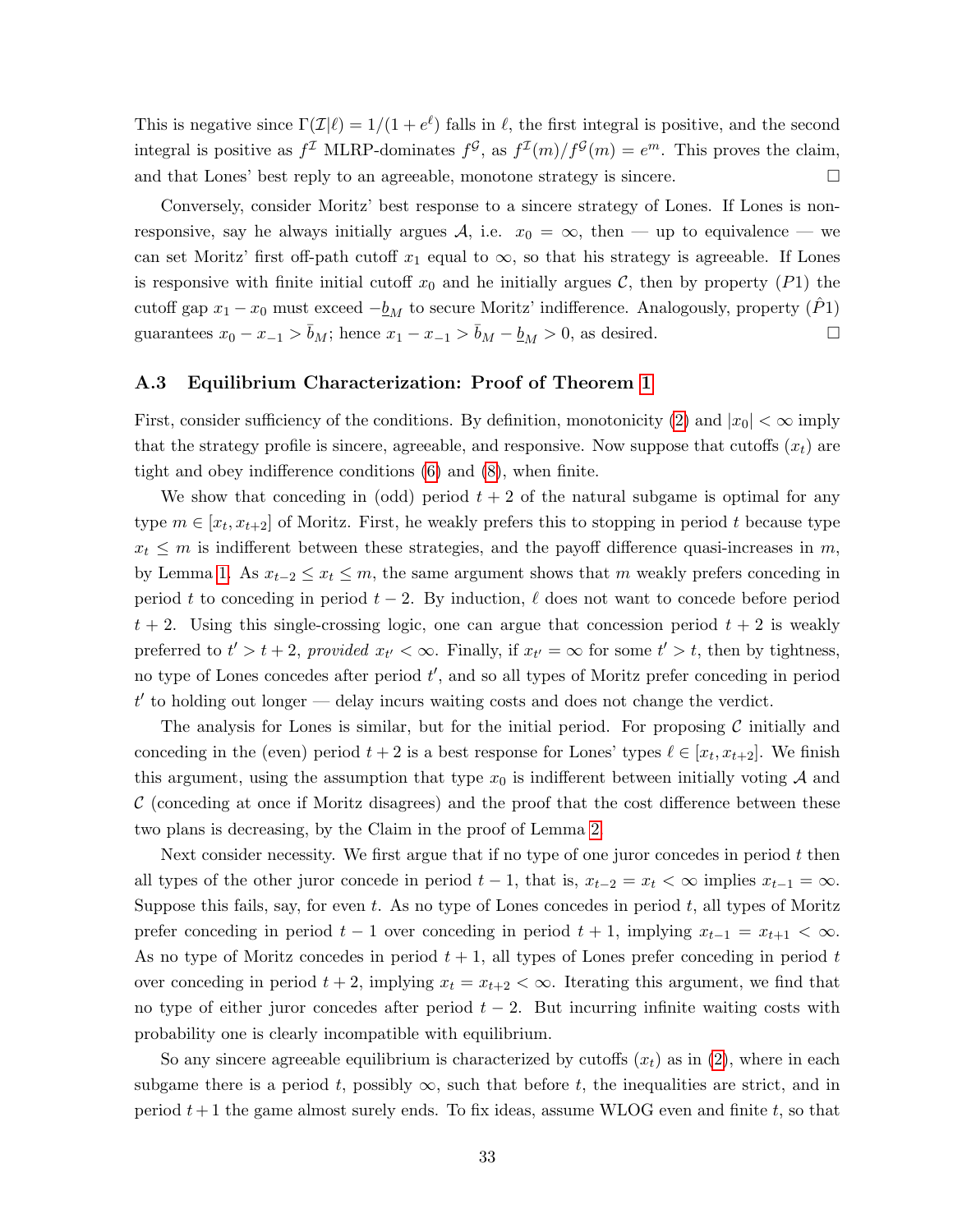$x_{t+1} = \infty$ . Easily, the finite equilibrium cutoff types is indifferent: In any even period  $t' < t$ , in Lones' equilibrium strategy, types just below  $x_{t'}$  concede in period  $t'$ , and types just above  $x_{t'}$ concede in period  $t' + 2$ . By continuity of Lones' preferences in  $\ell$ , the cutoff type  $x_{t'}$  must be indifferent. The same argument shows that in any odd period  $t' < t$ , Moritz' equilibrium cutoff type  $x_{t'}$  must be indifferent. Next, in periods  $t' > t$  all types of Lones are indifferent between concession in periods  $t'$  and  $t' + 2$ , because the game ends in period  $t + 1$  anyway. Finally, consider Lones' cutoff type  $x_t$ . As  $x_{t+1} = \infty$  Lones is indifferent between conceding in period  $t + 2$  and conceding in any later period. In particular, it is a best reply for types just above  $x_t$ to concede in period  $t + 2$ . By continuity, the equilibrium cutoff type  $x_t$  is indifferent between conceding and holding out in period t as required. Thus,  $(6)$  and  $(8)$  are necessary.

### <span id="page-34-0"></span>A.4 Properties of the Propensity Function

Before proving the monotonicity properties  $(P1) - (P5)$ , we note analogous properties and one obvious additional property of the propensity to hold out in the Nixon-China subgame [\(5\)](#page-8-2), as a function of own type y and cutoff gaps  $\underline{\delta} \equiv y - \underline{x}$  and  $\overline{\delta} \equiv \overline{x} - y$ ,

$$
\hat{\pi}_i(\underline{\delta}, y, \overline{\delta}) \equiv \hat{\Pi}_i(y - \underline{\delta}, y, y + \overline{\delta})
$$

- (P<sup>1</sup>) The propensity  $\hat{\pi}_i$  quasi-increases in the upper gap  $\bar{\delta}$  and is negative for all  $\bar{\delta} < \bar{b}_i$
- (P2) The propensity  $\hat{\pi}_i$  quasi-decreases in the type y,
- (P<sup>3</sup>) The propensity  $\hat{\pi}_i$  is hump-shaped in the lower gap  $\underline{\delta}$  with maximum at  $-\underline{b}_i$ ,
- (P<sup>4</sup>) The propensity  $\hat{\pi}_i$  decreases in the bias  $\beta_i$  and waiting cost  $\kappa_i$ .
- (P̃5) for y low enough, there exists  $\epsilon > 0$  with  $\frac{\partial \hat{\pi}_i}{\partial \overline{\delta}} > (1 + \varepsilon) \frac{\partial \hat{\pi}_i}{\partial \underline{\delta}}$  when  $\hat{\pi}_i(\underline{\delta}, y, \overline{\delta}) = 0$ .

$$
(\hat{P}6) \ \pi_i(\underline{\delta}, y, \overline{\delta}) - \hat{\pi}_i(\overline{\delta}, -y, \underline{\delta}) = 2\beta_i \ge 0
$$

Similarly, we write Lones' initial propensity to convict [\(7\)](#page-9-3) as a function of cutoff gaps

$$
\bar{\pi}_L(\underline{\delta}, y, \overline{\delta}) = \int_{-\infty}^{y-\underline{\delta}} \kappa_L f(y + \delta |y) d\delta + \int_{y-\underline{\delta}}^{y+\overline{\delta}} \Delta(\delta, \beta_L) f(y + \delta |y) d\delta - \int_{y+\overline{\delta}}^{\infty} \kappa_L f(y + \delta |y) d\delta.
$$

- (P1) The initial propensity  $\bar{\pi}_L$  is U-shaped in the lower gap  $\underline{\delta}$  with minimum at  $\underline{\delta} = -\underline{b}_L$ ,
- $(\bar{P}2)$  The initial propensity  $\bar{\pi}_L$  quasi-increases in the type y,
- (P3) The initial propensity  $\bar{\pi}_L$  is hump-shaped in the upper gap  $\bar{\delta}$ , with maximum at  $\bar{\delta} = \bar{b}_L$ ,
- (P4) The initial propensity  $\bar{\pi}_L$  increases in the bias  $\beta_L$ .

Properties  $(P3)$ , and  $(P4)$  were proven in §[3.5.](#page-12-4) To prove  $(P1)$ , we need to address the dependence of the distribution  $f(y + \delta | y, \delta \geq -\underline{\delta})$  on  $\underline{\delta}$ . To do so, write [\(9\)](#page-12-1) as

$$
\frac{\int_{-\underline{\delta}}^{\overline{\delta}} \Delta(\delta, \beta_i) f(y + \delta | y) d\delta - \int_{\overline{\delta}}^{\infty} \kappa_i f(y + \delta | y) d\delta}{1 - F(y - \underline{\delta} | y)}.
$$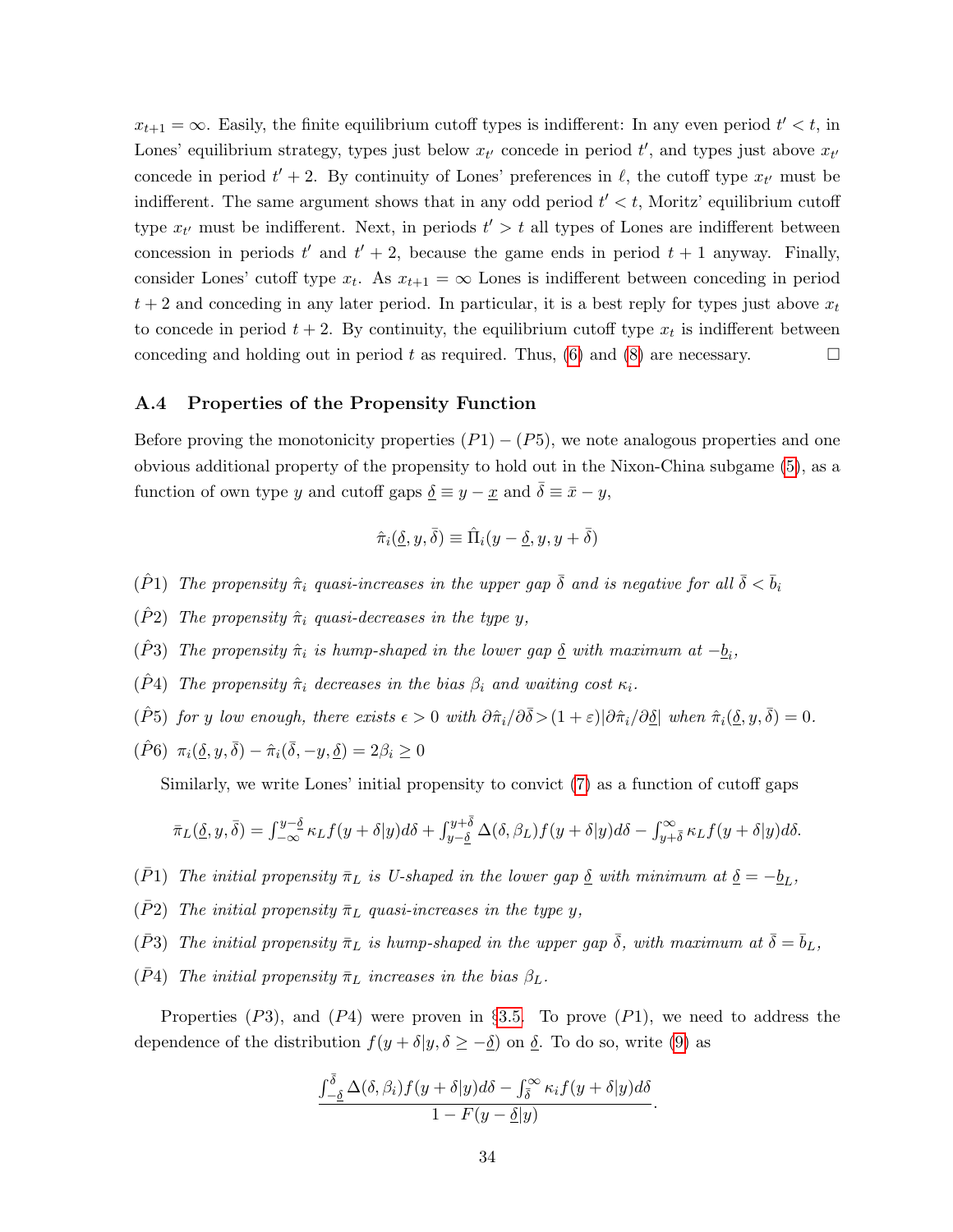The numerator quasi-increases in  $\delta$  as argued in §[3.5,](#page-12-4) and the denominator is positive; hence, the fraction quasi-increases. To show (P2) and the existence of the limit propensity  $\pi_i^{\infty}(\underline{\delta}, \overline{\delta})$ , note that the own type y affects the propensity

$$
\pi_i(\underline{\delta}, y, \overline{\delta}) = \int_{-\underline{\delta}}^{\overline{\delta}} (\Delta(\delta, \beta_i) - \kappa_i) f(y + \delta | y, \delta \ge -\underline{\delta}) d\delta - \int_{\overline{\delta}}^{\infty} 2\kappa_i f(y + \delta | y, \delta \ge -\underline{\delta}) d\delta
$$

only via the density  $f(y + \delta | y, \delta \ge -\underline{\delta})$ . By Lemma [A.2\(](#page-31-2)a), this  $\delta$  distribution decreases in y in the MLRP, and so the integral of the quasi-decreasing integrand (falling on  $[-\underline{\delta}, \overline{\delta}]$  and negative above  $\bar{\delta}$ ) quasi-increases by [Karlin and Rinott \(1980\)](#page-48-15), Lemma 1. But  $f(y+\delta|y,\delta \geq -\underline{\delta})$  converges as y increases, by Lemma [A.2\(](#page-31-2)b), and so the limit  $\pi_i^{\infty}(\underline{\delta}, \overline{\delta}) \equiv \lim_{y \uparrow \infty} \pi_i(\underline{\delta}, y, \overline{\delta})$  exists. Similarly, the Nixon-China limit propensity  $\hat{\pi}_{i}^{\infty}(\underline{\delta}, \overline{\delta}) \equiv \lim_{y \downarrow -\infty} \hat{\pi}_{i}(\underline{\delta}, y, \overline{\delta})$  exists, and inherits  $(\hat{P}1)$ – $(\hat{P}5)$ .

We turn to (P5). Let  $\phi(\delta) \equiv f(y + \delta | y)$  be the conditional type density, and  $\Phi$  its survivor. Define the anti-symmetric  $\psi(\delta) \equiv \frac{e^{\delta}-1}{e^{\delta}-1}$  $\frac{e^{o}-1}{e^{o}+1}$ , so that  $\Delta(\delta, \beta_i) = \psi(-\delta) + \beta_i$ , and the *ex-ante propensity* 

$$
\check{\pi}_i(\underline{\delta}, y, \overline{\delta}) \equiv \Phi(-\underline{\delta}) \pi_i(\underline{\delta}, y, \overline{\delta}) = \int_{-\underline{\delta}}^{\overline{\delta}} (\psi(-\delta) + \beta_i - \kappa_i) d\Phi(\delta) - 2\kappa_i \int_{\overline{\delta}}^{\infty} d\Phi(\delta)
$$

Since  $\partial \tilde{\pi}_i/\partial \underline{\delta} = \Phi(-\underline{\delta})\partial \pi_i/\partial \underline{\delta}$  and  $\partial \tilde{\pi}_i/\partial \overline{\delta} = \Phi(-\underline{\delta})\partial \pi_i/\partial \overline{\delta}$  whenever  $\pi_i(\underline{\delta}, y, \overline{\delta}) = 0$ , property  $(P5)$  thus follows from its analogue for  $\check{\pi}_i$ , namely

<span id="page-35-0"></span>
$$
\partial \tilde{\pi}_i / \partial \underline{\delta} > (1 + \varepsilon) |\partial \tilde{\pi}_i / \partial \overline{\delta}| \quad \text{whenever} \quad \tilde{\pi}_i(\underline{\delta}, y, \overline{\delta}) = 0. \tag{21}
$$

Consider first intransigence, i.e.  $\bar{\delta} < \bar{b}_i$ , and fix y large enough. Lemma [A.2\(](#page-31-2)c) implies  $\phi(-\underline{\delta})/(1-\Phi(-\underline{\delta})) < \phi(\overline{\delta})/(1-\Phi(\overline{\delta}))$ . Since  $\check{\pi}_i(\underline{\delta}, y, \overline{\delta}) = 0$ , delay costs  $\kappa_i(2-\Phi(\overline{\delta})-\Phi(-\underline{\delta}))$ balance the net decision payoff, which is bounded above by  $(\psi(-\underline{\delta}) + \beta_i - \kappa_i)(\Phi(\overline{\delta}) - \Phi(-\underline{\delta}))$  as  $\psi$  falls. Rearranging,  $(\psi(-\underline{\delta}) + \beta_i - \kappa_i)(1 - \Phi(-\underline{\delta})) > (\psi(-\underline{\delta}) + \beta_i + \kappa_i)(1 - \Phi(\overline{\delta}))$ . All told:

$$
\frac{\partial \tilde{\pi}_i}{\partial \underline{\delta}} = (\psi(\underline{\delta}) + \beta_i - \kappa_i)\phi(-\underline{\delta}) \quad > \quad (\psi(\underline{\delta}) + \beta_i - \kappa_i)\frac{1 - \Phi(-\underline{\delta})}{1 - \Phi(\overline{\delta})}\phi(\overline{\delta}) >
$$
\n
$$
> \quad (\psi(\underline{\delta}) + \beta_i + \kappa_i)\phi(\overline{\delta}) > (\psi(-\overline{\delta}) + \beta_i + \kappa_i)\phi(\overline{\delta}) = \frac{\partial \tilde{\pi}_i}{\partial \overline{\delta}}
$$

The inequality  $\psi(\underline{\delta}) > (\psi(-\overline{\delta}))$  has enough slack to cover the additional factor  $1 + \varepsilon$ .

Consider ambivalence, i.e.  $\bar{\delta} > \bar{b}_i$ . Recalling [\(10\)](#page-12-3), indifference balances the benefit of holding against weak types with the costs of holding out against strong types and the waiting costs

<span id="page-35-1"></span>
$$
\mathcal{B} \equiv \int_{-b_i}^{\delta} (\psi(\delta) + \beta_i - \kappa_i) d\Phi(-\delta) \quad \text{and} \quad \mathcal{C} \equiv \int_{\underline{b}_i}^{\overline{\delta}} (\psi(\delta) - \beta_i + \kappa_i) d\Phi(\delta) + 2\kappa_i \int_{\overline{\delta}}^{\infty} d\Phi(\delta). \tag{22}
$$

The proof idea is that B is more sensitive to  $\delta$  than C is to  $\overline{\delta}$ , since the density  $\phi$  is falling.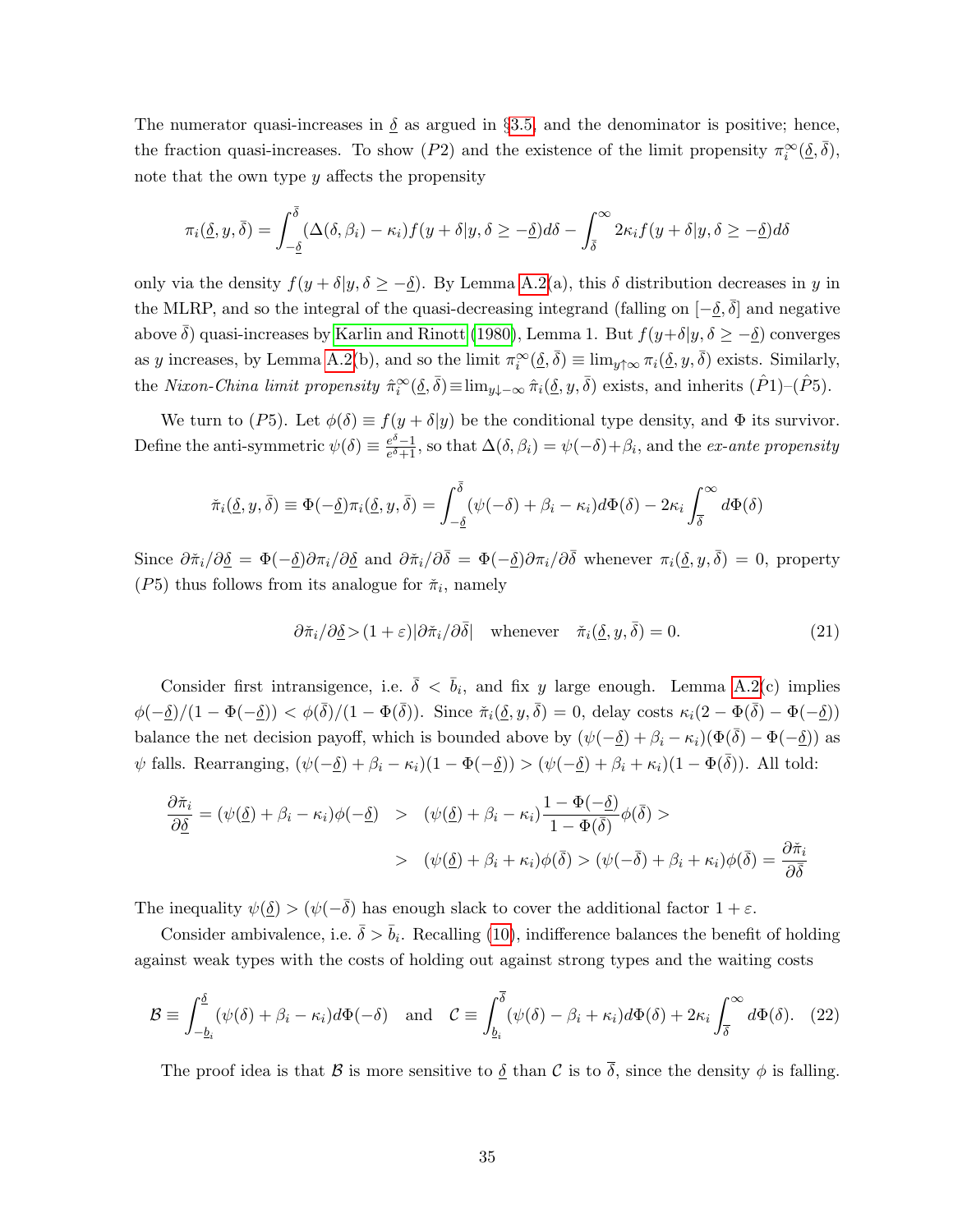Specifically, condition  $(21)$ , and hence property  $(P5)$ , follows from

<span id="page-36-1"></span>
$$
\frac{\partial \tilde{\pi}_i/\partial \underline{\delta}}{\mathcal{B}} > (1+\varepsilon) \frac{-\partial \tilde{\pi}_i/\partial \overline{\delta}}{\mathcal{C}}.
$$
\n(23)

To analyze these ratios, say the first, note that since  $\phi$  decreases:

<span id="page-36-0"></span>
$$
\frac{\partial \tilde{\pi}_i/\partial \underline{\delta}}{\mathcal{B}} = \frac{(\psi(\underline{\delta}) + \beta_i - \kappa_i)\phi(-\underline{\delta})}{\int_{-\underline{b}_i}^{\underline{\delta}} (\psi(\delta) + \beta_i - \kappa_i)d\Phi(-\delta)} > \frac{\psi(\underline{\delta}) + \beta_i - \kappa_i}{\int_{-\underline{b}_i}^{\underline{\delta}} (\psi(\delta) + \beta_i - \kappa_i)d\delta}
$$
(24)

So motivated, let  $\Gamma(z) \equiv \int_{-\underline{b}_i}^{z} (\psi(\delta) + \beta_i - \kappa_i) d\delta$ . The RHS of [\(24\)](#page-36-0) then equals  $\Gamma'(\underline{\delta})/\Gamma(\underline{\delta})$ . CASE 1 (SMALL BIASES):  $\underline{b}_i = -|\underline{b}_i| < 0$  for small biases  $\beta_i < \kappa_i$ , as depicted in Figure [8\(](#page-37-0)a). CLAIM 1: If  $\underline{b}_i < 0$ , then  $\Gamma(z)$  is log-concave on  $[\underline{b}_i], \infty)$ .

*Proof:* First,  $\Gamma(|\underline{b}_i|) = \Gamma'(|\underline{b}_i|) = 0$ , and for any  $z > |\underline{b}_i|$ :  $\Gamma(z) > 0$  and  $\Gamma'(z) = \psi(z) + \beta_i - \kappa_i > 0$ and  $\Gamma''(z) = \psi'(z) = 2e^z/(1+e^z)^2 > 0$ , and finally  $\Gamma'''(z) = 2e^z(1-e^z)/(1+e^z)^3 < 0$ . Then

$$
\Gamma(z) = \Gamma(|\underline{b}_i|) + \int_{|\underline{b}_i|}^{z} \Gamma'(\hat{z}) d\hat{z} < (z - |\underline{b}_i|) \Gamma'(z)
$$
  

$$
\Gamma'(z) = \Gamma'(|\underline{b}_i|) + \int_{|\underline{b}_i|}^{z} \Gamma''(\hat{z}) d\hat{z} > (z - |\underline{b}_i|) \Gamma''(z)
$$

Claim 1 follows from  $(\log \Gamma(z))'' = [\Gamma(z)\Gamma''(z) - \Gamma'(z)^2]/\Gamma(z)^2 < 0.$ 

We can assume  $\delta < \overline{\delta}$ ; otherwise, if  $\delta \geq \overline{\delta}$ , then [\(23\)](#page-36-1) follows by

$$
\frac{\partial \tilde{\pi}_i/\partial \underline{\delta}}{-\partial \tilde{\pi}_i/\partial \overline{\delta}} = \frac{\psi(\underline{\delta}) + \beta_i - \kappa_i}{\psi(\overline{\delta}) - \beta_i - \kappa_i} \frac{\phi(-\underline{\delta})}{\phi(\overline{\delta})} > 1 + \varepsilon
$$

where  $\varepsilon > 0$  is the infimum over all  $\phi(-\underline{\delta})/\phi(\overline{\delta}) - 1$  with  $\breve{\pi}_i(\underline{\delta}, y, \overline{\delta}) = 0$ .

Dropping the second integral from [\(22\)](#page-35-1) and shrinking the integrand and domain of the first integral, we define  $\hat{\mathcal{C}} \equiv \int_{|\underline{b}_i|}^{\delta} (\psi(\delta) + \beta_i - \kappa_i) d\Phi(\delta)$ , as in Figure [8\(](#page-37-0)a). Since  $\hat{\mathcal{C}}$  omits waiting costs for  $\delta > \overline{\delta}$  and hazard rates are bounded,  $\mathcal{C} < \mathcal{C}/(1+\varepsilon)$  for some  $\varepsilon > 0$ . Now

<span id="page-36-2"></span>
$$
\frac{\partial \tilde{\pi}_i/\partial \underline{\delta}}{\mathcal{B}} = \frac{(\psi(\underline{\delta}) + \beta_i - \kappa_i)\phi(-\underline{\delta})}{\int_{|\underline{b}_i|}^{\underline{\delta}} (\psi(\delta) + \beta_i - \kappa_i)d\Phi(-\delta)} > \frac{\psi(\underline{\delta}) + \beta_i - \kappa_i}{\int_{|\underline{b}_i|}^{\underline{\delta}} (\psi(\delta) + \beta_i - \kappa_i)d\delta} = \frac{\Gamma'(\underline{\delta})}{\Gamma(\underline{\delta})}
$$
(25)

$$
\frac{-\partial \pi_i/\partial \overline{\delta}}{\hat{\mathcal{C}}} = \frac{(\psi(\overline{\delta}) - \beta_i - \kappa_i)\phi(\overline{\delta})}{\int_{|\underline{b}_i|}^{\overline{\delta}} (\psi(\delta) + \beta_i - \kappa_i)d\Phi(\delta)} < \frac{\psi(\overline{\delta}) + \beta_i - \kappa_i}{\int_{|\underline{b}_i|}^{\overline{\delta}} (\psi(\delta) + \beta_i - \kappa_i)d\delta} = \frac{\Gamma'(\overline{\delta})}{\Gamma(\overline{\delta})}
$$
(26)

so that [\(23\)](#page-36-1) follows from (using  $\delta < \overline{\delta}$  and Claim 1):

$$
\frac{\partial \check{\pi}_i/\partial \underline{\delta}}{\mathcal{B}} > \frac{\Gamma'(\underline{\delta})}{\Gamma(\underline{\delta})} > \frac{\Gamma'(\overline{\delta})}{\Gamma(\overline{\delta})} > \frac{-\partial \check{\pi}_i/\partial \overline{\delta}}{\hat{\mathcal{C}}} > (1+\varepsilon)\frac{-\partial \check{\pi}_i/\partial \overline{\delta}}{\mathcal{C}}
$$

CASE 2 (LARGE BIAS):  $\underline{b}_i > 0$  for large biases  $\beta_i > \kappa_i$ , as depicted in Figure [8\(](#page-37-0)b).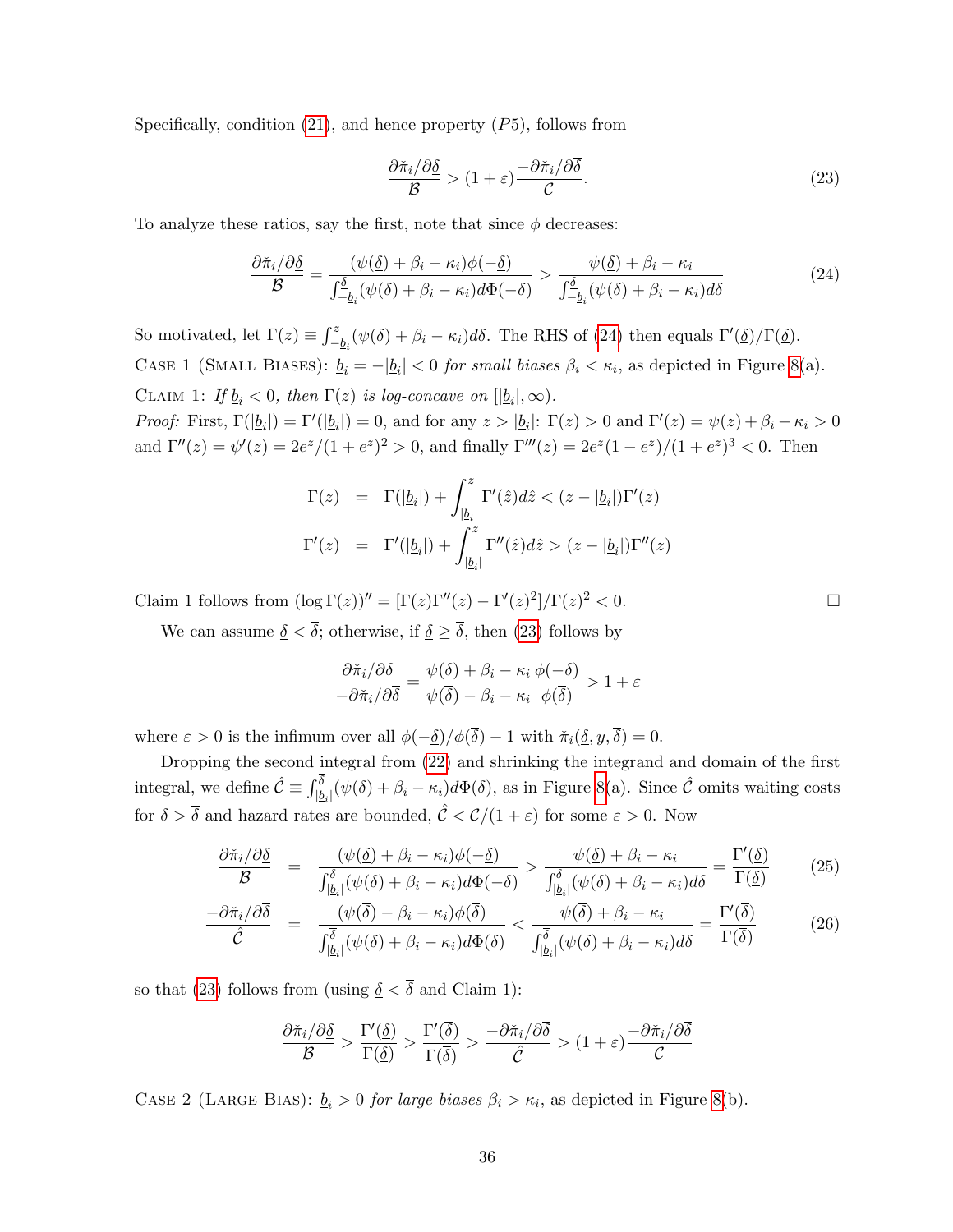

<span id="page-37-0"></span>Figure 8: **Analyzing the Propensity.** (a) Small bias,  $\underline{b}_i < 0$ ; (b) Large bias,  $\underline{b}_i > 0$ .

CLAIM 2: If  $\underline{b}_i > 0$ , then  $\hat{\Gamma}(z) \equiv \int_{\underline{b}_i}^{z+2\underline{b}_i} (\psi(\delta) - \beta_i + \kappa_i) d\delta$  is log-concave and for all  $z > -\underline{b}_i$ :

<span id="page-37-1"></span>
$$
\Gamma'(z)\widehat{\Gamma}(z) - \Gamma(z)\widehat{\Gamma}'(z) > 0 \qquad \text{and} \qquad \Gamma''(z)\widehat{\Gamma}'(z) - \Gamma'(z)\widehat{\Gamma}''(z) > 0 \tag{27}
$$

*Proof:* Claim 1 gives log-concavity. We first prove [\(27\)](#page-37-1) for z near  $-\underline{b}_i$ : Now,  $\Gamma(-\underline{b}_i) = \Gamma'(-\underline{b}_i)$  $\hat{\Gamma}(-\underline{b}_i) = \hat{\Gamma}'(-\underline{b}_i) = 0$ , so that [\(27\)](#page-37-1) hold with equality for  $z = -\underline{b}_i$ . Also,  $\Gamma''(-\underline{b}_i) = \psi'(-\underline{b}_i)$  $\psi'(\underline{b}_i) = \hat{\Gamma}''(-\underline{b}_i)$ , and  $\Gamma'''(-\underline{b}_i) = \psi''(-\underline{b}_i) > 0 > \psi''(\underline{b}_i) = \hat{\Gamma}'''(-\underline{b}_i)$ . Then the first four terms of the Taylor expansion of [\(27\)](#page-37-1) around  $z = -\underline{b}_i$  vanish, but the fifth is positive:  $2(\Gamma'''(-\underline{b}_i)\hat{\Gamma}''(-\underline{b}_i) \Gamma(-\underline{b}_i)''\hat{\Gamma}'''(-\underline{b}_i) = 2(\Gamma'''(-\underline{b}_i) - \hat{\Gamma}'''(-\underline{b}_i))\psi'(-\underline{b}_i)$ . Similarly, the first two terms in a Taylor expansion of the second inequality in [\(27\)](#page-37-1) around  $z = -b_i$  vanish, but the third is positive.

To conclude, we show that both left sides in [\(27\)](#page-37-1) quasi-increase. Indeed,  $\psi'(z) = 2e^z/(1+e^z)^2$ ,  $\psi''(z) = 2e^{z}(1-e^{z})/(1+e^{z})^{3}$  and hence  $\psi''(z)/\psi'(z) = (1-e^{z})/(1+e^{z})$  falls in z. Thus,

$$
\frac{\Gamma'''(z)}{\Gamma''(z)} = \frac{\psi''(z)}{\psi'(z)} > \frac{\psi''(z+2\underline{b}_i)}{\psi'(z+2\underline{b}_i)} = \frac{\hat{\Gamma}'''(z)}{\hat{\Gamma}''(z)}.
$$

So, if the second inequality in  $(27)$  holds with equality at z, then

$$
0 = \Gamma''(z)\hat{\Gamma}'(z) - \Gamma'(z)\hat{\Gamma}''(z) < \Gamma'''(z)\hat{\Gamma}'(z) - \Gamma'(z)\hat{\Gamma}'''(z) = \left(\Gamma''(z)\hat{\Gamma}'(z) - \Gamma'(z)\hat{\Gamma}''(z)\right)',
$$

and it holds for all  $z > -b_i$ . To show that the first inequality holds for  $z > -b_i$ , we repeat the last step: Assume  $(27)$  held with equality at some z. Then, by the second inequality in  $(27)$ :

$$
0 = \Gamma'(z)\hat{\Gamma}(z) - \Gamma(z)\hat{\Gamma}'(z) < \Gamma''(z)\hat{\Gamma}(z) - \Gamma(z)\hat{\Gamma}''(z) = \left(\Gamma'(z)\hat{\Gamma}(z) - \Gamma(z)\hat{\Gamma}'(z)\right)'.
$$

We can assume  $\overline{\delta} - 2\underline{b}_i > \underline{\delta}$ : Otherwise  $\psi(\overline{\delta}) - \psi(\underline{\delta}) = \int_{\underline{\delta}}^{\overline{\delta}} \psi'(\delta) d\delta < \int_{-\underline{b}_i}^{\underline{b}_i} \psi'(\delta) d\delta = 2\psi(\underline{b}_i) =$  $2(\beta_i - \kappa_i) < 2\beta_i$  and thus [\(23\)](#page-36-1) follows by

$$
\frac{\partial \tilde{\pi}_i/\partial \underline{\delta}}{-\partial \tilde{\pi}_i/\partial \overline{\delta}} = \frac{\psi(\underline{\delta}) + \beta_i - \kappa_i}{\psi(\overline{\delta}) - \beta_i - \kappa_i} \frac{\phi(-\underline{\delta})}{\phi(\overline{\delta})} > 1 + \varepsilon.
$$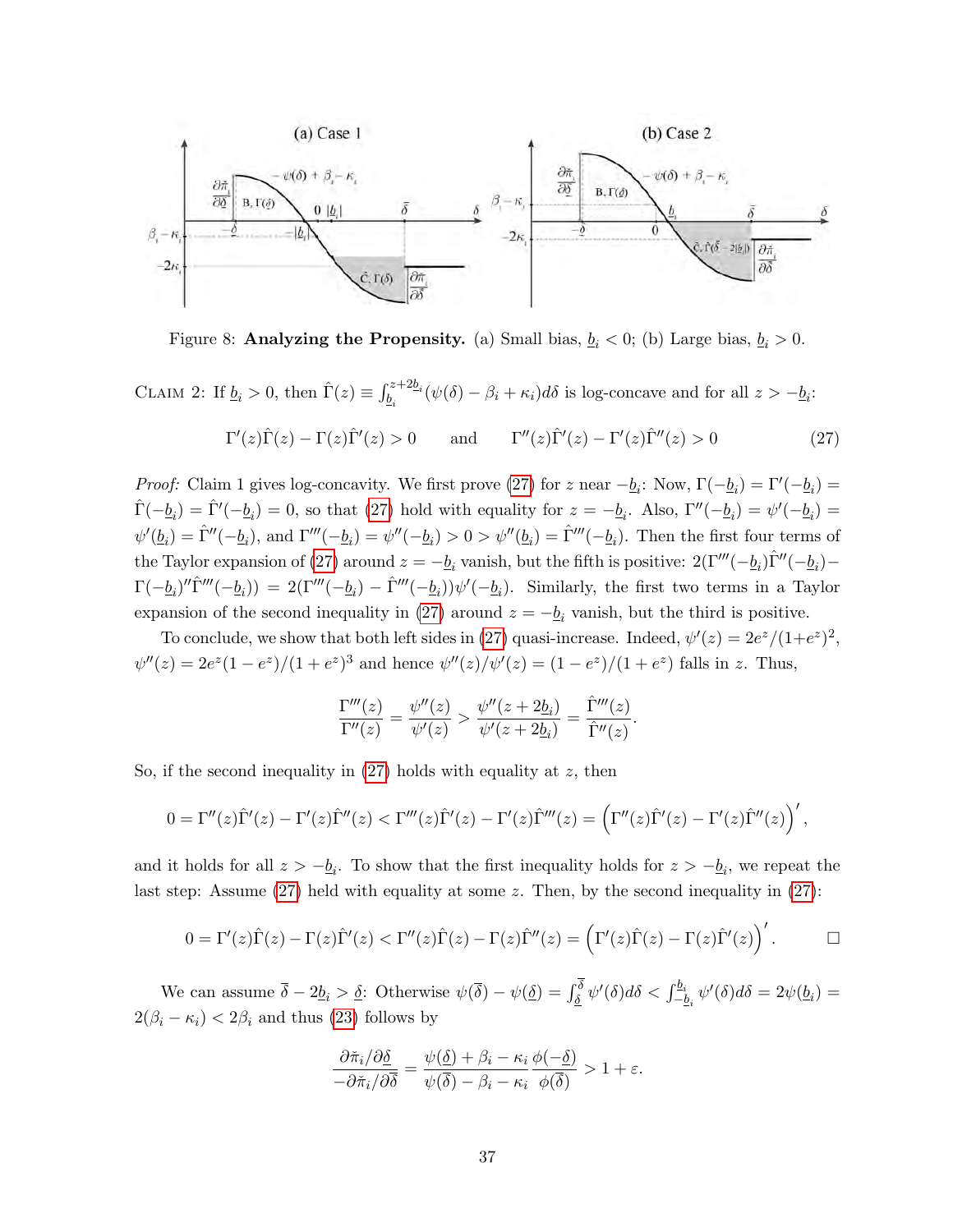In analogy to the set  $\hat{\mathcal{C}}$  in case 1, define  $\tilde{\mathcal{C}} \equiv \int_{\underline{b}_i}^{\delta} (\psi(\delta) - \beta_i + \kappa_i) d\Phi(\delta)$ , as in Figure [8\(](#page-37-0)b). Again, we clearly have  $\tilde{\mathcal{C}} < \mathcal{C}/(1+\varepsilon)$  for some  $\varepsilon > 0$ . Also, as in [\(26\)](#page-36-2),

<span id="page-38-1"></span>
$$
\frac{-\partial \tilde{\pi}_i/\partial \overline{\delta}}{\tilde{\mathcal{C}}} = \frac{(\psi(\overline{\delta}) - \beta_i - \kappa_i)\phi(\overline{\delta})}{\int_{\underline{b}_i}^{\overline{\delta}}(\psi(\delta) - \beta_i + \kappa_i)d\Phi(\delta)} < \frac{\psi(\overline{\delta}) - \beta_i + \kappa_i}{\int_{\underline{b}_i}^{\overline{\delta}}(\psi(\delta) - \beta_i + \kappa_i)d\delta} = \frac{\hat{\Gamma}'(\overline{\delta} - 2\underline{b}_i)}{\hat{\Gamma}(\overline{\delta} - 2\underline{b}_i)}\tag{28}
$$

Exploiting [\(25\)](#page-36-2), [\(27\)](#page-37-1), Claim 2 and  $\overline{\delta} - 2\underline{b}_i > \underline{\delta}$ , [\(28\)](#page-38-1), and  $\overline{\tilde{\mathcal{C}}} < \mathcal{C}/(1+\varepsilon)$ , respectively:

$$
\frac{\partial \check{\pi}_i/\partial\underline{\delta}}{\mathcal{B}} > \frac{\Gamma'(\underline{\delta})}{\Gamma(\underline{\delta})} > \frac{\hat{\Gamma}'(\underline{\delta})}{\hat{\Gamma}(\underline{\delta})} > \frac{\hat{\Gamma}'(\overline{\delta}-2\underline{b}_i)}{\hat{\Gamma}(\overline{\delta}-2\underline{b}_i)} > \frac{-\partial \check{\pi}_i/\partial\overline{\delta}}{\tilde{\mathcal{C}}} > (1+\varepsilon)\frac{-\partial \check{\pi}_i/\partial\overline{\delta}}{\mathcal{C}}
$$

### <span id="page-38-0"></span>A.5 Equilibrium Existence: Proof of Theorem [2](#page-10-0)

PROOF PLAN: In the  $(\sigma, \tau) = (1, 1)$ -equilibrium, all Moritz' types second Lones' proposal, and existence requires  $\bar{\Pi}_L(-\infty, x_0, \infty) = 0$ , for some  $x_0$ . Lones' conviction propensity  $\bar{\Pi}_L(-\infty, x_0, \infty)$ is continuous in  $x_0$ , negative for low  $x_0$ , when Lones thinks the defendant innocent, and positive for high  $x_0$ , when he thinks him guilty. Indifference holds at  $x_0 = \log((1 - \beta_L)/(1 + \beta_L)).$ 

More generally, we must solve for the multi-dimensional (and possibly infinite-dimensional) cutoff vector  $x_{-\sigma+1}, \ldots, x_{\tau-1}$ . This requires a multi-dimensional extension of the intermediate value theorem. Specifically, define for every finite  $k \geq 2$  the *iterated domain*  $X(k)$  as the set of cutoff pairs  $(x_0, x_1) \in \mathbb{R}^2$  compatible with deferential natural debate with drop-dead date k, i.e. there are finite cutoffs  $(x_t)_{t=2,\dots,k-1}$  with for  $t = 1, \dots, k-1$ :

<span id="page-38-2"></span>
$$
\Pi_{i(t)}(x_{t-1}, x_t, x_{t+1}) = 0 \tag{29}
$$

where  $x_k = \infty$ ; for  $k = 1$ , we require  $x_1 = \infty$  and so set  $X(1) \equiv \{(x_0, \infty) : x_0 \in \mathbb{R}\}.$ Similarly,  $X(\infty)$  is the set of cutoff pairs  $(x_0, x_1)$  compatible with natural communicative debate, i.e. with finite cutoffs  $(x_t)_{t>1}$  obeying [\(29\)](#page-38-2) for all  $t > 1$ . Analogously,  $\hat{X}(k)$  is the sets of cutoff pairs  $(x_0, x_{-1})$  in the Nixon-China subgame compatible with deferential/communicative debate. By Theorem [1,](#page-9-0) a  $(\sigma, \tau)$ -equilibrium exists iff there are  $(x_{-1}, x_0, x_1)$  with  $(x_0, x_1) \in X(\tau)$ ,  $(x_0, x_{-1}) \in \hat{X}(\sigma)$ , and  $\bar{\Pi}_L(x_{-1}, x_0, x_1) = 0$ .

MATHEMATICAL PRELIMINARIES: First, we consider types  $\ell$  and m as elements of the (compact) extended reals  $\bar{\mathbb{R}} \equiv \mathbb{R} \cup \{\pm \infty\}$ . Let  $Y(k) \subset \bar{\mathbb{R}}^2$  be the topological closure of  $X(k)$ , and similarly  $\hat{Y}(k)$  for the closure of  $\hat{X}(k)$ . Second, for sets  $X, Y, Z \subseteq \mathbb{R}^2$ , say X connects Y and Z if X has a connected component that intersects both  $Y$  and  $Z$ . Then  $X$  does not admit an open, disjoint cover  $\Omega_1$  and  $\Omega_2$ , where  $\Omega_1 \cap Y = \emptyset$  and  $\Omega_2 \cap Z = \emptyset$ .

We then prove existence by first showing in Lemma [A.3](#page-39-0) that  $Y(k)$  connects the *left edge*  $\mathcal{L} \equiv \{-\infty\} \times \mathbb{R}$  of  $\bar{\mathbb{R}}^2$  to its upper right corner  $\mathcal{UR} \equiv (\infty, \infty)$ , and  $\hat{Y}(\hat{k})$  connects the right edge  $\mathcal{R} \equiv \{\infty\} \times \mathbb{R}$  to the lower left corner  $\mathcal{DL} \equiv (-\infty, -\infty)$ . Then in Lemma [A.4](#page-40-0) there are  $(x_{-1}, x_0, x_1)$  with  $(x_0, x_1) \in X(\tau)$ ,  $(x_0, x_{-1}) \in \hat{X}(\sigma)$ , and  $\overline{\Pi}_L(x_{-1}, x_0, x_1) = 0$ . Figure [9\(](#page-39-1)a) depicts these elements and subsets of  $\mathbb{R}^2$ , and is an existence proof guide.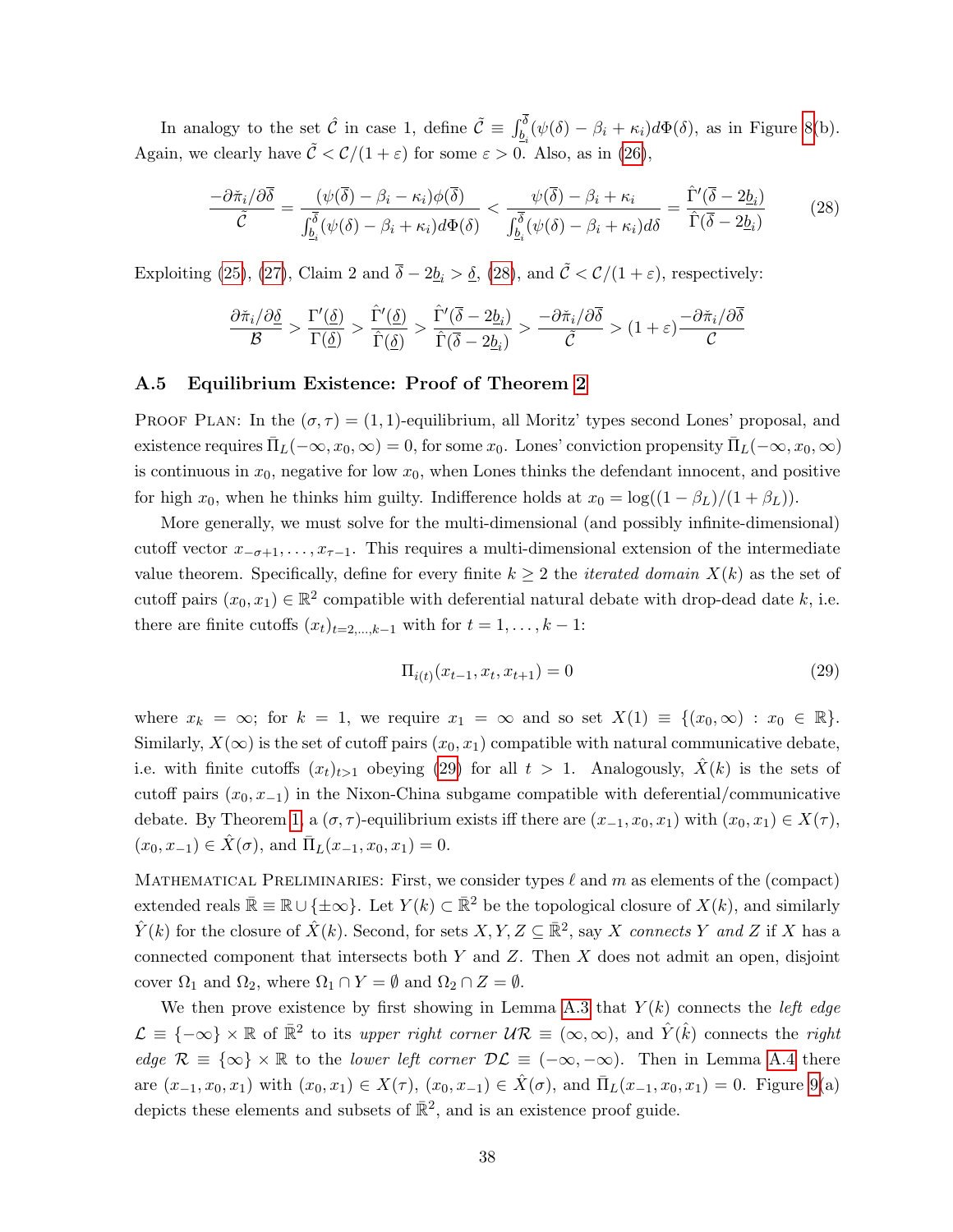

<span id="page-39-1"></span>Figure 9: Equilibrium Existence and Comparative Statics (Ambivalence). Panel (a) depicts the existence proof logic in §[A.5,](#page-38-0) and panel (b) the proof logic for Proposition [4](#page-23-0) in §[A.10.](#page-44-0)

THE ITERATED DOMAINS: Write cutoffs  $x_{t-1}$  backwards, as a function of successive cutoffs  $x_t, x_{t+1}$  via the indifference condition [\(29\)](#page-38-2). By (P1) there is at most one root  $x_{t-1} < x_{t+1}$ . So motivated, define the backward shooting function  $\xi_i$  and its domain  $\mathcal{R}_i$  as all  $(y, \bar{x}) \in \mathbb{R}^2$  such that  $\Pi_i(\cdot, y, \bar{x}) = 0$  admits a (unique) root  $\xi_i(y, \bar{x}) < \bar{x}$  (possibly equal to  $-\infty$ ). By convention,  $\mathcal{UR} \in \mathcal{R}_i$  and  $\xi_i(\mathcal{UR}) \equiv \infty$ . For convenience, also define  $\Xi_i : \mathcal{R}_i \to \bar{\mathbb{R}}^2$  by  $\Xi_i(y, \bar{x}) \equiv (\xi_i(y, \bar{x}), y)$ .

Define  $\Xi_i(X) = \Xi_i(X \cap \mathcal{R}_i)$  whenever  $X \nsubseteq \mathcal{R}_i$ . Let  $Y(1) = \{(x_0, \infty) : x_0 \in \overline{\mathbb{R}}\}$  and, inductively  $Y(2k) = \Xi_M \circ (\Xi_L \circ \Xi_M)^{k-1}(Y(1))$  and  $Y(2k+1) = (\Xi_M \circ \Xi_L)^k(Y(1))$  for  $k > 1$ . Then  $X(k) = Y(k) \cap \mathbb{R}^2$ , since both sets are defined by [\(29\)](#page-38-2), but cutoffs are finite for  $X(k)$ . For  $k = \infty$ , define the sets  $Z(1) \equiv \bar{\mathbb{R}}^2$ ,  $Z(2k+1) \equiv (\Xi_M \circ \Xi_L)^k (Z(1))$  and  $Y(\infty) \equiv \bigcap_k Z(2k+1)$ . Clearly  $Z(2k+1) \subseteq Z(2k-1)$  for any k, and  $X(\infty) = Y(\infty) \cap \mathbb{R}^2$ . In the Nixon-China subgame, we define the analogous sets  $\hat{Y}(k)$  with  $\hat{X}(k) = \hat{Y}(k) \cap \mathbb{R}^2$ .

<span id="page-39-0"></span>**Lemma A.3** For any k,  $Y(k)$  connects  $\mathcal{U}\mathcal{R}$  and  $\mathcal{L}$ , and  $\hat{Y}(k)$  connects  $\mathcal{DL}$  and  $\mathcal{R}$ .

STEP 1:  $\mathcal{UR} \in \mathcal{R}_i$ ,  $\mathcal{L} \cap \mathcal{R}_i = \emptyset$ , and  $\partial \mathcal{R}_i = \Xi_i^{-1}(\mathcal{L})$ , i.e., the topological boundary of  $\mathcal{R}_i$ . Proof:  $\mathcal{UR} \in \mathcal{R}_i$  follows from  $\Xi_i(\mathcal{UR}) = \mathcal{UR}$ . For the other properties of  $\mathcal{R}_i$ , recall that  $\Pi_i(\underline{x}, y, \overline{x})$  quasi-decreases in  $\underline{x}$  by (P1), and is negative as  $\underline{x}$  tend to  $\overline{x}$ , by [\(4\)](#page-8-1). Thus,  $\mathcal{R}_i =$  $\{(y,\bar{x}): \Pi_i(-\infty, y, \bar{x}) \geq 0\}$  and compactness follows by continuity of  $\Pi_i$ . The last two assertions of Step 1 then follow since  $\Pi_i(-\infty, y, \bar{x}) < 0$  for low y, and quasi-increases in y by Lemma [1.](#page-6-4)  $\Box$ 

STEP 2:  $\xi_i : \mathcal{R}_i \to \bar{\mathbb{R}}^2$  is continuous.

Proof: For  $(y, \bar{x}) \in \mathcal{R}_i \setminus \{\mathcal{UR}\}\$  this follows because  $\Pi_i(\underline{x}, y, \bar{x})$  is continuous and (strictly) increases in <u>x</u> at  $\xi_i(y, \bar{x})$ . At  $(y, \bar{x}) = \mathcal{UR}$ , by definition  $\xi_i(\mathcal{UR}) = \infty$ , so to prove continuity, we need that when y,  $\bar{x}$  are large,  $\xi_i(y, \bar{x})$  is also large: As  $\bar{x} \to \infty$  the second integral in [\(4\)](#page-8-1) vanishes;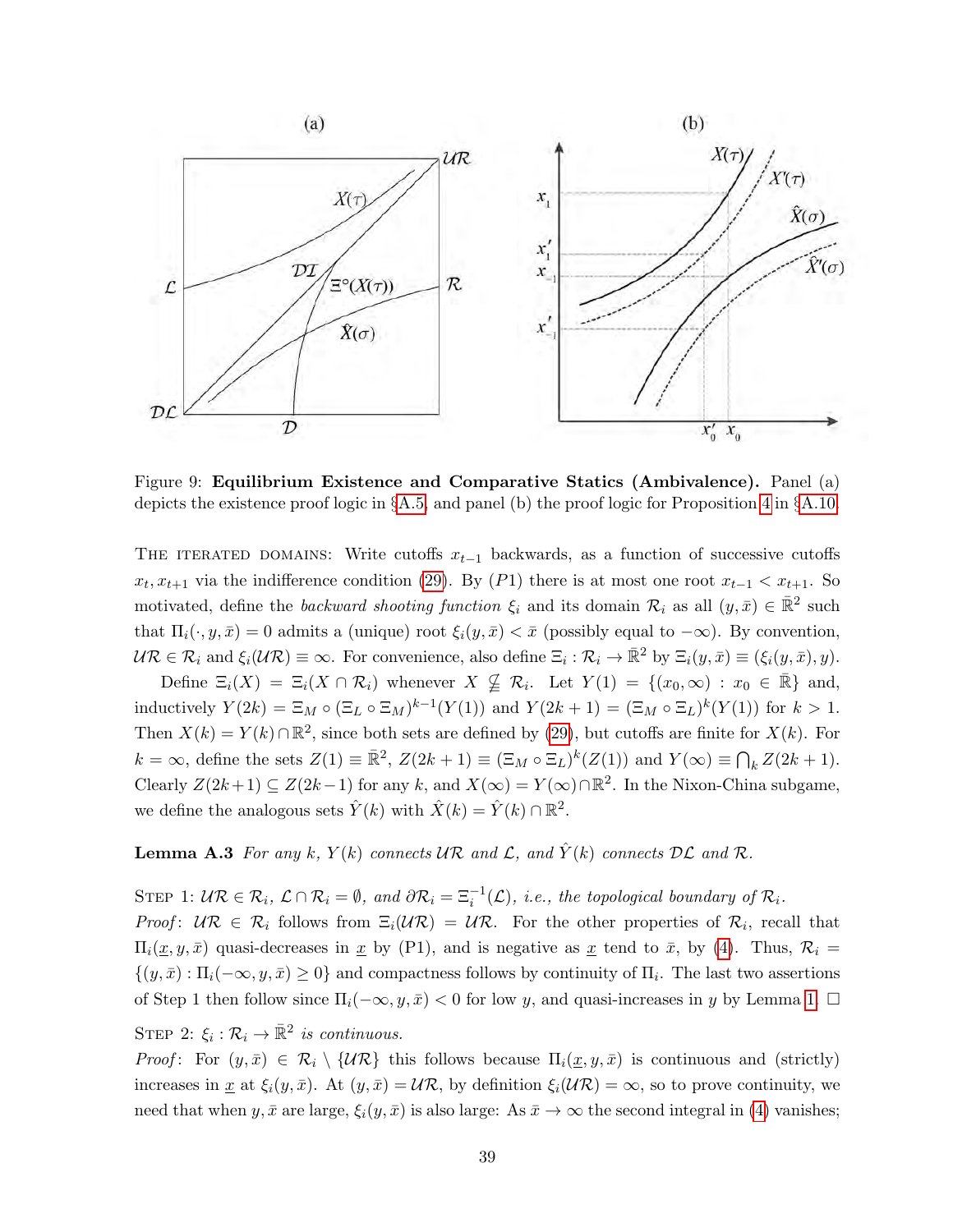and as  $y \to \infty$ , the integrand of the first integral tends to  $1 + \beta_i$  on almost all of its domain (where  $\Delta(x - y, \beta_i)$  tends to  $1 + \beta_i - \kappa_i$ ). Thus, for fixed  $\underline{x}$ , the propensity  $\pi_i$  approximates  $1 + \beta_i - \kappa_i > 0$ ; to restore indifference, we must have  $\underline{x} \to \infty$ , too.

STEP 3: If X connects  $\mathcal{UR}$  and  $\mathcal{L}$  then so does  $\Xi_i(X)$ .

*Proof*: Assume to the contrary that  $\Xi_i(X)$  is covered by two disjoint open sets  $\Omega_1$  and  $\Omega_2$ , where  $\Omega_1 \cap \mathcal{L} = \emptyset$  and  $\mathcal{UR} \notin \Omega_2$ . By continuity (shown in Step 2),  $\Pi_1 \equiv \Xi_i^{-1}(\Omega_1)$  is open in  $\mathcal{R}_i$ . As  $\Omega_1 \cap \mathcal{L} = \emptyset$  and  $\Xi_i^{-1}(\mathcal{L}) = \partial \mathcal{R}_i$  (shown in Step 1),  $\Pi_1$  lies in the interior of  $\mathcal{R}_i$ , and so also open in  $\mathbb{R}^2$ . As  $\Pi_1 \subset \mathcal{R}_i$  and  $\mathcal{R}_i \cap \mathcal{L} = \emptyset$ , we have  $\Pi_1 \cap \mathcal{L} = \emptyset$ . By continuity,  $\Xi_i^{-1}(\Omega_2)$  is open in  $\mathcal{R}_i$ and so  $\Pi_2 \equiv \Xi_i^{-1}(\Omega_2) \cup (\bar{\mathbb{R}}^2 \setminus \mathcal{R}_i)$  is open in  $\bar{\mathbb{R}}^2$ . As  $\mathcal{UR} \in \mathcal{R}_i$  (shown in Step 1),  $\mathcal{UR} \notin \Omega_2$  by definition of  $\Omega_2$ , and so  $\mathcal{UR} \notin \Xi_i^{-1}(\Omega_2)$ , we get  $\mathcal{UR} \notin \Pi_2$ . Then  $\Pi_1$  and  $\Pi_2$  is an open cover of X with  $\Pi_1 \cap \mathcal{L} = \emptyset$  and  $\mathcal{UR} \notin \Pi_2$ , contrary to the premise of Step 3.

*Proof of Lemma [A.3](#page-39-0)*: By definition,  $Y(1) = \{(x_0, \infty) : x_0 \in \mathbb{R}\}\)$  connects  $\mathcal{UR}$  and  $\mathcal{L}$ . Step 3 then implies inductively that  $Y(k)$  connects  $\mathcal{UR}$  and  $\mathcal L$  for every finite k. We prove Lemma [A.3](#page-39-0) for  $Y(\infty)$ . By construction,  $Z(2k+1) \supseteq Y(2k+1)$  and thus  $Z(2k+1)$  connects  $\mathcal{UR}$  and  $\mathcal{L}$ . Also, the sets  $Z(2k+1)$  are compact and 'decreasing', i.e.  $Z(2k+1) \subseteq Z(2k-1)$ . By Cantor's intersection theorem,  $Y(\infty) = \bigcap_k Z(2k+1) \neq \emptyset$  is compact.

We now argue that  $Y(\infty)$  connects  $\mathcal{UR}$  and  $\mathcal{L}$ . If not, it is openly covered by  $\Omega_1, \Omega_2$  where  $\Omega_1 \cap \mathcal{L} = \emptyset$  and  $\mathcal{UR} \notin \Omega_2$ . Let  $Y_k \equiv \bar{\mathbb{R}}^2 \setminus Z(2k+1) \setminus \{\Omega_1, \Omega_2, (Y_k)_{k>1}\}\$ be an open cover of the compact space  $\mathbb{R}^2$ , with a finite open subcover  $\{\Omega_1, \Omega_2, Y_k\}$  for some finite k. Then  $\Omega_1, \Omega_2$  is an open cover of  $Z(2k+1)$ , which contradicts the fact that  $Z(2k+1)$  connects  $\mathcal{UR}$  and  $\mathcal{L}$ .

This establishes Lemma [A.3](#page-39-0) for  $Y(k)$ ; the proof for  $Y(k)$  is analogous.

THE INITIAL PERIOD: To establish existence of the deferential equilibrium with drop-dead dates  $(\sigma, \tau)$ , choose finite  $(x_{-1}, x_0, x_1)$  with  $(x_0, x_1) \in X(\tau)$ ,  $(x_0, x_{-1}) \in \hat{X}(\sigma)$  and  $\bar{\Pi}_L(x_{-1}, x_0, x_1) = 0$ . As above, it is useful to write  $x_{-1}$  backwards, as a function of  $x_0, x_1$  via  $x_0$ 's indifference condition [\(8\)](#page-9-2). As  $\bar{\Pi}_L$  is U-shaped in  $x_{-1}$  with minimum at  $x_0 + \underline{b}_L$  by  $(\bar{P}1)$ , there can be at most one root  $x_{-1} < x_0 - \bar{b}_L$  (possibly  $-\infty$ ). Such a root exists iff  $\bar{\Pi}_L(-\infty, x, y) \ge 0 \ge \bar{\Pi}_L(x - \bar{b}_L, x, y)$ ; if it exists we denote it by  $\bar{\xi}(x, y)$ . By the proof of Step 2 in the proof of Lemma [A.3,](#page-39-0)  $\bar{\xi}$  is continuous on its domain. Also define  $\bar{\Xi}(x, y) \equiv (x, \bar{\xi}(x, y))$ . Existence then follows from:

### <span id="page-40-0"></span>**Lemma A.4** For any  $\sigma, \tau$ , the sets  $\bar{\Xi}(X(\tau))$  and  $\hat{X}(\sigma)$  intersect.

*Proof:* First, [\(7\)](#page-9-3) implies  $\Pi_L(-\infty, x, y) < 0$  for  $(x, y) \in \mathcal{L}$ , i.e.  $x = -\infty$  since then Lones knows that the defendant is guilty and that Moritz will second a convict proposal. Also, by  $(\bar{P}1)$  in  $\S$ [A.4,](#page-34-0) we have  $\bar{\Pi}_L(x - \bar{b}_L, x, y) < \bar{\Pi}_L(-\infty, x, y)$  for all finite  $(x, y)$ .

As  $Y(\tau)$  connects  $\mathcal L$  to  $\mathcal{UR}$ , by Lemma [A.3,](#page-39-0) and  $X(\tau) = \mathbb{R}^2 \cap Y(\tau)$ , we see that  $X(\tau)$  connects  $\{(x, y) : \overline{\Pi}_L(x - \overline{b}_L, x, y) = 0\}$  and  $\{(x, y) : \overline{\Pi}_L(-\infty, x, y) = 0\}$ . By continuity,  $\overline{\Xi}(X(\tau))$  connects the upper diagonal  $\mathcal{DI} \equiv \{(x, x - \overline{b}_L) : x \in \mathbb{R}\}\$ and the lower edge  $\mathcal{D} \equiv \{(x, -\infty) : x \in \mathbb{R}\}\$ of the "lower triangle"  $\mathcal{L}\mathcal{T} \equiv \{(x, y) \in \mathbb{R}^2 : y \leq x - \bar{b}_L\}.$ 

Graphically,  $\bar{\Xi}(X(\tau))$  and  $\bar{X}(\sigma)$  intersect, by Figure [9\(](#page-39-1)a). For if not,  $\bar{\Xi}(X(\tau))$  belongs to one of the (open) connected components X of  $\mathcal{LT} \setminus \overline{X}(\sigma)$ . As an open and connected set, X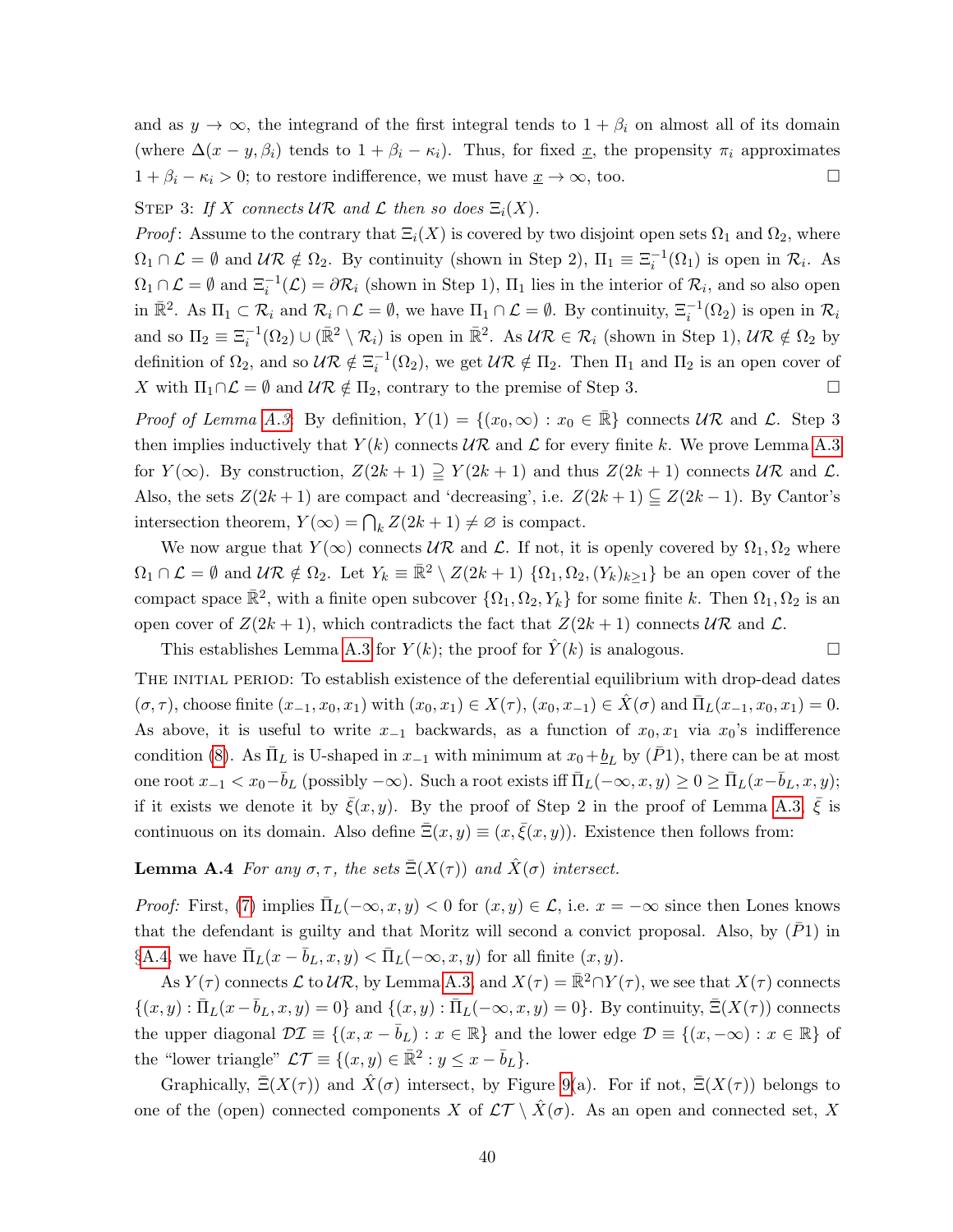is path-connected; by set-inclusion, it connects  $\mathcal{DI}$  and  $\mathcal{D}$ , and by construction, it does not intersect  $\hat{X}(\sigma)$ . By the Jordan curve theorem, X divides  $\mathcal{LT}$  into two connected components one includes  $\mathcal{DL}$ , and the other R. But  $\hat{X}(\sigma)$  connects  $\mathcal{DL}$  and R. Contradiction.

### <span id="page-41-0"></span>A.6 Stability: Proof of Theorem [4](#page-11-0)

Fix an equilibrium where Lones, say, is expected to defer in period  $\tau$ . Not all remaining types of Moritz need not switch in period  $\tau + 1$ , but enough of them do that Lones' strongest remaining types prefer to concede. So defining  $\bar{m}$  as the solution of  $\Pi_L(x_{\tau-1}, \infty, \bar{m}) = 0$ , Lones' deference requires some (weak) type  $m \leq \bar{m}$  of Moritz to hold out in period  $\tau$ .

In turn, forward induction requires Moritz to attribute an unexpected deviation by Lones to (strong) types  $\ell$  who could benefit from it given some continuation strategy of Moritz, that is types above the threshold  $\tilde{\ell}$  which solves  $\Pi_L(x_{\tau-1}, \tilde{\ell}, \tilde{\ell} + \bar{b}_L) = 0$ . Since  $\Pi_L$  quasi-increases in own type by Lemma [1,](#page-6-4) and  $\Pi_L(x_{\tau-1}, \infty, \cdot)$  increases, the definitions of  $\bar{m}$  and  $\ell$  imply

<span id="page-41-2"></span>
$$
\bar{m} < \tilde{\ell} + \bar{b}_L - \varepsilon \tag{30}
$$

for some  $\varepsilon > 0$  that is independent of  $\kappa_L, \beta_L$  and  $x_{\tau-1}$ , because  $\tilde{\ell} - x_{\tau-1}$  is boundedly finite. Hence,  $\Pi_L(x_{\tau-1}, \infty, \tilde{\ell} + \bar{b}_L) - \Pi_L(x_{\tau-1}, \tilde{\ell}, \tilde{\ell} + \bar{b}_L)$  is bounded below.

From [\(10\)](#page-12-3), given Lones' type  $\ell$ , Moritz' type m prefers acquittal tomorrow to conviction today iff  $\ell < m + b_M$ . So the equilibrium is unstable if  $\tilde{\ell} > \bar{m} + b_M$ , i.e., if Lones' deviating type is strong given Moritz' insisting type, but is equivalent to a stable equilibrium if  $\ell < \bar{m} + b_M$ .

Now, assume small  $\beta_L$ ,  $\beta_M$  and  $\kappa_L = \kappa_M$ . The thresholds  $-\underline{b}_M$  and  $b_L$  in [\(10\)](#page-12-3) are then close to each other. So inequality [\(30\)](#page-41-2) implies  $\ell > \bar{m} + b_M$ , and the equilibrium is unstable.

For a deferential equilibrium with drop-dead date  $\sigma$  for Nixon-China debate, define Lones' weakest (highest) type  $\ell$  for whom Moritz can rationalize a deviation in period  $\sigma$ , and Moritz' weakest (highest) type  $\hat{m}$  that holds out in period  $\sigma+1$  to ensure Lones' deference. We must then have  $\hat{m} > \ell + \underline{b}_L$ , and a fortiori  $\ell < \hat{m} + \overline{b}_M$ . With this condition, Moritz' type  $\hat{m}$  facing Lones' type  $\ell$  prefers an acquittal today over a conviction tomorrow. The equilibrium is unstable.  $\Box$ 

#### <span id="page-41-1"></span>A.7 Ambivalence: Proof of Proposition [1](#page-19-0)

We first argue that the assumptions of Proposition [1](#page-19-0) imply [\(12\)](#page-19-2). Since the propensity  $\pi_i(\delta, y, \overline{\delta})$ quasi-increases in y by property (P2) and is maximized for  $\bar{\delta} = \bar{b}_i$  by property (P3), inequalities [\(12\)](#page-19-2) are equivalent to  $\pi_M^{\infty}(\bar{b}_L, \bar{b}_M) < 0$  and  $\pi_L^{\infty}(\bar{b}_M, \bar{b}_L) < 0$ , for the asymptotic propensity

$$
\pi_i^{\infty}(\underline{\delta}, \overline{\delta}) = \int_{-\underline{\delta}}^{\overline{\delta}} (\Delta(\delta, \beta_i) - \kappa_i) f^{\infty}(\delta | \delta \ge -\underline{\delta}) d\delta - \int_{\overline{\delta}}^{\infty} 2\kappa_i f^{\infty}(\delta | \delta \ge -\underline{\delta}) d\delta
$$

from §[3.5,](#page-12-4) and the asymptotic density  $f^{\infty}(\delta|\delta \geq -\underline{\delta})$  from Lemma [A.2\(](#page-31-2)b).

If preferences are common, then  $\bar{b}_L = \bar{b}_M = -\underline{b}_L = -\underline{b}_M$ , and so  $(P1)$  implies  $\pi_M^{\infty}(\bar{b}_L, \bar{b}_M) < 0$ and  $\pi_L^{\infty}(\bar{b}_M, \bar{b}_L) < 0$ . By continuity, these two inequalities hold for closely aligned interests.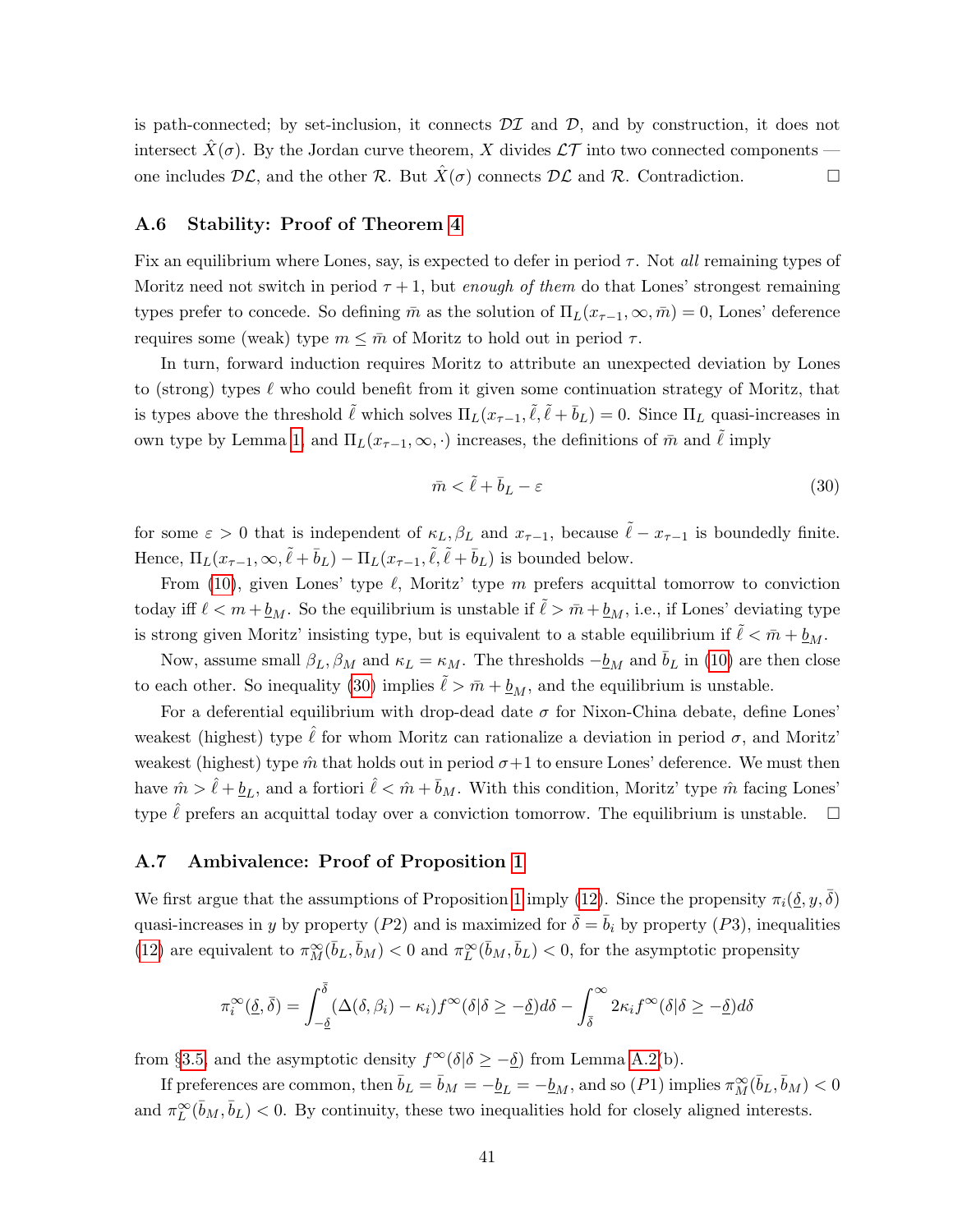Next, for sufficiently informative types, the type density  $f^{\infty}(\delta|\delta \geq -\underline{\delta})$  in [\(17\)](#page-31-1) assigns most probability to  $\delta > \bar{b}_i$ , and  $\pi_M^{\infty}(\bar{b}_L, \bar{b}_M)$ , say, converges to  $-2\kappa_M < 0$  as  $\gamma \uparrow \infty$ .

To see that [\(12\)](#page-19-2) implies ambivalence, assume to the contrary that, say, Moritz is intransigent in period t, i.e.  $\delta_t < \bar{b}_M$ . Then  $\pi_L(\delta_t, x_t, \bar{\delta}) < 0$  by the second inequality in [\(12\)](#page-19-2) and property (P1). This contradiction to  $x_t$ 's indifference condition implies ambivalence.

#### <span id="page-42-0"></span>A.8 Ambivalent Nixon-China Debate: Proof of Proposition [2](#page-20-2)

To see that  $|\kappa_M - \kappa_L| \leq \beta_L + \beta_M$  ensures ambivalent Nixon-China debates, assume to the contrary that, say, Moritz is intransigent in period  $t - 1$ . Given [\(5\)](#page-8-2), this is equivalent to  $\delta_{-(t-1)} \leq -b_M$ . Given [\(10\)](#page-12-3) and  $\kappa_M - \kappa_L \leq \beta_L + \beta_M$ , we have  $-\underline{b}_M \leq \overline{b}_L$ , and so  $\delta_{-(t-1)} \leq \overline{b}_L$ . But then,  $\hat{\pi}_L(\underline{\delta}, x_{-t}, \delta_{-(t-1)}) < 0$  for all  $\underline{\delta}$  by  $(\hat{P}_1)$ . As with natural debate, when too few weak types of Moritz remain in period t, then Lones' marginal type strictly wants to concede.

### <span id="page-42-1"></span>A.9 Intransigence: Proof of Proposition [3](#page-20-0)

STEP 1: There exists a threshold  $x(\eta)$  with  $\lim_{n\downarrow 0} x(\eta) = -\infty$ , such that debate cannot switch from ambivalence to intransigence when  $x_t > x(\eta)$ .

*Proof:* Suppose otherwise, that for some finite  $x^*$  and arbitrarily small  $\eta > 0$ , there is a period to with  $x_t > x^*$ , where Moritz is ambivalent in t, but Lones is intransigent in  $t + 1$ . The decision payoff gain of Lones' cutoff type  $x_{t+1}$  when  $m \in [x_t, x_{t+2}]$  concede to convict must then be balanced by the associated delay costs. Up to constant multiplicative factors, this gain and loss equal  $\Delta(-\delta_{t+1}, \beta_L)f(x_{t+2}|x_{t+1})(x_{t+2}-x_t)$  and  $k_L\eta(1-F(x_{t+2}|x_{t+1}))$  respectively; thus, the step size  $(x_{t+2} - x_t)$  is bounded above by a linear function in  $\eta$ .<sup>[49](#page-42-2)</sup> But then, since  $x_t$  ambivalently wishes for  $x_{t+1}$  to prevail and Moritz' subsequent cutoff type  $x_{t+2}$  is only marginally stronger, his gross benefit from winning against Lones' types  $\ell > x_{t+1}$  is of order  $\eta^2$ , as both the integrand and the domain of the positive area in Figure [2\(](#page-13-1)a) are of order  $\eta$ . For vanishing  $\eta$ , the first-order delay costs outweigh  $x_{t+2}$ 's second order decision payoff gain. This contradiction refutes our assumption that debate switches from ambivalence in period t to intransigence in period  $t+1$ .

#### Step 2: Natural ambivalent debate cannot last forever for small η.

*Proof:* The indifference condition  $\pi_i(\underline{\delta}, y, \overline{\delta}) = 0$  implies  $\overline{\delta} > (1 + \epsilon)\underline{\delta}$  for some  $\epsilon > 0$  if  $y - \underline{\delta} > 0$ . For the bias  $\beta_i$  and falling density f raise the positive area in Figure [2\(](#page-13-1)a), while the delay costs — and thus the negative right hand tail — vanish. Thus, the propensity  $\pi_i(\underline{\delta}, y, \overline{\delta})$  is positive for symmetric cutoff gaps, and indifference requires  $\bar{\delta} > \underline{\delta}$ ; the uniform wedge  $\epsilon > 0$  follows either from  $\beta_i > 0$  or the bounded decay rate of the density  $f^{50}$  $f^{50}$  $f^{50}$ .

<span id="page-42-3"></span><span id="page-42-2"></span><sup>&</sup>lt;sup>49</sup>Here, we use the fact that  $x_t > x^*$  to bound below the hazard rate  $f(x_{t+2}|x_{t+1})/(1 - F(x_{t+2}|x_{t+1}))$ 

 $50$ Note how this argument fails for unbiased jurors, where communicative debate is ambivalent with *decreasing* cutoff gaps, as discussed after Theorem [5.](#page-22-0) The indifference condition then balances the positive effect of the decreasing density with the negative effect of delay costs. In contrast to the case with biased jurors, as delay costs get small, so do the cutoff gaps and hence the effect of the decreasing density.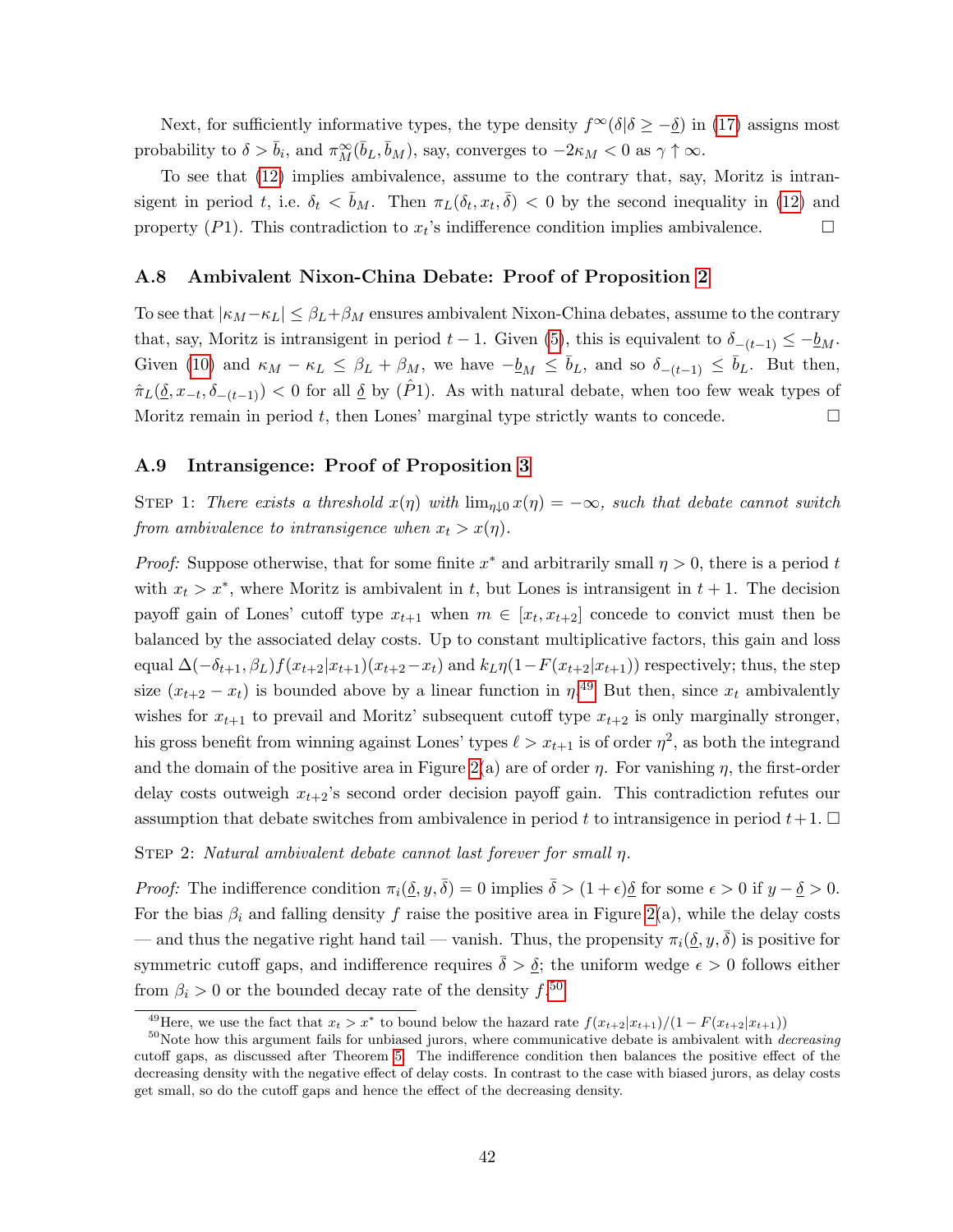But cutoff gaps  $\delta_{t+1} \geq (1+\epsilon)\delta_t$  cannot grow exponentially in equilibrium (see §[6\)](#page-21-4).<sup>[51](#page-43-0)</sup>  $\Box$ 

STEP 3: For any  $\eta > 0$  and  $(\sigma, \infty)$ -equilibrium, there is a least t with  $x_t > x(\eta)$  and  $x_{t-1} > x(\eta)$ . Let  $t(\eta)$  the supremum such period t over all such equilibria. Then  $\lim_{\eta \downarrow 0} \eta t(\eta) = 0$ .

Consider any  $\eta > 0$  with  $x(\eta) < 0$ . In any odd period  $s < t$ , the benefit of holding out (the first term in [\(4\)](#page-8-1)) is at most  $(1 + \beta_M)(F(x_{s+1}|x_s) - F(x_{s-1}|x_s))$ , while the costs are at least  $2k_M\eta(1 - F(x(\eta)|x_s))$ , since  $x_{s+1} < x(\eta)$ . Thus, indifference implies

$$
(1 + \beta_M)(F(x_{s+1}|x_s) - F(x_{s-1}|x_s)) > 2k_M\eta(1 - F(x(\eta)|x_s)).
$$

Given the log-submodular joint type distribution (cf.  $\S$ [A.1\)](#page-30-0) and  $x_s < 0$ , the distribution of Lones' types conditional on Moritz' (weak) type  $m = x_s$  assigns relatively more weight to strong types of Lones  $\ell \geq x(\eta)$ , while the distribution conditional on Moritz' (stronger) type  $m = 0$  assigns relatively more weight to Lones' weak conceding types,  $\ell \in [x_{s-1}, x_{s+1}]$ . So:

$$
(1 + \beta_M)(F(x_{s+1}|0) - F(x_{s-1}|0)) > 2k_M\eta(1 - F(x(\eta)|0)).
$$

Adding over all odd periods  $s < t(\eta) - 2$ , we obtain

$$
\frac{(1+\beta_M)(F(x(\eta)|0))}{k_M(1-F(x(\eta)|0))} > (t(\eta)-2)\eta.
$$

As  $\eta > 0$  vanishes, and  $x(\eta)$  grows ever more negative, the LHS vanishes.

All told, as  $\eta$  vanishes,  $x_{t(\eta)} > x(\eta)$  in any  $(\sigma, \infty)$ -equilibrium with vanishing real time  $t(\eta)\eta$ , by Step 3; after period  $t(\eta)$ , debate is intransigent, as it can no longer switch from ambivalence to intransigence by Step 1, and cannot be ambivalent forever, by Step 2. This proves the first statement of Proposition [3.](#page-20-0) The second statement follows from part (b) of the next Lemma.  $\Box$ 

For small period lengths  $\eta > 0$ , we can characterize cutoff gaps  $\delta_t = x_t - x_{t-1}$ , and thereby the sets of conceding types  $[x_{t-1}, x_{t+1}]$ , which measures the hazard rate of debate ending in period t.

<span id="page-43-1"></span>**Lemma A.5** Fix biases  $\beta_L, \beta_M > 0$ , type  $x^* \in \mathbb{R}$ , sufficiently small  $\epsilon > 0$  and  $\eta > 0$ , any communicative equilibrium, and period t with  $x_{t-2} > x^*$ . Then (a)  $\delta_t \geq -\overline{b}_{i(t)} + \epsilon$ ; (b)  $x_{t+1}-x_{t-1}$ is of order  $\eta$ ; (c) if  $\beta_M = \beta_L \geq 0$  and  $k_L = k_M > 0$ , then  $\delta_t > 0$ , and (d) if  $\beta_L \geq \beta_M$  and  $k_L \leq k_M$  (with not both equal), then  $\delta_t > 0$  for odd t and  $\delta_t < 0$  for even t.

*Proof of Part* (a): First, note that  $\underline{b}_i$ ,  $\overline{b}_i \to b_i$  as  $\eta \downarrow 0$  in [\(10\)](#page-12-3). By way of contradiction, assume that  $\delta_t$  (for even t, say) is not bounded away from  $-b_L$ ; this means that the upper corner of the

<span id="page-43-0"></span><sup>&</sup>lt;sup>51</sup> This step bears some resemblance to the proof of Proposition [1.](#page-19-0) There, intransigence in period  $t-1$  leads to the contradiction that the cutoff type  $x_t$  in the next period strictly prefers to concede. Here, ambivalence from period t onwards leads to the contradiction that the cutoff type  $x_{t'}$  in some later period  $t' > t$  strictly prefers to hold out. Since periods  $t$  and  $t'$  are possible far apart, this proof logic is more intricate. As a consequence, it does not yield an interpretable sufficient condition for intransigence, like condition [\(12\)](#page-19-2) for ambivalence.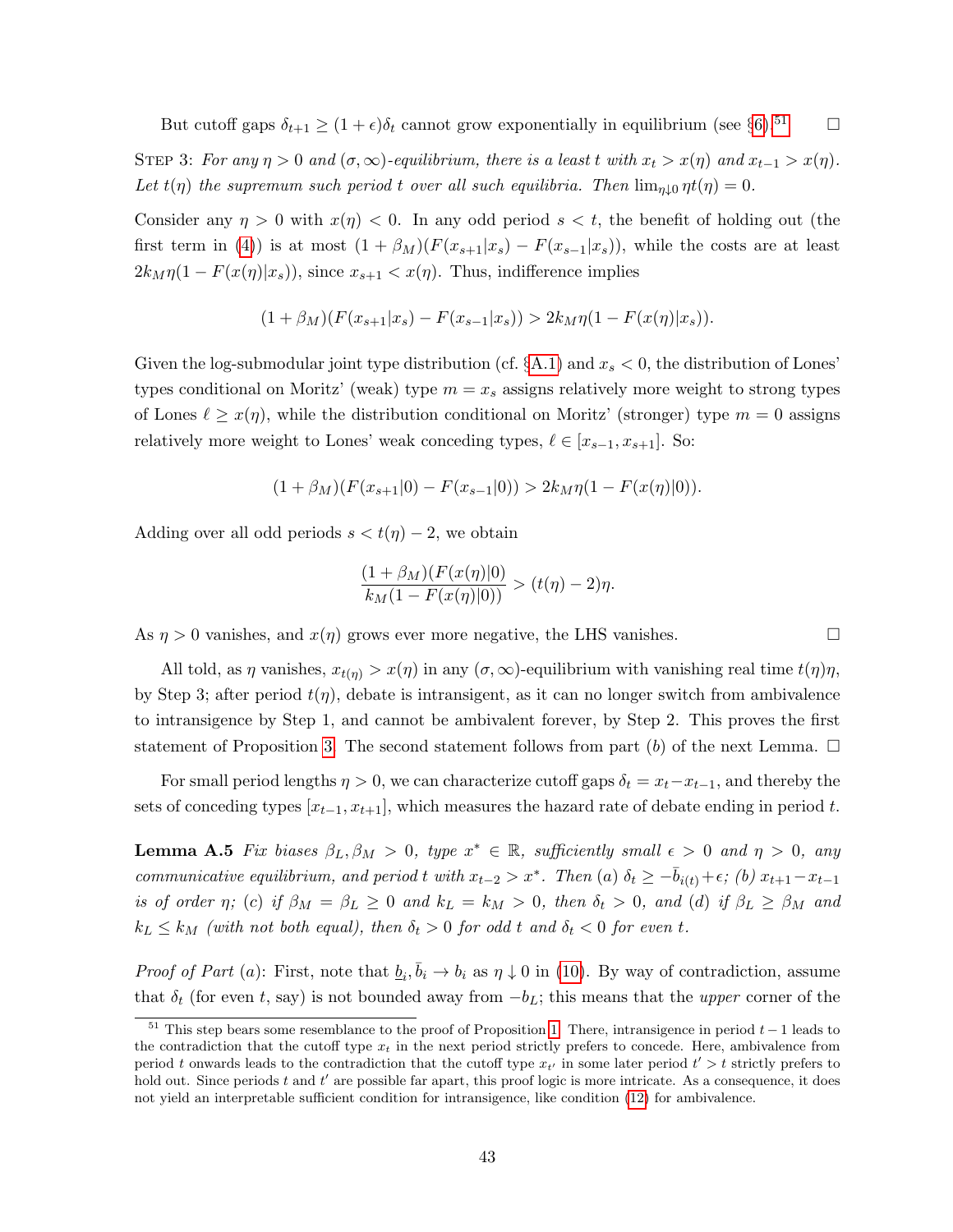staircase in Figure [5\(](#page-18-0)a) is no more than  $\epsilon$  above the *lower* boundary of the disagreement zone. Then Lones' maximal decision payoff gain  $\Delta(-\delta_t, \beta_L)$  vanishes, while Moritz' gain  $\Delta(-\delta_{t+1}, \beta_M)$ is boundedly positive, since  $\delta_{t+1} = x_{t+1} - x_{t-1} + \delta_t > 0$ . Thus, Lones' period t indifference condition, Moritz' period  $t + 1$  indifference condition, together with the fact that delay costs and the density functions in these indifference conditions differ by at most a constant factor, imply that the interval of Moritz' conceding types  $[x_{t-1}, x_{t+1}]$  in period  $t+1$  must exceed Lones' corresponding interval  $[x_t, x_{t+2}]$  by the exploding factor  $\Delta(-\delta_{t+1}, \beta_M)/\Delta(-\delta_t, \beta_L)$ . But then  $\delta_{t+2} = x_{t+2} - x_{t+1} = (x_{t+2} - x_t) - (x_{t+1} - x_{t-1}) + \delta_t$  is boundedly less than  $\delta_t$ , that is, the upper corner of the staircase in Figure [5\(](#page-18-0)a) is getting even closer to the lower boundary of the disagreement zone. Inductively,  $\delta_{t+2s}$  eventually falls below  $-b_L$ , contradicting Lones' indifference condition in period  $t + 2s$  by property (P1). This contradiction proves part (a).  $\Box$ 

Proof of Part (b): By part (a),  $\delta_t \geq -\bar{b}_{i(t)} + \epsilon$ , and so  $\Delta(\delta_t, \beta_{i(t)})$  is boundedly positive. But then the period t indifference condition implies that the interval length  $x_{t+1}-x_{t-1}$  approximates  $2\eta k_{i(t)}/(\Delta(\delta_t, \beta_{i(t)})f(x_{t-1}|x_t, x \geq x_{t-1}))$  for small  $\eta > 0$ .

*Proof of Part* (c): Assume to the contrary that  $\delta_t \leq 0$ , i.e.  $x_t \leq x_{t-1}$ , say for even t. Since  $\delta_{t+1} > 0$ , the same argument as in (a) implies that  $[x_{t-1}, x_{t+1}]$  exceeds  $[x_t, x_{t+2}]$  by a boundedly positive amount, so that  $\delta_{t+2} < \delta_t \leq 0$ , and  $\delta_{t+2s}$  eventually falls below  $-b_L$ .

Proof of Part (d): Assume, say,  $\delta_t \geq 0$  for even t. By (a),  $\delta_{t+1}$  is either negative or of order  $\eta$ , and so  $\Delta(\delta_t, \beta_L)/k_L$  exceeds  $\Delta(\delta_{t+1}, \beta_M)/k_M$  by a bounded amount. So the interval of Lones' conceding types  $[x_t, x_{t+2}]$  exceeds Moritz' interval  $[x_{t-1}, x_{t+1}]$  by a bounded amount. Then  $\delta_{t+2} > \delta_t \geq 0$  and  $\delta_{t+2s}$  eventually exceeds  $b_M$ , contradicting intransigence.

Finally, we argue that the chance of Nixon-China debate  $F(x_0)$  must vanish, too. Suppose otherwise, that  $x_0$  is bounded below, for all  $\eta$ . Property  $(\hat{P}3)$  in §[A.4](#page-34-0) implies  $\delta_0 = x_0 - x_{-1} > \bar{b}_M$ . By (P3), Lones' initial indifference condition  $\bar{\pi}_L(\delta_0, x_0, \cdot) = 0$  has up to two roots  $\delta_1$ , an outer one above  $b<sub>L</sub>$ , and an inner one below. Steps 1 and 2 rule out the outer root in the proof of Proposition [3.](#page-20-0) The inner root is ruled out by an argument analogous to the one in step 1: The incentives of Lones' initial cutoff type  $x_0$  to achieve an immediate conviction against types  $m \in [x_{-1}, x_1]$  must be balanced by the incremental delay costs. So  $x_1 - x_{-1}$  is of order  $\eta$ , but then Moritz' next cutoff type  $x_1$  cannot be induced to hold out in period 1, as in Step 1.  $\Box$ 

### <span id="page-44-0"></span>A.10 Ambivalence: Proofs of Theorem [5](#page-22-0) and Proposition [4](#page-23-0)

PROOF OF THEOREM [5](#page-22-0): From the proof in §[A.5,](#page-38-0) recall the iterated domains  $X(k)$  of cutoff pairs  $(x_0, x_1)$  consistent with drop-dead date k — or the communicative equilibrium for  $k = \infty$ — in the natural subgame. The proof sketch after the theorem statement provs that  $X(k)$  has 'slope less than one', i.e. if  $x_0 < x'_0$  and  $(x_0, x_1), (x'_0, x'_1) \in X(k)$ , then  $x'_1 - x_1 < x'_0 - x_0$ .

We argue that the corresponding iterated domain  $\ddot{X}(k)$  in the Nixon-China subgame has slope less than one too. The RHS of indifference condition [\(6\)](#page-9-1) requires  $\hat{\pi}_i(\delta_{-t}, x_{-t}, \delta_{-t+1}) = 0$ .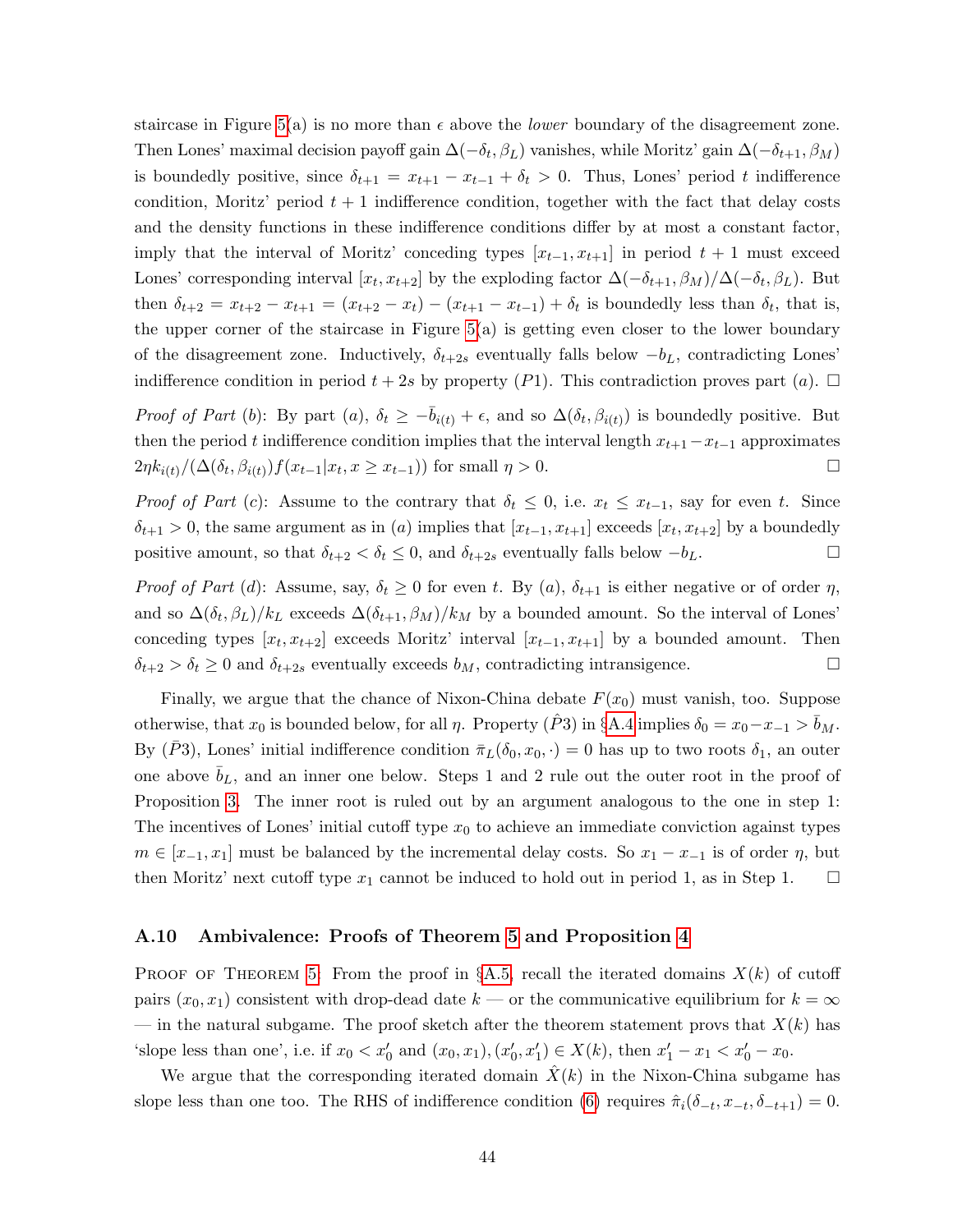By  $(\hat{P}3)$  in §[A.4,](#page-34-0) the indifference condition  $\hat{\pi}_i(\cdot, x_{-t}, \delta_{-t+1}) = 0$  for given  $y, \bar{\delta}$  may admit two roots  $\delta$  — on either side of  $-\underline{b}_i$ . But given [\(12\)](#page-19-2), only the outer ambivalence root  $\delta > -\underline{b}_i$ is compatible with equilibrium: For assume that Moritz' type  $x_{-t+1}$  is intransigent,  $\delta_{-t+1}$  $x_{-t+1} - x_{-t} \leq -\underline{b}_M$ . Then  $\hat{\pi}_L(\underline{\delta}, x_{-t}, \delta_{-t+1}) < \pi_L(\delta_{-t+1}, -x_{-t}, \underline{\delta}) \leq \pi_L(\delta_{-t+1}, -x_{-t}, \overline{b}_L) < 0$ , where the first inequality follows from  $(P6)$ , the second from  $(P3)$ , and the last from  $(P1)$ , along with the fact that  $\delta_{-t+1} \leq -\underline{b}_M \leq \bar{b}_M$ , given  $\pi_L(\bar{b}_M, -x_{-t}, \bar{b}_L) < 0$ , by [\(12\)](#page-19-2).

So motivated, let  $\hat{\chi}_i(\bar{\delta}, y)$  be the unique root  $\underline{\delta} > -\underline{b}_i$  of  $\hat{\pi}_i = 0$ , whenever one exists. The shooting function  $\hat{\chi}_i$  decreases in y and increases in  $\bar{\delta}$ , with slope exceeding  $1 + \varepsilon$  when y is small. Arguments analogous to those after Theorem [5](#page-22-0) then imply that  $\hat{X}(k)$  — the set of pairs  $(x_0, x_{-1})$  consistent with a k-deferential equilibrium in the Nixon-China subgame — has 'slope less than one', i.e. if  $x_0 < x'_0$  and  $(x_0, x_{-1})$ ,  $(x'_0, x'_{-1}) \in \hat{X}(k)$ , then  $x'_{-1} - x_{-1} < x'_0 - x_0$ .

For a contradiction, assume two  $(\sigma, \tau)$ -equilibria with  $x_0 < x'_0$ . Then,  $\delta_1 = x_1 - x_0 > x'_1 - x'_0 =$  $\delta_1'$  and  $\delta_0 = x_0 - x_{-1} < x_0' - x_{-1}' = \delta_0'$ . Hence  $0 = \bar{\pi}_L(\delta_0', x_0', \delta_1') > \bar{\pi}_L(\delta_0, x_0', \delta_1') > \bar{\pi}_L(\delta_0, x_0, \delta_1') >$  $\bar{\pi}_L(\delta_0, x_0, \delta_1) = 0$ , where the first inequality uses  $(\bar{P}1)$  together with  $\delta_0, \delta'_0 > -\underline{b}_L$ , the second uses  $(\bar{P}2)$ , and the third uses  $(\bar{P}3)$  together with  $\delta_1, \delta_1' > \bar{b}_L$ .

PROOF OF PROPOSITION [4](#page-23-0): We exploit the properties of the propensity function  $\pi_i(\underline{\delta}, y, \overline{\delta})$ . By (P4), this rises in  $\beta_i$  and falls in  $\kappa_i$ , and by (P3), it falls in  $\bar{\delta}$  for ambivalent debate. Then the shooting function  $\chi_i(\underline{\delta}, y)$  rises in  $\beta_i$  and falls in  $\kappa_i$ . Thus, for a fixed anchor  $x_0$  and seed  $x_1$ , the entire cutoff sequence  $(x_t)$  rises in  $\beta_i$  and falls in  $\kappa_i$ . Lastly, to restore the boundary condition of the equilibrium cutoff vector  $(x_t)$  — namely,  $x_\tau = \infty$  if  $\tau$  is finite and  $x_t \to \infty$  if  $\tau$  is infinite —  $x_1$  falls if either juror grows more biased or more patient.

We finish the proof by analyzing the Nixon-China subgame and the initial period indifference condition. Assume  $\beta'_{L} \geq \beta_{L}$  and  $\beta'_{M} \geq \beta_{M}$ , with at least one strict. By the above, the iterated domain  $X'(\tau)$  for parameters  $\beta_i'$  lies below the iterated domain  $X(\tau)$  for parameters  $\beta_i$ , i.e.  $x'_1 < x_1$  whenever  $(\ell, x_1) \in X(\tau)$  and  $(\ell, x'_1) \in X'(\tau)$  for some  $\ell$ . Similarly, in the Nixon-China subgame,  $\hat{X}'(\sigma)$  lies below  $\hat{X}(\sigma)$ , in that  $x'_{-1} < x_{-1}$  whenever  $(\ell, x_{-1}) \in X(-\sigma)$  and  $(\ell, x'_{-1}) \in \hat{X}'(\sigma)$  for some  $\ell$ , as seen in Figure [9\(](#page-39-1)b).

We first show that in equilibrium  $x_0 > x'_0$ . Assume not, so  $x_0 \le x'_0$ . Then,  $\delta'_1 = x'_1 - x'_0$  $x_1-x_0=\delta_1$  since  $X'(\tau)$  lies below  $X(\tau)$  and both sets have 'slope less than one'. Similarly,  $\delta'_0=$  $x'_0 - x'_{-1} > x_0 - x_{-1} = \delta_0$  since  $\hat{X}'(\sigma)$  lies below the iterated domain  $\hat{X}(\sigma)$ , and both sets have 'slope less than one'. Writing Lones' initial propensity explicitly as an (increasing) function of his bias, we get the contradiction  $0 = \overline{\pi}_L(\delta'_0, x'_0, \delta'_1; \beta'_L) > \overline{\pi}_L(\delta_0, x'_0, \delta'_1; \beta'_L) \ge \overline{\pi}_L(\delta_0, x_0, \delta'_1; \beta'_L)$  $\overline{\pi}_L(\delta_0, x_0, \delta_1; \beta'_L) \geq \overline{\pi}_L(\delta_0, x_0, \delta_1; \beta_L) = 0.$ 

We next show that  $x_t > x'_t$  for all  $t \in [1, \tau - 1]$ . If not, there is an earliest time  $T < \tau$  with  $x_T \leq x'_T$ . Then  $\delta_T < \delta'_T$ , and inductively  $x_s < x'_s$  and  $\delta_s < \delta'_s$  for all  $s > T$  since the shooting function  $\chi_i(\underline{\delta}, y)$  increases in both arguments, and in the bias, contradicting the assumption that  $x_{\tau} = x'_{\tau} = \infty$ . Similarly, a drop-dead date  $\sigma$  in the Nixon-China subgame requires  $x_t > x'_t$  for all  $t \in [-\sigma+1,-1]$ . This completes the proof that natural debate slows down but Nixon-China debate speeds up as either juror grows more biased.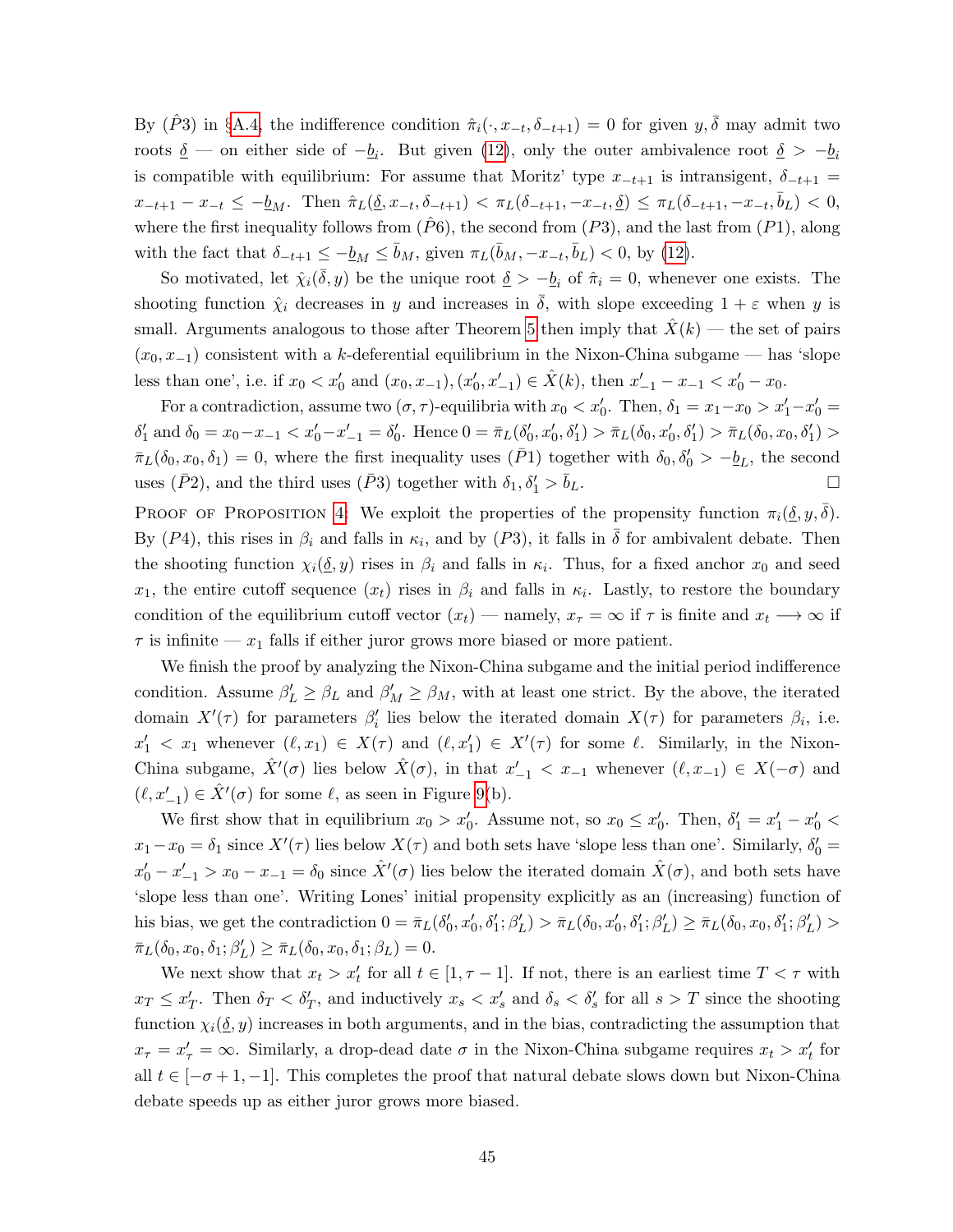For unbiased jurors, both natural and Nixon-China debate slow down as either juror grows more patient. For without bias, the two subgames are symmetrical, and so uniqueness requires  $x_0 = 0$ . The proof sketch after the proposition is then a proof.

### A.11 Asymptotic Stationarity: Proof of Theorem [6](#page-24-6)

Given the asymptotic type density  $f^{\infty}(\delta | \delta \geq -\underline{\delta})$  in Lemma [A.2,](#page-31-2) the asymptotic propensity is:

$$
\pi_i^{\infty}(\underline{\delta}, \overline{\delta}) = \int_{-\underline{\delta}}^{\overline{\delta}} (\Delta(\delta, \beta_i) - \kappa_i) f^{\infty}(\delta | \delta \ge -\underline{\delta}) d\delta - \int_{\overline{\delta}}^{\infty} 2\kappa_i f^{\infty}(\delta | \delta \ge -\underline{\delta}) d\delta. \tag{31}
$$

by §[3.5.](#page-12-4) After the theorem, we proved that the asymptotic indifference curves  $\pi_M^{\infty}(\delta_{MJ}, \delta_{EI}) = 0$ and  $\pi_L^{\infty}(\delta_{EI}, \delta_{MJ}) = 0$  cross at most once. Indeed they cross: Moritz' indifference  $\pi_M^{\infty}(\delta_{MJ}, \delta_{EI}) =$ 0 admits a solution  $\delta_{MJ}$  for every  $\delta_{EI}$ , but for all  $\delta_{EI}$  we have  $\pi_M^{\infty}(\delta_{MJ}, \delta_{EI})$  < 0 for all  $\delta_{EI}$  if  $\delta_{MJ} < -\underline{b}_M$  (then the positive area G in Figure [2\(](#page-13-1)a) does not exist), and  $\pi_M^{\infty}(\delta_{MJ}, \delta_{EI}) > 0$  if  $\delta_{MJ}$  is sufficiently large (since then the positive area G in Figure [2\(](#page-13-1)a) outweighs the negative area  $L$  as the density diminishes exponentially). Thus, Moritz' indifference curve connects the left and right boundary in Figure [7\(](#page-25-0)a). Similarly, Lones' indifference curve  $\pi_L^{\infty}(\delta_{EI}, \delta_{MJ}) = 0$ connects the upper and lower boundary in Figure [7\(](#page-25-0)a). Hence, the indifference curves cross.

Next, we fix a communicative equilibrium, and argue that the cutoff gaps must converge to the limit gaps, i.e.  $\delta_{MJ} \equiv \lim_{t\to\infty} \delta_{2t+1}$  and  $\delta_{EI} \equiv \lim_{t\to\infty} \delta_{2t}$ . For large t, equilibrium cutoff gaps are bounded above and below, so it suffices to show that the (closed) set  $\mathcal{D}_{MJ}$  of accumulation points of  $\{\delta_{2t+1}\}\$ is degenerate, equal to  $\{\delta_{MJ}\}\$ , and similarly  $\mathcal{D}_{EI} = \{\delta_{EI}\}\$ . Assume otherwise, that  $\max \mathcal{D}_{MJ} > \min \mathcal{D}_{MJ}$ . Then, there exist  $\delta, \delta' \in \mathcal{D}_{EI}$  with  $\pi_M^{\infty}(\min \mathcal{D}_{MJ}, \delta) = 0$  and  $\pi_M^{\infty}(\max \mathcal{D}_{MJ}, \delta') = 0$ , and  $(P5)$  implies  $(1+\varepsilon) |\max \mathcal{D}_{MJ} - \min \mathcal{D}_{MJ}| < |\delta' - \delta|$  which in turn is bounded above by  $|\max \mathcal{D}_{EI} - \min \mathcal{D}_{EI}|$ . But the symmetric argument with Lones' indifference curve then leads to the contradiction that  $(1+\varepsilon)|\max \mathcal{D}_{EI} - \min \mathcal{D}_{EI}| < |\max \mathcal{D}_{MJ} - \min \mathcal{D}_{MJ}|$ . The arguments for the Nixon-China subgame are analogous.

### <span id="page-46-0"></span>A.12 Devil's Advocates: Proof of Proposition [8](#page-28-0)

First, as in [\(12\)](#page-19-2), small biases  $\beta_L$  and  $\beta_M$  imply

<span id="page-46-2"></span>
$$
P_M(y - \bar{b}_L, y) < 0 \qquad \text{and} \qquad P_L(y - \bar{b}_M, y) < 0 \qquad \text{for all } y \in \mathbb{R}.\tag{32}
$$

These inequalities hold when  $\beta_L = \beta_M = 0$  and extend to small biases by continuity.<sup>[52](#page-46-1)</sup>

Next, by Lemma [A.5\(](#page-43-1)b), the interval length of conceding types  $x_{t+2} - x_t$  (for  $x_t$  above some fixed threshold  $x^*$ ) vanishes for small  $\eta > 0$ , and  $\delta_{2t} + \bar{b}_L \geq \epsilon$  and  $\delta_{2t+1} + \bar{b}_M \geq \epsilon$  for some  $\epsilon > 0$ . Graphically, the cutoff staircase of Figure [5\(](#page-18-0)a) is inside the disagreement zone  $\{(\ell, m) : m - \bar{b}_L \leq \ell \leq m + \bar{b}_M\}$ , and does not approach its boundaries.

<span id="page-46-1"></span> $\sqrt[52]{\text{For the bias upper bound implied by (32)}}$  $\sqrt[52]{\text{For the bias upper bound implied by (32)}}$  $\sqrt[52]{\text{For the bias upper bound implied by (32)}}$  is tighter for higher hazard rates of the type distribution.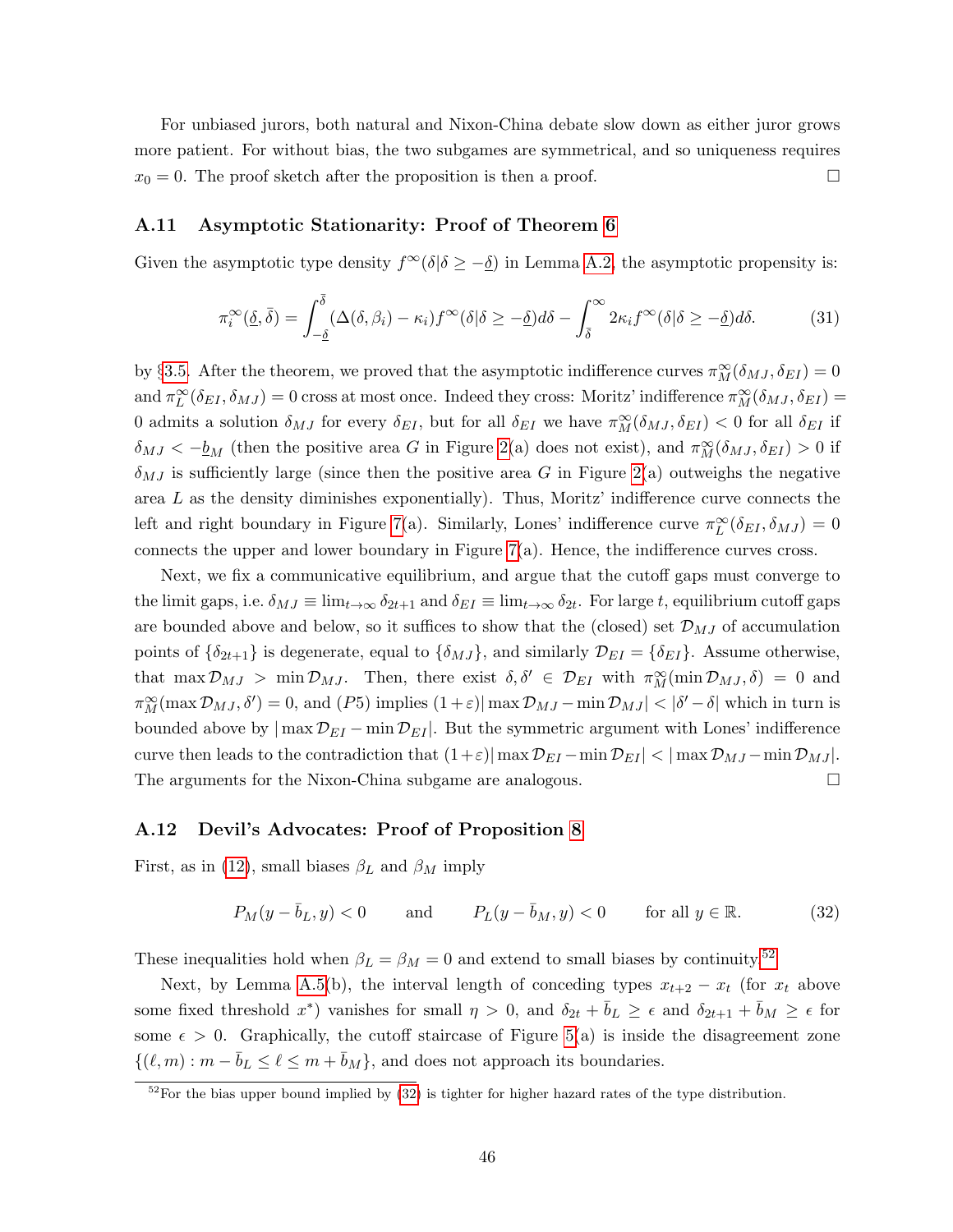Let  $\eta > 0$  be small enough that the interval length  $x_{t+2} - x_t < \epsilon/(T^* + 1)$ . Defining t by  $x_{2t-1} \leq \ell - \bar{b}_M < x_{2t+1}$ , dictator  $\ell$  is ready to acquit in period  $2(t + 1)$ , or possibly earlier, by [\(32\)](#page-46-2). But debator  $\ell$  plays devil's advocate and wishes to convict after period  $2(t + T^*)$ , since  $\ell \geq x_{2t-1} + \bar{b}_M \geq x_{2t+1} - \delta_{2t+1} + \epsilon - (x_{2t+1} - x_{2t-1}) = x_{2t} + \epsilon - (x_{2t+1} - x_{2t-1}) \geq x_{2(t+T^*)}.$ 

# References

- <span id="page-47-10"></span>ABREU, D., AND F. GUL (2000): "Bargaining and Reputation," *Econometrica*, 68, 85–117.
- <span id="page-47-2"></span>Aumann, R., and S. Hart (2003): "Long Cheap Talk," Econometrica, 71, 1619–1660.
- <span id="page-47-12"></span>Austen-Smith, D., and J. Banks (1996): "Information Aggregation, Rationality, and the Condorcet Jury Theorem," American Political Science Review, 90, 34–45.
- <span id="page-47-7"></span>Austen-Smith, D., and T. Feddersen (2006): "Deliberation, Preference Uncertainty, and Voting Rules," American Political Science Review, 100, 209–217.
- <span id="page-47-4"></span>Bognar, K., M. Meyer-ter-Vehn, and L. Smith (2017): "Like Minded Debate," mimeo.
- <span id="page-47-3"></span>Chan, J., A. Lizzeri, W. Suen, and L. Yariv (forthcoming): "Deliberating Collective Decisions," Review of Economic Studies.
- <span id="page-47-16"></span>CHE, Y.-K., AND N. KARTIK (2009): "Opinions as Incentives," Journal of Political Economy, 117, 815–860.
- <span id="page-47-9"></span>Cho, I.-K. (1987): "A Refinement of Sequential Equilibrium," Econometrica, 55, 1367–1389.
- <span id="page-47-6"></span>Coughlan, P. J. (2000): "In Defense of Unanimous Jury Verdicts: Mistrials, Communication, and Strategic Voting," American Political Science Review, 94, 375–393.
- <span id="page-47-0"></span>Crawford, V. P., and J. Sobel (1982): "Strategic Information Transmission," Econometrica, 50, 1431–1451.
- <span id="page-47-5"></span>DAMIANO, E., H. LI, AND W. SUEN (2012): "Optimal Deadlines for Agreements," Theoretical Economics, 7, 357–393.
- <span id="page-47-15"></span>DEWATRIPONT, M., AND J. TIROLE (1999): "Advocates," Journal of Political Economy, 107, 1–39.
- <span id="page-47-8"></span>Ed Carnes, C. C. J. (2016): "Eleventh Circuit Pattern Jury Instructions," .
- <span id="page-47-13"></span>FEDDERSEN, T., AND W. PESENDORFER (1996): "The Swing Voter's Curse," American Economic Review, 86, 408–424.
- <span id="page-47-14"></span>(1997): "Voting Behavior and Information Aggregation in Elections with Private Information," Econometrica, 65, 1029–1058.
- <span id="page-47-1"></span>FORGES, F. (1990): "Equilibria with Communication in a Job Market Example," *Quarterly* Journal of Economics, 105, 375–398.
- <span id="page-47-11"></span>FUDENBERG, D., AND J. TIROLE (1991): *Game Theory.* MIT Press, Cambridge, MA, 1st edn.